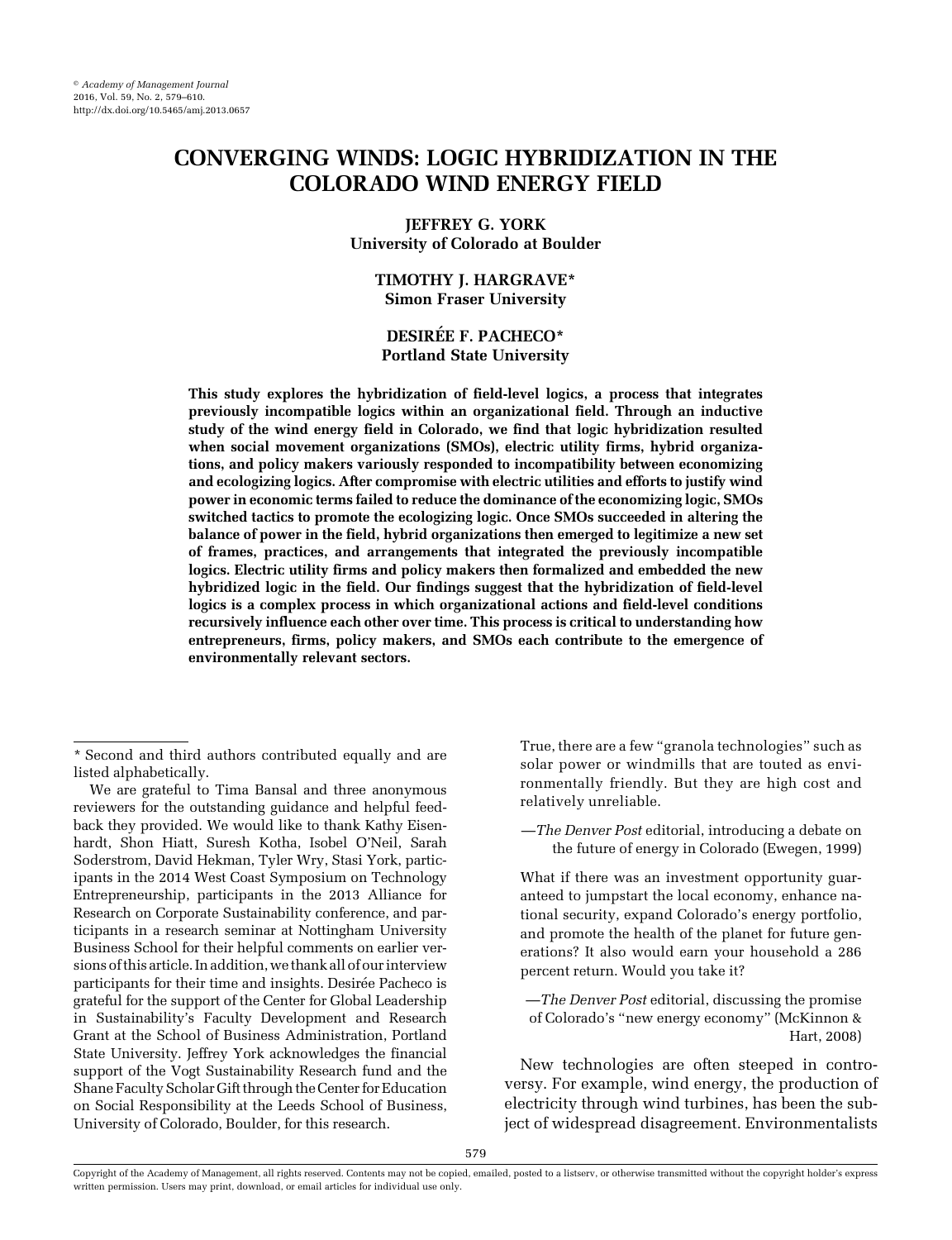and scientists insist that wind energy can mitigate the impacts of human-induced climate change through the reduction of carbon emissions [\(Ansari,](#page-25-0) [Wijen, & Gray, 2013;](#page-25-0) [Field et al., 2014](#page-26-0); [IPCC, 2013](#page-27-0)). However, many incumbent utilities, power generators, and policy makers have argued that wind energy is inefficient and expensive. These arguments encapsulate two broadly held logics that place preservation of the natural environment in conflict with economic prosperity. For example, as the quotes above illustrate, there was widespread doubt regarding the potential of wind energy in Colorado. Yet, by 2008, the state had the first voter-mandated state renewable energy standard, a Governor elected on a platform of building a "clean energy economy," and over 1,000 megawatts (MW) of wind energy capacity. How and why did this change occur? We explore this question through the lens of institutional logics and their role in the evolution of organizational fields.

It is widely recognized that organizational fields are constituted by multiple, often incompatible institutional logics ([Greenwood, Raynard, Kodeih,](#page-27-0) [Micelotta, & Lounsbury, 2011](#page-27-0); [Marquis & Lounsbury,](#page-28-0) [2007; Reay & Hinings, 2009](#page-28-0); [Zietsma & Lawrence,](#page-30-0) [2010\)](#page-30-0). With this recognition has come growing attention to how organizations manage tensions that arise from incompatible logics within a field [\(Greenwood et al., 2011\)](#page-27-0). Recently, hybrid organizing has been proposed as a method to manage logic incompatibility within organizations [\(Battilana &](#page-25-0) [Dorado, 2010; Battilana & Lee, 2014\)](#page-25-0). Hybrid organizations are seen by many as important conduits of positive social and environmental change [\(Battilana & Lee, 2014](#page-25-0); [Frederick, 1995;](#page-26-0) [Hoffman,](#page-27-0) [Badiane, & Haigh, 2012](#page-27-0)).

While scholars have examined hybrid organizations [\(Battilana & Dorado, 2010;](#page-25-0) [Pache & Santos,](#page-28-0) [2013;](#page-28-0) [Tracey, Phillips, & Jarvis, 2011\)](#page-29-0) and practices [\(Goodrick & Reay, 2011;](#page-26-0) [Lounsbury & Crumley,](#page-27-0) [2007;](#page-27-0) [Smets, Morris, & Greenwood, 2012\)](#page-29-0) that integrate logics at the organizational level, less is known about the hybridization of logics at the field level. Understanding the hybridization of field-level logics is critical, as this process may guide the establishment of new practices, organizations, and governance arrangements that help to resolve logic incompatibility. For example, field-level logic hybridization may help to reconcile social welfare, environmental, and economic goals [\(Battilana, Lee,](#page-25-0) [Walker, & Dorsey, 2012](#page-25-0)).

The purpose of this paper is to examine how logics become hybridized within an organizational field under conditions of logic incompatibility. We respond to Greenwood and colleagues' observation that, although extant research has considered how organizations respond to such conditions, "research must also address how organizational responses have feedback effects on field structure and institutional pluralism" [\(Greenwood et al., 2011:](#page-27-0) 357). To do so, we engaged in a historic case study of the emergence of wind energy in Colorado. As in many fields with significant environmental impacts, actors in the Colorado wind energy field faced incompatibility between the logics of economizing—which is associated with efficiency, profit, and private welfare—and ecologizing, which is associated with systems preservation and social welfare [\(Frederick, 1995](#page-26-0); [Gladwin,](#page-26-0) [Kennelly, & Krause, 1995\)](#page-26-0).

Our case study and resultant model detail the complex process of field-level logic hybridization. We show that compromise and reframing by proponents of incompatible logics can unintentionally contribute to logic hybridization. By reinforcing the incompatibility of logics, compromise may motivate actors espousing subordinate logics to contest the field's powerful actors. Once field centralization is reduced, conditions are ripe for commercial entrepreneurs (in our case, wind energy firms) to develop practices and technologies that integrate elements of incompatible logics, and for new, specialized social movement organizations (SMOs) to legitimize and help embed these new practices. The end result was a hybridized field-level logic, which, building from [Thornton and Ocasio \(1999\)](#page-29-0), we define as rules of action, interaction, and interpretation that integrate the goals of previously incompatible logics through material forms, practices, and governance arrangements. We conclude that the hybridization of logics is a process involving multiple steps that alter the structure of the field over time.

We make several contributions to the growing literature on institutional logics (e.g., [Battilana &](#page-25-0) [Dorado, 2010](#page-25-0); [Battilana & Lee, 2014](#page-25-0); [Hoffman et al.,](#page-27-0) [2012; Lee & Lounsbury, 2015](#page-27-0); [Mars & Lounsbury,](#page-28-0) [2009; Pache & Santos, 2013;](#page-28-0) [Thornton & Ocasio,](#page-29-0) [2008; Thornton, Ocasio, & Lounsbury, 2012](#page-29-0); [Wry,](#page-30-0) [Lounsbury, & Jennings, 2014\)](#page-30-0). First, our study unpacks the nature of logic hybridization to show how this process goes beyond "blending of diverse elements" [\(Thornton et al., 2012](#page-29-0)). We find that a hybridized logic does not simply aggregate elements of multiple logics, but instead integrates the goals associated with previously incompatible logics through specific material forms, practices, and arrangements that instantiate these goals. Second, we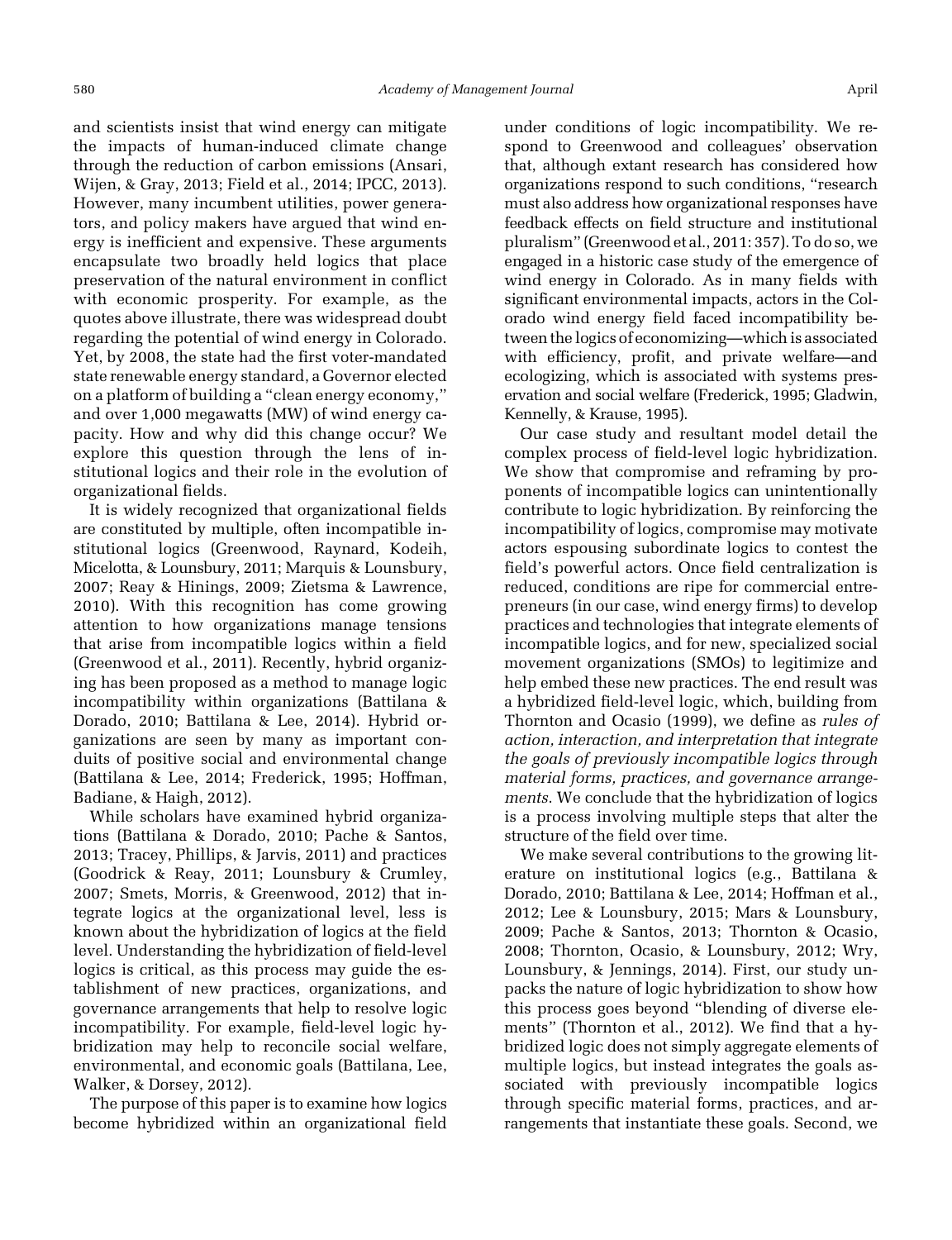elucidate a process of logic hybridization at the field level. Our process model clarifies that organizational attempts to symbolically adhere to conflicting prescriptions, such as compromise ([Oliver, 1991](#page-28-0); [Pache](#page-28-0) [& Santos, 2010](#page-28-0)) and framing ([Lounsbury, Ventresca,](#page-27-0) [& Hirsch, 2003](#page-27-0); [Snow & Benford, 1988\)](#page-29-0) may not resolve logic conflict, but rather trigger further fieldlevel change. Within this process we find that logic hybridization is dependent upon prior developmental changes in the relationship between incompatible logics. In our case, the assimilation of the means of one logic into the goals of another was an important step toward hybridization. Third, we illuminate the critical role of new hybrid organizations in embodying and legitimizing the hybridization of conflicting logics at the field level.

### THEORETICAL BACKGROUND

Institutional logics are socially constructed "rules of action, interaction, and interpretation that guide and constrain" individuals and organizations within an organizational field [\(Thornton & Ocasio,](#page-29-0) [1999:](#page-29-0) 804). Logics are comprised of both symbolic elements, such as shared beliefs, interests, preferences, and goals, and material means, such as practices, governance arrangements, and organizational forms [\(Thornton & Ocasio, 2008; Thornton et al.,](#page-29-0) [2012](#page-29-0)). For example, [Thornton \(2004\)](#page-29-0) shows that the once-dominant editorial logic in higher education publishing specified symbolic elements including goals (e.g., to build the publishing house's prestige) and the material means of accomplishing these goals, such as authority structures (e.g., ownership by a powerful founder-editor).

Logics influence actors' behaviors within organizational fields, which are "relational spaces ... where disparate organizations involve themselves with one another" to collaborate on, or contest, issues of common concern [\(Wooten & Hoffman, 2008](#page-30-0): 138; italics in original). In a centralized organizational field, power, defined as the ability to influence other actors in the field [\(Reay & Hinings, 2005, 2009](#page-28-0)), is concentrated in a relatively small number of organizations and individuals ([Meyer, Scott, & Strang,](#page-28-0) [1987\)](#page-28-0). Conversely, decentralized fields are characterized by the absence of extremely powerful actors [\(Lounsbury et al., 2003](#page-27-0)) and the distribution of power across a wide array of stakeholders.

Because the organizations that comprise a field bring with them differing goals and means, multiple logics are often present within organizational fields [\(Greenwood et al., 2011; Kraatz & Block, 2008](#page-27-0); [Thornton et al., 2012\)](#page-29-0). In relatively centralized fields, the multiple logics that constitute the field may be characterized as "dominant" and "subordinate." A dominant logic is granted priority in the practices, technologies, governance arrangements, and organizational forms of the most powerful actors in the field [\(Greenwood, D](#page-26-0)í[az, Li, & Lorente, 2010](#page-26-0); [Thornton & Ocasio, 2008](#page-29-0); [Wry, Cobb, & Aldrich,](#page-30-0) [2013\)](#page-30-0). For example, public school systems that receive high levels of state funding are controlled by state governments, and thus are dominated by a state logic ([Meyer et al., 1987](#page-28-0)). Although powerful actors may be aware of, and even have sympathy for, oppositional logics ([Delbridge & Edwards, 2013](#page-26-0)), they consistently pursue the means and goals prescribed by the dominant logic in order to maintain their position of authority. In contrast, a subordinate logic is prioritized by few, less powerful actors, and in a small number of relatively inconsequential governance arrangements ([Marquis & Lounsbury, 2007](#page-28-0)). For example, prior to the formation of the Environmental Protection Agency in 1970, the logic of ecologizing enjoyed very low subscription in the U.S. chemical industry [\(Hoffman, 1999](#page-27-0)).

### Institutional Logic Incompatibility

The multiple logics that constitute a field may be not only different, but also incompatible [\(Friedland &](#page-26-0) [Alford, 1991;](#page-26-0) [Greenwood et al., 2011; Lounsbury,](#page-27-0) [2007](#page-27-0)). As [Scott \(1995](#page-29-0): 130) describes, "there is no question but that many competing and inconsistent logics exist in modern society." Institutional logics designate "which means are meaningful" and which "means–ends couplets are thought appropriate" [\(Friedland, 2002](#page-26-0): 383). They influence both the goals that actors find salient and the means selected to achieve those goals [\(Thornton, 2002\)](#page-29-0). Logic incompatibility can arise as a result of differences between both the *goals* and the *means* associated with distinct logics [\(Pache & Santos, 2010](#page-28-0)). [Pache and](#page-28-0) [Santos \(2013\),](#page-28-0) for example, described how incompatibilities between market and social welfare logics create tensions within social enterprises. These organizations confront logic incompatibility because certain practices, such as the use of paid professionals, are more aligned with a market logic's means yet may be incompatible with a social welfare goal.

Logic incompatibility can persist when actors perceive that the realization of the goals of one logic undermines the realization of the goals of another [\(Pache & Santos, 2010](#page-28-0)). This is because "goals reflect core values and beliefs and are evaluated based on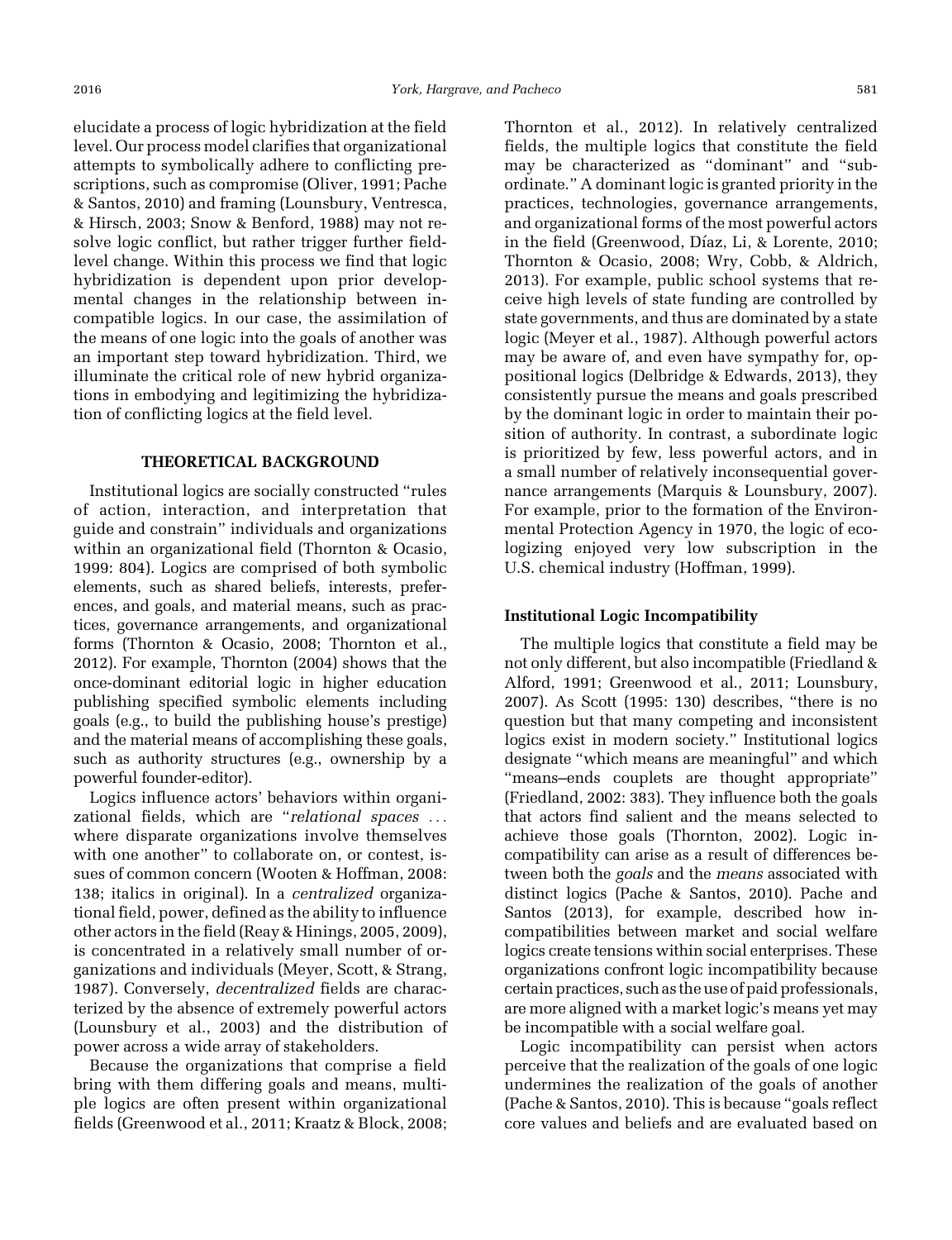a logic of appropriateness, making them hard to challenge or modify" [\(Besharov & Smith, 2014:](#page-25-0) 367). Logic incompatibility may also persist because the means specified by a logic are linked to resource commitments and path dependencies that prevent change [\(Pache & Santos, 2010;](#page-28-0) [Seo & Creed, 2002](#page-29-0)). Despite recognizing the existence and persistence of incompatible logics within fields, research has yet to explain how logic incompatibility evolves throughout time ([Greenwood et al., 2011\)](#page-27-0). Examining this process requires understanding of how actors respond to logic incompatibility and the effect of such actions on the relationship between logics within an organizational field.

### Organizational Responses to Logic Incompatibility

Institutional scholars have described specific strategies used by organizations to manage tensions between logics [\(Oliver, 1991\)](#page-28-0). These include compromise [\(Greenwood et al., 2011](#page-27-0)), contestation[\(Hargrave &](#page-27-0) [van de Ven, 2006\)](#page-27-0), and hybrid organizing [\(Battilana &](#page-25-0) [Lee, 2014](#page-25-0)).

When organizations *compromise*, they bargain with external constituents and make concessions to partially conform to the demands of proponents of incompatible logics. For example, health care firms may adhere to minimal standards of economic and caregiver logics [\(Scott, 2004](#page-29-0)), and micro-finance organizations compromise between development and economic logics ([Pache & Santos, 2013](#page-28-0)). Compromise strategies can take a variety of forms, including the decoupling of practices from an organization's goals [\(Bromley & Powell, 2012\)](#page-26-0). Prior work has examined the determinants of organizational compromise and decoupling (e.g., [Oliver, 1991](#page-28-0); [Westphal &](#page-30-0) [Zajac, 1994](#page-30-0); [Zajac & Westphal, 2004\)](#page-30-0), but has paid less attention to the outcomes of these strategies. Because compromise implies partial conformity and does not fully resolve tension between logics, it may trigger subsequent changes in organizations and fields, rather than representing an end point.

Incompatible institutional logics may also incite actors to mobilize and engage in contestation through collective action ([Hargrave & van de Ven,](#page-27-0) [2006;](#page-27-0) [Seo & Creed, 2002](#page-29-0); [Waldron, Navis, & Fisher,](#page-29-0) [2013\)](#page-29-0). For example, research on social movements has largely focused on how a dominant institutional logic may be challenged and replaced, through advocacy efforts ([McAdam, McCarthy, & Zald, 1996](#page-28-0)). Framing plays an important role in this process [\(Lounsbury et al., 2003](#page-27-0)). Frames are "schemata of interpretation" ([Goffman, 1974](#page-26-0): 21) that "render

events or occurrences meaningful and thereby function to organize experience and guide action" [\(Benford & Snow, 2000](#page-25-0): 614; see also [Benford &](#page-25-0) [Snow, 2000](#page-25-0); [Snow & Benford, 1988\)](#page-29-0). Like the symbolic elements of institutional logics, frames connect goals and motivations to strategies and means [\(Benford & Snow, 2000](#page-25-0)). Following [Fligstein \(1996\)](#page-26-0), Lounsbury and colleagues (2003: 76) argued that "frame challengers engage in political struggles to either establish dominance within a frame or deinstitutionalize a frame that impedes their interests." Research by [Rao, Monin, and Durand \(2003\)](#page-28-0) attests to this, showing that, within the field of French cuisine, chefs began to abandon classical for nouvelle cuisine after activist chefs framed their roles in ways that were consistent with new and distinct identities. While the frames utilized by social movements have been shown to be instrumental to replacing logics (e.g., [Waldron, Fisher, &](#page-29-0) [Navis, 2015\)](#page-29-0), this literature tells us little of how logics may be integrated.

Recently, scholars have recognized that organizations may combine multiple, often incompatible logics through hybrid organizing [\(Battilana & Lee,](#page-25-0) [2014\)](#page-25-0). Research on hybrid organizations recognizes that incompatible logics may be re-framed as compatible within organizations. For example, [Tracey](#page-29-0) [et al. \(2011:](#page-29-0) 69) described how entrepreneurs combined "the logic of for-profit retail and the logic of nonprofit homeless support" to create the hybrid form of a for-profit homeless support organization. [Mars and Lounsbury \(2009:](#page-28-0) 7) highlighted how students embedded in the logic of environmentalism, and then exposed to entrepreneurship education, fostered organizations with "a market-centered approach to both building successful businesses and advancing environmental causes." However, while the literature on hybrid organizing offers new insight into how organizations deal with logic incompatibility internally through their culture, identity, and governance ([Battilana & Lee, 2014](#page-25-0); [Grimes,](#page-27-0) [McMullen, Vogus, & Miller, 2013](#page-27-0); [Miller, Grimes,](#page-28-0) [McMullen, & Vogus, 2012\)](#page-28-0), it tells us little about how such organizations may influence field-level change or the hybridization of logics at the field level (but, see [Tracey et al., 2011](#page-29-0)).

# The Evolution and Hybridization of Field-Level Logics

To develop our process model of field-level logic hybridization, we build on prior literature that has shown how change in the relationship between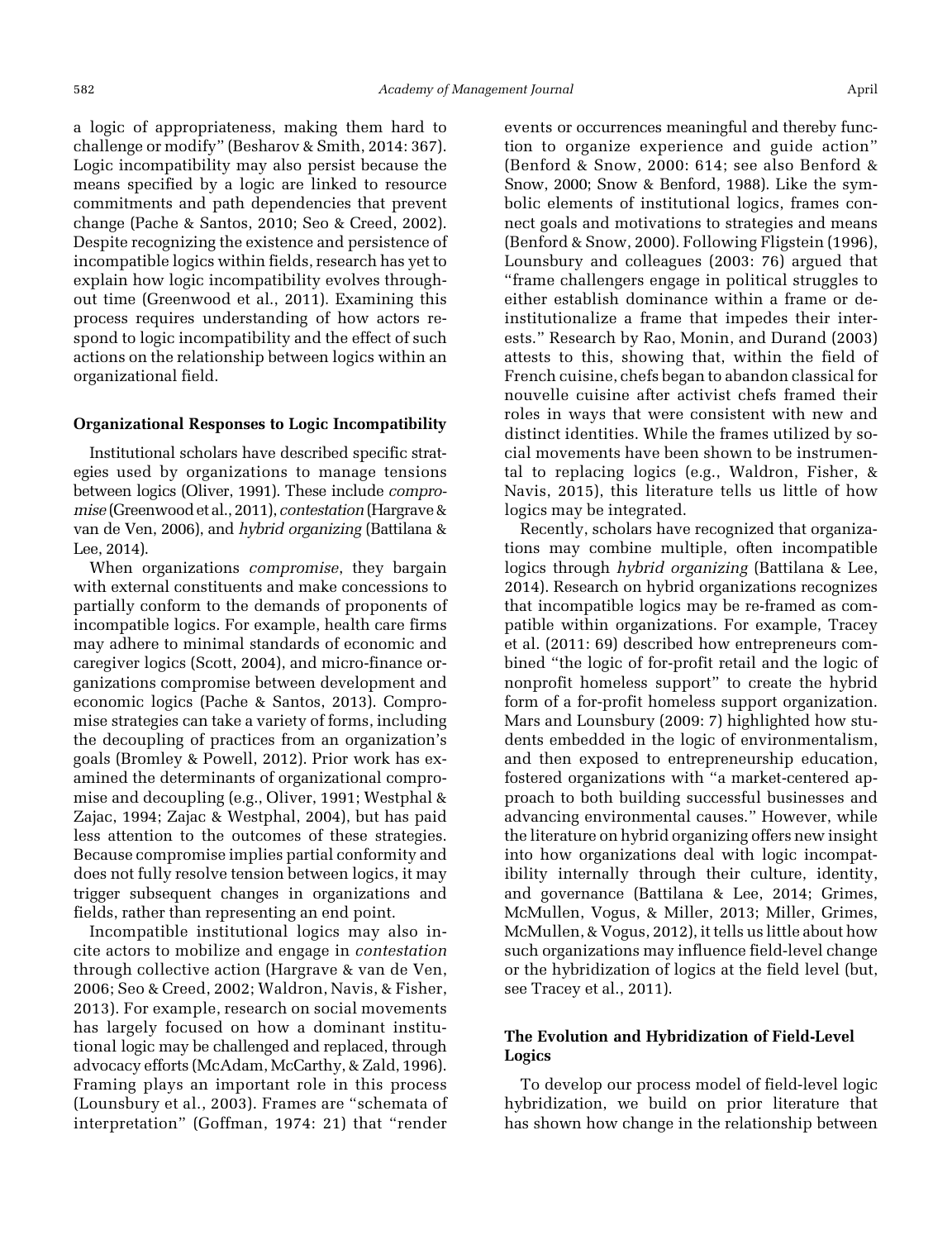field-level logics can follow two broad patterns: (1) developmental change, in which the majority of prevailing practices and symbolic relationships remain, and (2) transformational change, in which radical shifts in practices and means-goal relationships are observed [\(Thornton et al., 2012](#page-29-0)).

In developmental change, a prevailing logic is reinforced, or minimally altered. One form of developmental change, elaboration, refers to the endogenous reinforcement of an institutional logic. In this process, "internal developments in institutional logics lead to new narratives and practices that further reinforce the prevailing logic" ([Thornton et al.,](#page-29-0) [2012:](#page-29-0) 167). For example, [Shipilov, Greve, and](#page-29-0) [Rowley \(2010\)](#page-29-0) showed how organizations adopted new practices in board and CEO governance to further reinforce a prevailing logic of shareholder value creation. In assimilation, dimensions of external logics are incorporated into a prevailing logic, yet "the core elements of the original logic prevail, with new practices and symbols made part of the prevalent logic" ([Thornton et al., 2012:](#page-29-0) 165). [Murray](#page-28-0) [\(2010\)](#page-28-0) found that elements of a market logic—in this case, patenting practices—were assimilated into the professional logic of academia as opposed to replacing or transforming it. Similarly, Arjaliès (2010) showed how the practice of socially responsible investing in France was assimilated within the market logic of the investment field.

Of most interest for this study are more radical, transformational changes in field-level logics. In replacement, an institutional logic is supplanted by an alternative logic [\(Thornton et al., 2012](#page-29-0)). Much of the work on the replacement of one competing logic by another has focused on the motivations and social position of early and late adopters of new practices [\(Greenwood & Suddaby, 2006; Leblebici, Salanci,](#page-27-0) [Copay, & King, 1991](#page-27-0); [Sherer & Lee, 2002\)](#page-29-0). Other researchers have taken a more social constructionist perspective on logic replacement. For example, building on [Suddaby and Greenwood](#page-29-0)'s (2005) work on the role of rhetoric in institutional change processes, [Lepoutre and Valente \(2012\)](#page-27-0) showed that the willingness to deviate from a dominant logic and enact a new logic is a function of one's implicit theory of change. Social movement scholars have portrayed logic replacement as a collective action process focusing on the role of framing in contestation, as discussed above.

Another form of transformational change is blending, which has been described as "combining dimensions of diverse logics" [\(Thornton et al., 2012](#page-29-0): 164). For example, [Glynn and Lounsbury \(2005\)](#page-26-0)

appraised how aesthetic and market logics were simultaneously used in the discourse of Atlanta Symphony reviewers in the wake of a musician's strike. Similarly, [Smets et al. \(2012\)](#page-29-0) studied how a law firm began to incorporate elements of German and English law into their practices to better satisfy their client's interests. Blending broadly describes the coexistence of dimensions of multiple logics, but does not refer to the integration of incompatible logics [\(Battilana & Lee, 2014\)](#page-25-0).

Hybridization differs from blending in that the goals of incompatible logics are integrated as complementary; they do not merely co-exist. For example, [Battilana and Dorado \(2010\)](#page-25-0) showed how microfinance organizations integrate development and banking logics as equally valid, complementary approaches to poverty alleviation. Contrary to assimilation, hybridization requires that the goals of distinct logics be constructed as simultaneously achievable, without granting dominance to one logic over another.

Hybridization processes change the relationship between incompatible logics, eventually leading to a new hybridized logic that integrates the incompatible logics. As with other institutional logics, we posit that a distinct hybridized logic emerges when it becomes embedded in organizational forms, material practices, and governance arrangements within a field. Surprisingly, while the concept of a hybridized field-level logic has been alluded to (e.g., [Mars & Lounsbury, 2009;](#page-28-0) [Tracey et al., 2011](#page-29-0)), the process logic hybridization has neither been theoretically clarified nor given empirical attention. Thus, the question of how and when logic hybridization occurs at the field level, and even the definition of a hybridized logic, is a critical gap in our understanding of field-level change.

This study seeks to build upon the literature on logic incompatibility and hybrid organizations reviewed above to develop a process model of fieldlevel logic hybridization. Based upon the critical theoretical gaps identified in our literature review, we entered our field study with three research questions: (1) How can organizational responses to logic incompatibility and evolving field conditions lead to logic hybridization?; (2) What is the role of hybrid organizations in the process of field-level logic hybridization?; and (3) What distinguishes logic hybridization from related concepts?

### **METHODS**

To conduct our research, we followed the process of theoretical sampling [\(Eisenhardt & Graebner,](#page-26-0)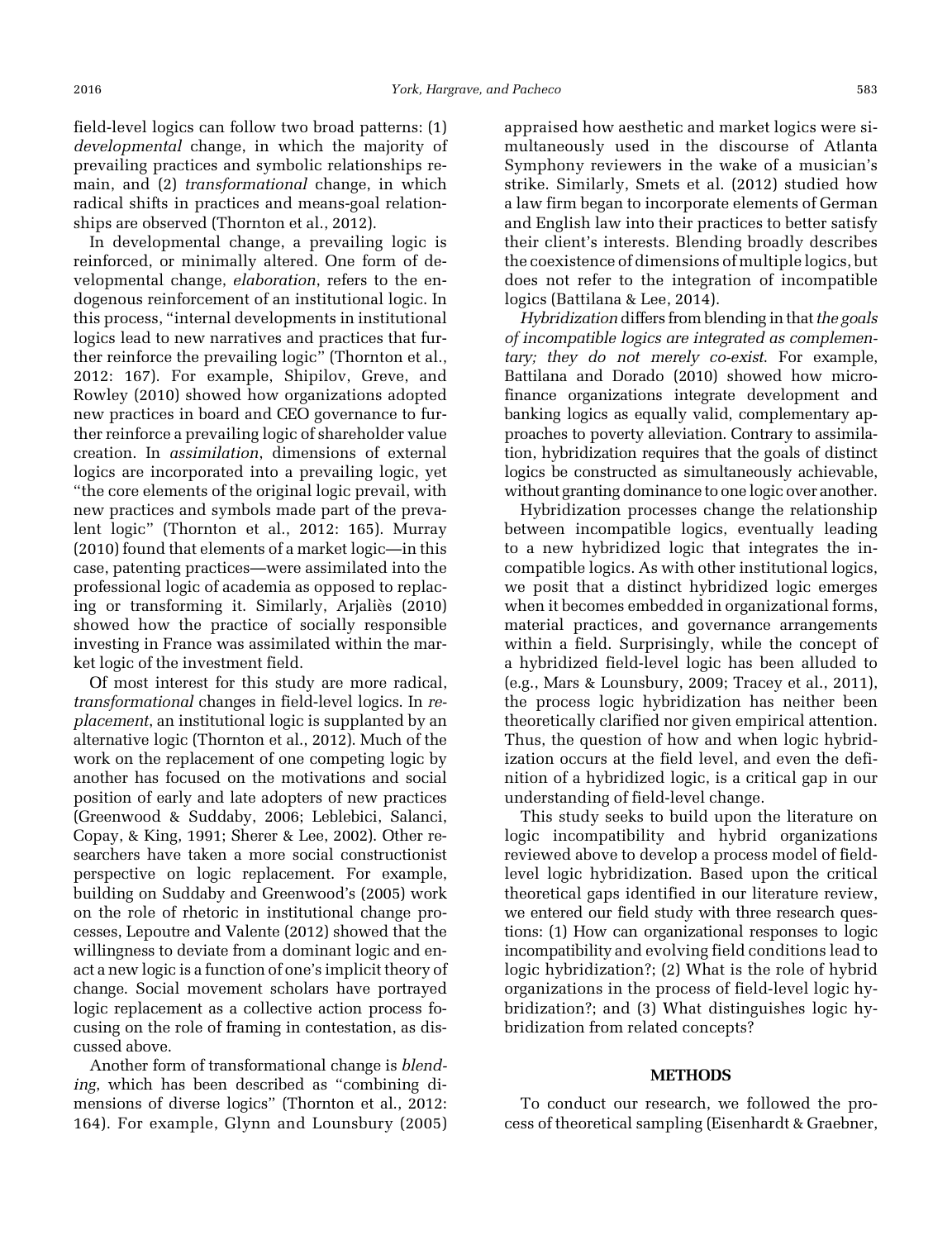[2007; Glaser & Strauss, 1967](#page-26-0)) in which a case is selected because it is suitable for elaborating on the relationships between constructs of interest. As our goal was to outline the sequence of events that produces logic hybridization, we engaged in a process study (e.g., [Elsbach & Sutton, 1992;](#page-26-0) [Langley,](#page-27-0) [Smallman, Tsoukas, & Van de Ven, 2013;](#page-27-0) [van de](#page-29-0) [Ven & Poole, 1995](#page-29-0)) chronicling key events over time. We sought an empirical setting characterized by multiple organizational responses to logic incompatibility over time.

We engaged in an inductive study of the organizational field surrounding wind energy in Colorado for the period 1999–2008. Wind energy gave us a clear issue of common concern and conflict at the field level ([Wooten & Hoffman, 2008](#page-30-0)). As we discuss in depth below, the wind energy field in Colorado was constituted by groups espousing incompatible logics, has undergone significant institutional changes, and was characterized by logic hybridization that integrated two previously incompatible logics over time. Our intent was to richly describe the existence of a pattern [\(Eisenhardt & Graebner, 2007](#page-26-0); [Yin, 2002](#page-30-0)) to enable new theory building in the underexamined process of logic hybridization.

# Data Collection

We collected data using (a) semi-structured interviews, (b) naturalistic observation, (c) keyword searches of newspaper articles, and (d) a wide variety of archival documents. We relied on our interviews as the primary source of data when exploring the incompatible logics espoused by actors within the field, as well as to delineate the motivations and strategies employed as organizations responded to logic incompatibility. The newspaper articles served as an important source of triangulating our interviews, and were our primary source of data when seeking to understand changes in field-level logics. We utilized the archival documents to understand field-level changes, triangulating with the newspaper articles and interviews. The sources and uses of our data are summarized in [Table 1.](#page-6-0)

Semi-structured interviews. We conducted 34 interviews with 30 participants in the Colorado wind energy field, ranging from 60 minutes to three hours. To maintain consistency, the lead author conducted all of the interviews. Initial interviews were garnered from contacting the National Renewable Energy Laboratory (NREL) in Golden, Colorado. From these initial interviews, we utilized a snowball technique asking each informant who they believed could best help us understand wind energy in Colorado. The initial interview protocol was wide ranging, as we sought to gain understanding of the historical evolution of the field. Subsequent interviews included more focused questions as themes began to emerge from the data. To ensure that our informants were not led by our emergent insights, we only introduced our themes for validation after conducting the initial protocol. The last protocol used is presented in Appendix A of this paper.

We sought informants who were familiar with how organizations responded to the incompatible demands of field-level logics. Many of our interviewees occupied multiple roles over the period of our case study. For example, several individuals moved from environmental activism to government or industry positions. Our sample included founders of clean energy SMOs, which we describe below (3), founders of environmental SMOs (2), participants in clean energy SMOs (4), founders of wind energy firms (4), individuals who had experience as environmental activists and as government officials (2), an individual with experience as an environmental activist and entrepreneur (1), attorneys (2), NREL researchers (2), wind energy company employees (2), utility executives ranging from CEO to wind energy program manager (5), Colorado Public Utilities Commission (CPUC) staff (2), and one ski resort vice president of sustainability (1). We interviewed three of our participants twice, on separate occasions, and conducted one round-table interview to follow up with a group of four utility executives. Interviews were conducted in person whenever possible on dates ranging from June 2010 to April 2014. Interviews were recorded and transcribed in 379 pages of singlespaced text.

Naturalistic observation. We conducted multiple site visits to organizations involved with wind energy in Colorado. We visited NREL on three occasions (2009, 2010, 2013) and the National Wind Technology test site in Colorado (2009). We also attended three annual meetings (2007, 2008, 2009) of the Sustainable Opportunities Summit, sponsored by Connected Organizations for a Responsible Economy (CORE), a Colorado-based clean energy SMO. In addition, we engaged in site visits with two wind energy firms (2010, 2011) and two visits to Xcel Energy headquarters in Denver (2013, 2014). These activities grounded us in the field and helped us to identify informants and verify our observations. For example, our snowball sample of social movement activists began with interviewing analysts at NREL. As we spent time at the CORE meetings, we became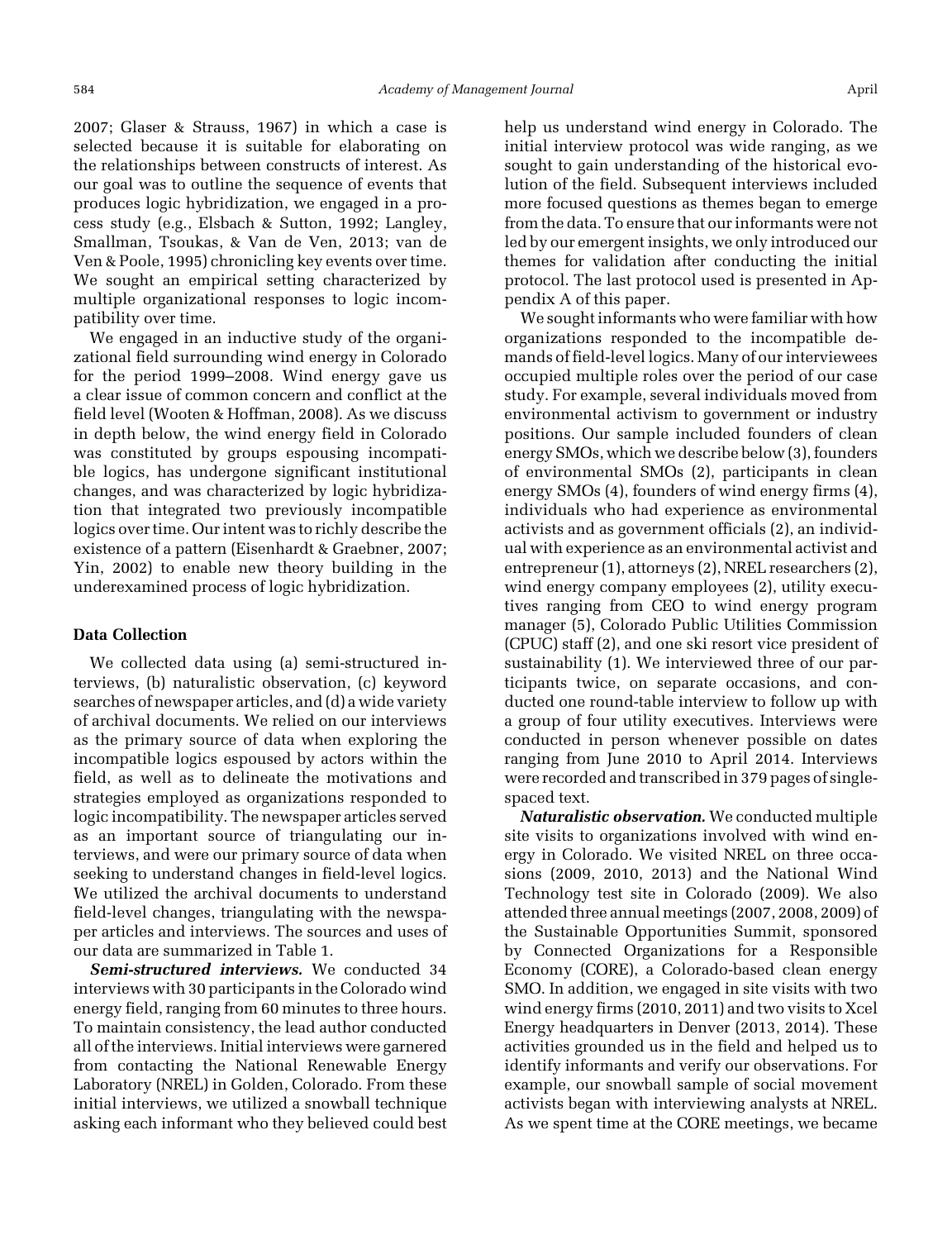# TABLE 1 Description of Data

<span id="page-6-0"></span>

| Data Types and Dates                                                                                                                  | <b>Amount and Location</b>                                           | Use in Analysis                                                                                                                                                               |
|---------------------------------------------------------------------------------------------------------------------------------------|----------------------------------------------------------------------|-------------------------------------------------------------------------------------------------------------------------------------------------------------------------------|
| <b>Primary Data</b>                                                                                                                   |                                                                      |                                                                                                                                                                               |
| Semi-structured interviews                                                                                                            |                                                                      |                                                                                                                                                                               |
| 34 interviews lasting between 60 minutes and<br>3 hours (July 28, 2010–April 18, 2014)                                                | 379 pages (transcriptions<br>from digital recording)                 | Insight into the beliefs, motivations, and strategies of<br>actors regarding logic incompatibility surrounding<br>wind energy                                                 |
| Naturalistic observation<br>National Renewable Energy Lab Tour (September 3,<br>2010; December 7, 2012; November 20, 2013)            | 3 tours (Golden, CO)                                                 | Participant observation and informal discussion<br>building insight into how wind energy research<br>and policy is articulated to the public in Colorado                      |
| National Wind Technology Center (August 2, 2010)                                                                                      | 1 visit (near Boulder, CO)                                           | Informal discussion building insight into policy and<br>technology barriers to wind energy adoption                                                                           |
| Visits to Xcel Energy (January 24; April 8, 2014)                                                                                     | 2 visits (Denver, CO)                                                | Presentation of research for feedback from utility<br>executives building insight into past and current<br>views of wind energy, accuracy of findings                         |
| Attendance of CORE Sustainable Opportunities<br>Summit (February 27, 2008; March 17, 2009;<br>March 2, 2010)<br><b>Secondary Data</b> | 3 annual meetings (Denver,<br>CO)                                    | Participant observation building understanding of<br>usage of economizing, ecologizing, and hybrid<br>arguments                                                               |
| Newspaper articles<br>All articles concerning wind energy in The Denver<br><i>Post</i> (October 22, 1996–January 9, 2009)             | 546 articles (accessed via<br>LexisNexis)                            | Coded for frequency of economizing, ecologizing,<br>and hybrid logic usage and field-level<br>interpretation of wind energy over time.<br>Triangulations of informant reports |
| Colorado Public Utilities Commission (CPUC) press<br>releases                                                                         |                                                                      |                                                                                                                                                                               |
| All CPUC press releases on wind energy (October 18,<br>2000-August 30, 2009)<br>Archival websites                                     | 58 pages (accessed online<br>through CPUC archive)                   | Coded for relationship between logics and field<br>centralization                                                                                                             |
| All Colorado utilities' home page mentions of wind<br>energy (July 1, 1999-October 29, 2009)<br>Resource plans                        | 31 press releases (accessed<br>online archive.org)                   | Coded for utilities' perspective on wind energy,<br>arguments against Amendment 37                                                                                            |
| All available Colorado utilities' resource plans<br>(December 12, 2002-February 8, 2008)                                              | 10 documents, 364 pages<br>(accessed online through<br>CPUC archive) | Insight into utilities' plans regarding current and<br>future adoption of wind energy                                                                                         |
| Archival documents and reports<br>A variety of reports and archival documents<br>provided or authored by:                             |                                                                      | Coded for insight into perspective of various actors,<br>arguments, and strategies utilized to promote their                                                                  |
| researchers<br>clean energy SMOs<br>environmental SMOs                                                                                | 4 docs/136 pages<br>4 docs/117 pages<br>6 docs/126 pages             | views                                                                                                                                                                         |
| government Agencies<br><b>CPUC</b>                                                                                                    | 2 docs/38 pages<br>2 docs/35 pages                                   |                                                                                                                                                                               |
| Xcel Energy (May 1997-November 2009)<br>Archival video footage                                                                        | 10 docs/153 pages                                                    |                                                                                                                                                                               |
| Video footage related to coverage and promotion of<br>the Windsource program (May 1999-August 2003)                                   | 12 videos / 32 minutes<br>(provided by Xcel Energy)                  | Insight into public promotion and perception of<br>Windsource program and wind energy                                                                                         |

sensitized to the historic issues of contention in the field. By engaging in visits to Xcel, and sharing our emerging findings with them, we gained comfort that our depiction of the organization's historic actions and mindset was accurate.

Newspaper articles. We engaged in in-vivo coding of 546 newspaper articles published in The Denver Post (Colorado's largest newspaper) between 1994 and 2010. These articles were identified through

a search on the key terms "wind energy" and "renewable energy." Using these articles, we constructed a timeline of the key events, revised with feedback from our informants.

Archival data. In addition to The Denver Post articles, we utilized archival sources of data acquired through proactive searching and provided by informants. First, we searched the CPUC website for archived news releases for the terms "wind," "wind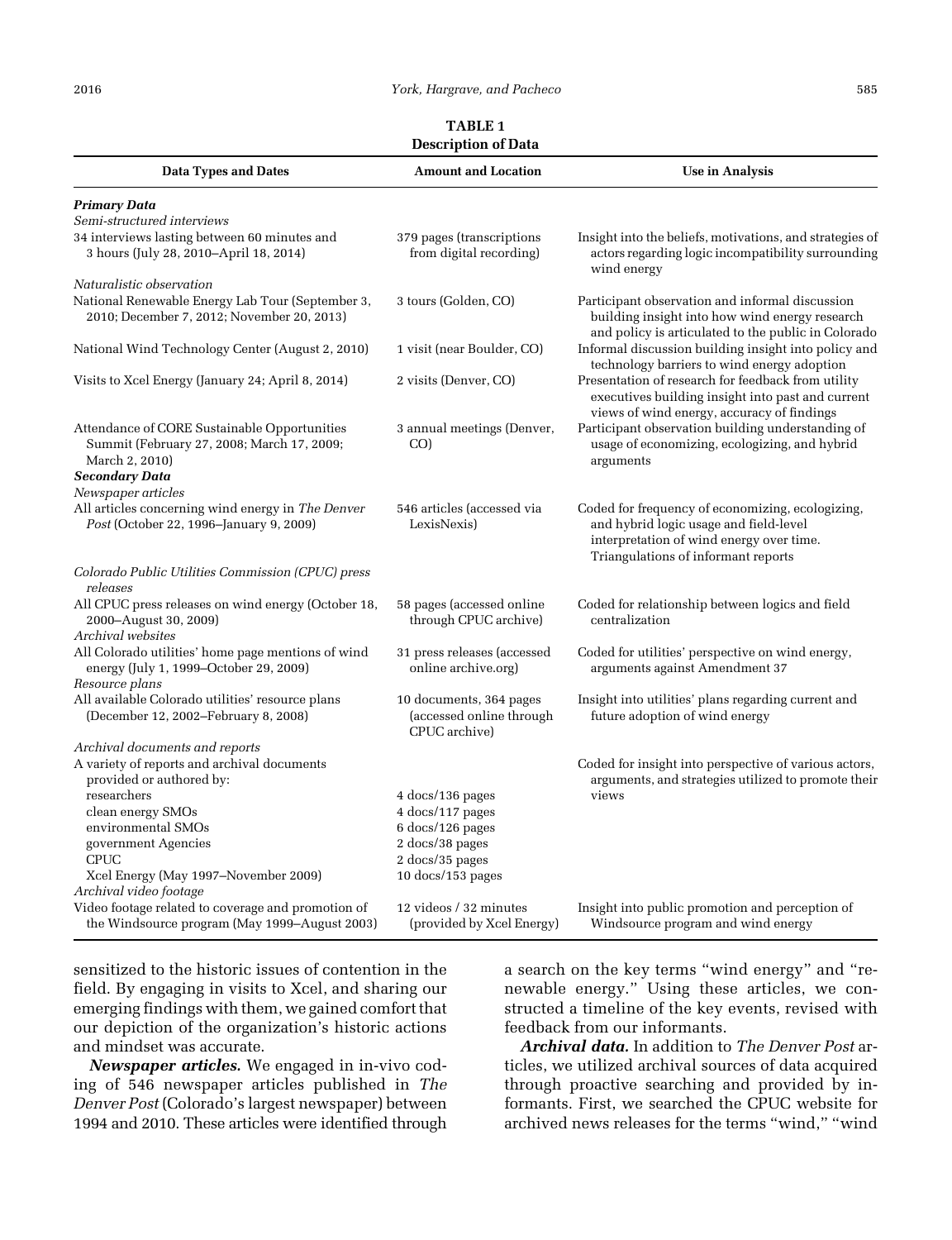energy," or "renewable." Second, using the Internet Archive ([archive.org](http://archive.org)), we searched for mentions of "wind energy" or "renewable" on all archived webpages for two large Colorado electric utility companies (Xcel Energy and Tri-State Generation and Transmission Association). Third, we searched the CPUC web archive for all decisions pertaining to "wind" that impacted all major utilities in the state (Xcel Energy, Tri-State, Holy Cross Energy, Intermountain Rural Electrical Association, and Colorado Mining). Fourth, we obtained all available resource plans for each Colorado utility. Fifth, we collected archival documents from a variety of sources, including environmental SMOs, utilities, and NREL. Finally, we viewed and selectively transcribed television news coverage of the Windsource program (described below). These archival documents totaled 1,781 pages, single spaced.

# Data Analysis

All of our data were carefully managed utilizing computer-based qualitative analysis software (NVivo 10). In addition, we maintained careful records of all documents and interview notes. As we engaged in the collection of these data, we engaged in constant comparison ([Siggelkow, 2007](#page-29-0)) between prior data collected and new observations. Once we had coded the Denver Post data and our initial interviews, we prepared a draft timeline and narrative history of wind energy in Colorado and validated this draft with informants. We then followed established procedures for inductive research, particularly the tenets of grounded theory [\(Glaser & Strauss, 1967](#page-26-0); [Golden-Biddle & Locke, 2007](#page-26-0); [Locke, 2001\)](#page-27-0). We utilized portions of this timeline and selective quotes from our early research as illustrative examples in a previously published quantitative analysis [\(Pacheco, York, & Hargrave, 2014\)](#page-28-0) that examined the co-evolution of social movements and the wind industry in the United States.

We began by creating in-vivo ([Gioia, Corley, &](#page-26-0) [Hamilton, 2013](#page-26-0); [Glaser & Strauss, 1967;](#page-26-0) [Locke, 2001\)](#page-27-0) first-order codes utilizing the language of our informants. The concept of a multilevel process through which field-level changes co-evolved with organizational actions emerged early on, but the exact relationships remained unclear. We thus became aware that further review of the literature on institutional logics would inform our theory as we continued our analysis.

Two of the authors conducted the coding, with all three authors meeting regularly to discuss the emerging themes. In this way, one author remained the "outsider" and ensured the trustworthiness of our findings based on the evidence presented [\(Strauss &](#page-29-0) [Corbin, 1994](#page-29-0)). As themes emerged, we iteratively moved between the literature on institutional logics and our emergent data in triangulating between theory, key events, and codes ([Gioia et al., 2013\)](#page-26-0).

From this first-order coding, we compiled an account of the events described in our timeline, paying particular attention to responses to, and changes in, field-level logics and centralization. We next began searching for relationships among our codes to group them into second-order themes. Consistent with the principles of grounded theory, we entered our analysis with a theoretical orientation toward understanding the role of responses to logic incompatibility in altering the organizational field; however, our insights emerged inductively from our coding [\(Yin, 2002\)](#page-30-0). From the second-order coding, we consolidated our 96 first-order codes to 13 themes. At this point, our theory had evolved to encapsulate the three overarching dimensions that comprise our data structure and process model. The final data structure is illustrated in [Table 2](#page-8-0), which summarizes the themes we utilized in building our model of logic hybridization.

### WIND ENERGY IN COLORADO

Through our examination of the data, we developed a multilevel model that moves between the actor and field levels. This model has three dimensions, and is illustrated in [Figure 1](#page-10-0). It captures the recursive relationship between (1) organizational responses to logic incompatibility (actor level), (2) changes in the relationship between logics (field level), and (3) field centralization (field level). We now explain how each of these dimensions, and subthemes within them, emerged as we examined the field of wind energy in Colorado.

# Logic Incompatibility and Conflict: Economizing versus Ecologizing

In the beginning of our case study period, discussion in Colorado focused on whether wind energy could economically compete with carbon-based sources of energy. Colorado relied on its abundant coal and natural gas resources, which are attractive from an economic perspective but have deleterious impacts on air, water, and land. Although some organizations promoted wind energy for its environmental benefits, debate centered on its economic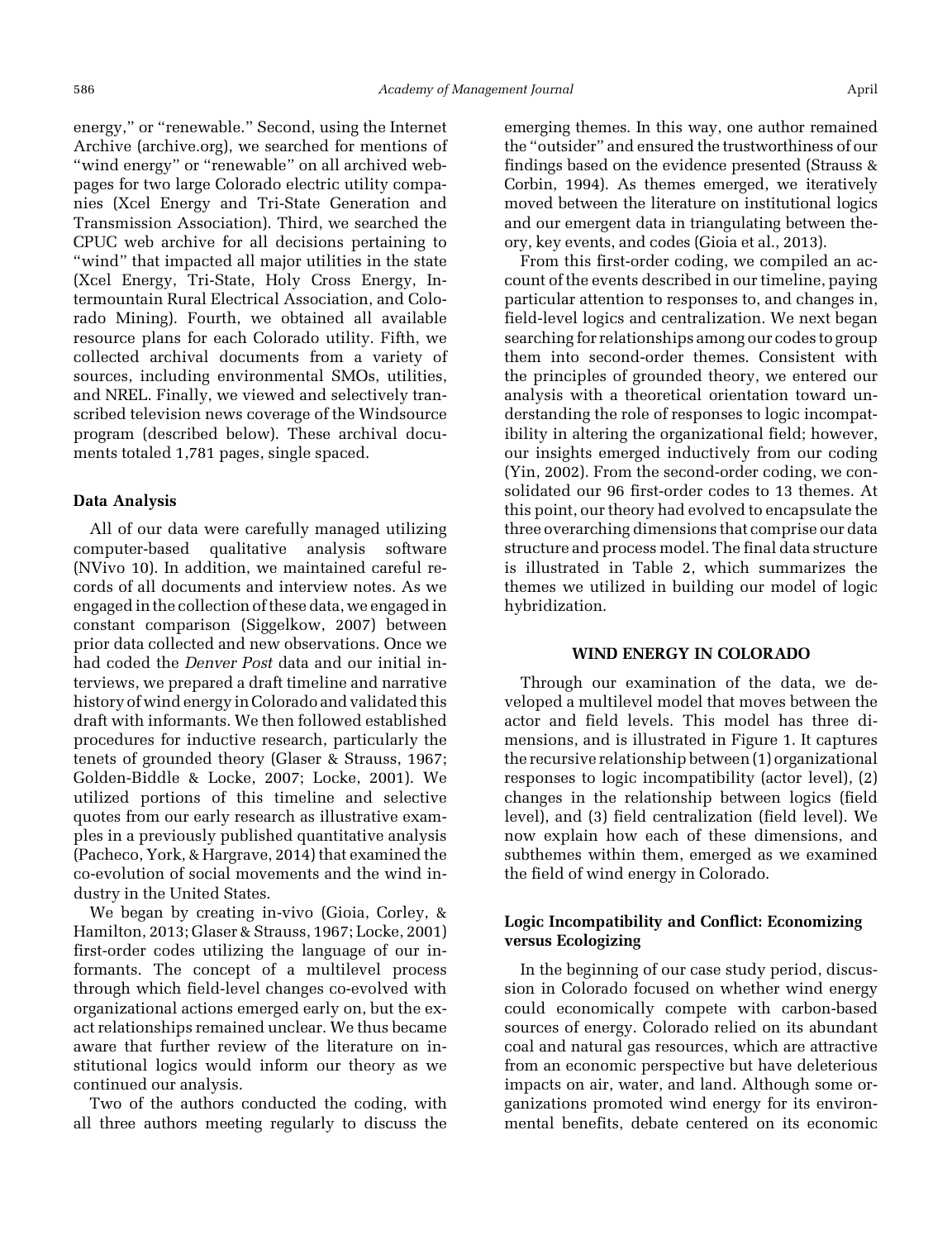|                   |           |                      |                                 |                   |                   |                   | Data Structure                                                                                                                  |                        |                                                  |
|-------------------|-----------|----------------------|---------------------------------|-------------------|-------------------|-------------------|---------------------------------------------------------------------------------------------------------------------------------|------------------------|--------------------------------------------------|
|                   |           |                      | Evidence by Source <sup>a</sup> |                   |                   |                   |                                                                                                                                 |                        | Aggregate                                        |
| Interviews        | Newspaper | Websites<br>Archival | Reports                         | CPUC              | Resource<br>Plans | Video             | First-Order Codes                                                                                                               | Second-Order<br>Themes | Dimensions<br>Theoretical                        |
| 28                | 44        | 13                   | S                               | S                 | $\circ$           | 1                 | Climate change<br>• Health issues<br>Pollution                                                                                  | Ecologizing            | Logics Espoused by Field<br>Actors (Actor Level) |
| 19                | 65        | 39                   | 4                               | 10                | 4                 | $\mathbf{\Omega}$ | Low-cost alternative mandate<br>Increase in electricity rates                                                                   | Economizing            |                                                  |
| 59                | 162       | 13                   | S                               | 15                | $\mathbf{c}$      | 1                 | Job creation through wind<br>$\bullet$ "Clean energy economy"<br>■ Wind energy unreliable<br>energy                             | Hybridized             |                                                  |
| 13                | $\circ$   | 12                   | 23                              | $\circ$           | $\circ$           | $\circ$           | "Positive" marketing by SMOs<br>Wind as a "premium" product<br>Tired of fighting<br>Chance to learn                             | Compromise             | Organizational Responses<br>(Actor Level)        |
| 10                | 13        | $\mathbf{c}$         | $\mathbf{\sim}$                 | 3                 | $\circ$           | $\circ$           | "Solely" economic decision<br>SMO use of utility tools<br>Wind is competitive<br>Wind is least-cost                             | Reframing              | Organizational Responses<br>(Actor Level)        |
| 24                | 14        | 26                   | $\circ$                         | $^{\circ}$        | $\circ$           | $\circ$           | Coalition of diverse interests<br>environmental challenges<br>Renewables required<br>Voice of the people<br>Renewables solve    | Contestation           |                                                  |
| 45                | 39        | S                    | 3                               | 17                | $\circ$           | $\circ$           | Opportunity after Amendment 37<br>Media usage<br>Education                                                                      | Legitimation           |                                                  |
| 21                | 24        | 1                    | S                               | 14                | $\circ$           | $\circ$           | environment and the economy<br>Policy for a clean energy<br>$\bullet$ The future of Colorado<br>Wind is good for the<br>economy | Embedding              |                                                  |
| $\mathbf{\Omega}$ | $\circ$   | 12                   | 13                              | $\mathbf{\Omega}$ | $\circ$           | 4                 | Wind cannot compete on price<br>"Pay a little more" to support<br>Windsource price increase<br>wind energy                      | Elaboration            | Logics Relationship (Field<br>$_{\rm Level}$     |
| 13                | $\circ$   | Б                    | $\mathbf{\Omega}$               | 4                 | $\overline{ }$    | $\mathbf{c}$      | Symbolic embrace of ecologizing<br>Wind when least-cost<br>across field                                                         | Assimilation           |                                                  |
| $\mathbf{r}$      | $\circ$   | Б                    | Ю                               | 22                | 2                 | 2                 | Wind power is good for business<br>and good for the environment<br>economizing and ecologizing<br>Integration of logics of      | Hybridization          |                                                  |

TABLE 2 TABLE 2

<span id="page-8-0"></span>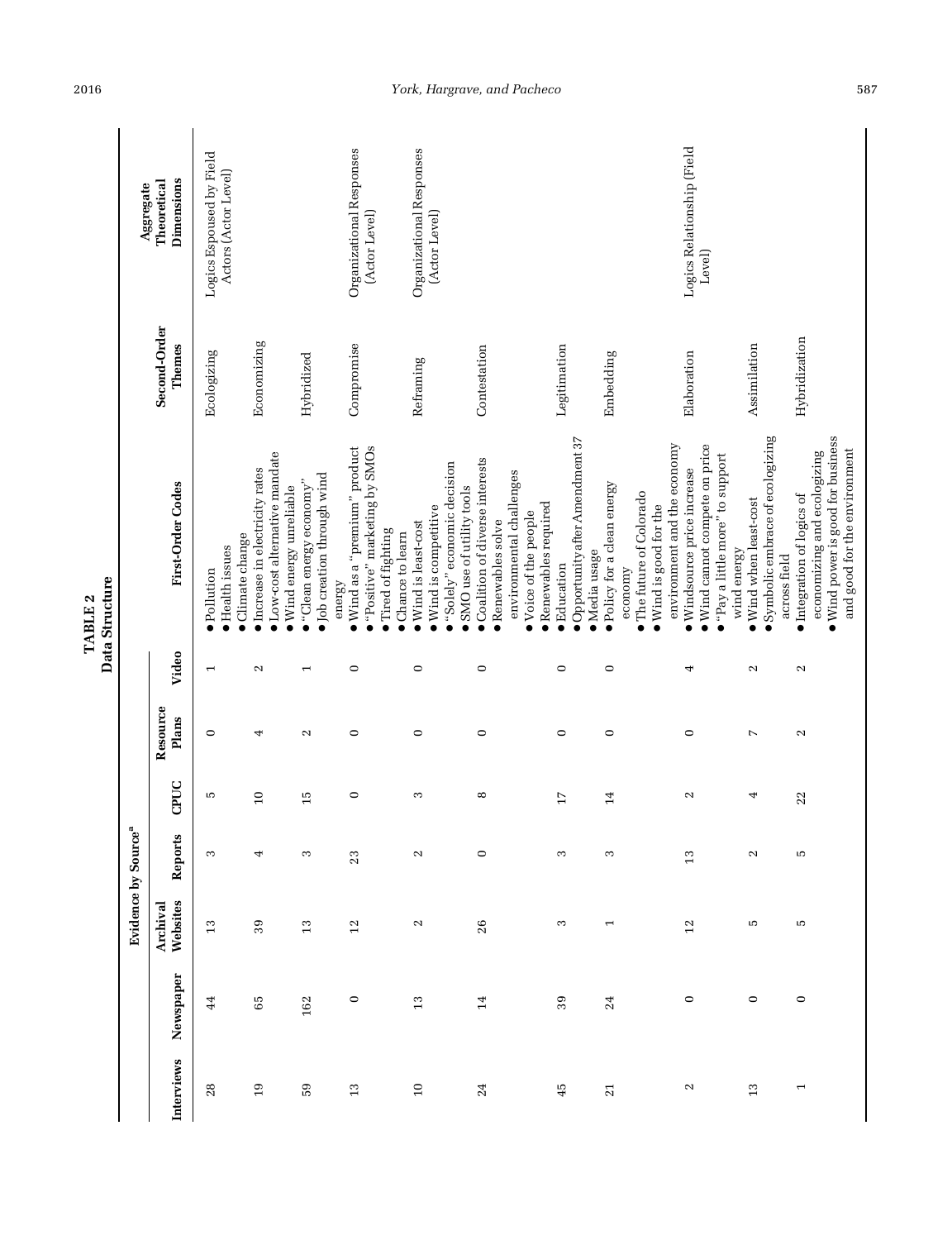| Level)<br>Direct Influence<br>Second-Order<br>Expansion <sup>c</sup><br>Themes<br>on Actors <sup>p</sup><br>Stakeholder<br>$\bullet$ New networks, alliances, and<br>Power of actors through new<br>$\bullet$ Exercise of formal authority<br>governance arrangements<br>First-Order Codes<br>legitimate actors<br>Video<br>Resource<br>Plans<br>CPUC<br>S<br>Evidence by Source <sup>a</sup><br>Websites Reports<br>Archival<br>25<br>27 |  |  | (Continued) |                                    |
|-------------------------------------------------------------------------------------------------------------------------------------------------------------------------------------------------------------------------------------------------------------------------------------------------------------------------------------------------------------------------------------------------------------------------------------------|--|--|-------------|------------------------------------|
| Interviews Newspaper                                                                                                                                                                                                                                                                                                                                                                                                                      |  |  |             | Aggregate                          |
|                                                                                                                                                                                                                                                                                                                                                                                                                                           |  |  |             | Dimensions<br>Theoretical          |
|                                                                                                                                                                                                                                                                                                                                                                                                                                           |  |  |             | <b>Field Centralization (Field</b> |
| Firm and SMO entry                                                                                                                                                                                                                                                                                                                                                                                                                        |  |  |             |                                    |

viability and ability to compete with fossil fuel resources:

Colorado's growth has created unprecedented demand for electricity, which Public Service has largely met through use of coal, which meets more than 93 percent of our needs. Coal is clean, abundant, and cheap and sufficient to meet our needs for several hundred years. ... Wind power is not reliable ... coal is the key to Colorado's energy needs.

### (The Denver Post; [Wattenburg, 1998](#page-29-0))

A similar argument was repeatedly espoused by Colorado's investor-owned electric utilities. One utility executive articulated his opposition to wind energy as follows:

The bill [supporting wind energy] would do little, if anything, ... to improve air quality. In truth, it is a Trojan horse for unprecedented government interference in energy markets that, if enacted, could worsen Colorado's energy crisis by raising energy costs for industrial and residential consumers alike.

### (The Denver Post; [Sanderson, 2004](#page-28-0))

This focus on economic costs, and lack of concern for environmental impacts, reflects a logic of economizing. In describing an economizing view, [Frederick \(1995:](#page-26-0) 143) writes, "few beliefs are more deeply embedded in the modern business firm." The goals of the economizing logic are linked to the ideals of efficiency, wealth creation, and speed. An economizing view of the human-–environment relationship sees the natural environment as a resource to be used efficiently by business. These goals are in turn manifested in means that measure and prioritize economic profit. In the beginning of our case, economic goals were instantiated in fossil fuel-based technologies such as coal-fired power plants, which were considered an appropriate means toward achieving greater economic efficiency. The goals of economizing were also embedded in the governance of Colorado's electricity industry through the CPUC. This regulatory agency consists of three commissioners appointed by the Governor and confirmed by the state senate. The CPUC oversees the rates and resource plans of all utilities and was charged by state law to require utilities to seek the "least-cost" option for energy production [\(Schmitz Consulting, 2008](#page-29-0)).

In response to growing air pollution surrounding Denver and other areas throughout the front range of Colorado, environmental SMOs began to challenge the dominant logic of economizing in the early 1990s. For example, the Boulder-based Western Resource Advocates (WRA) was founded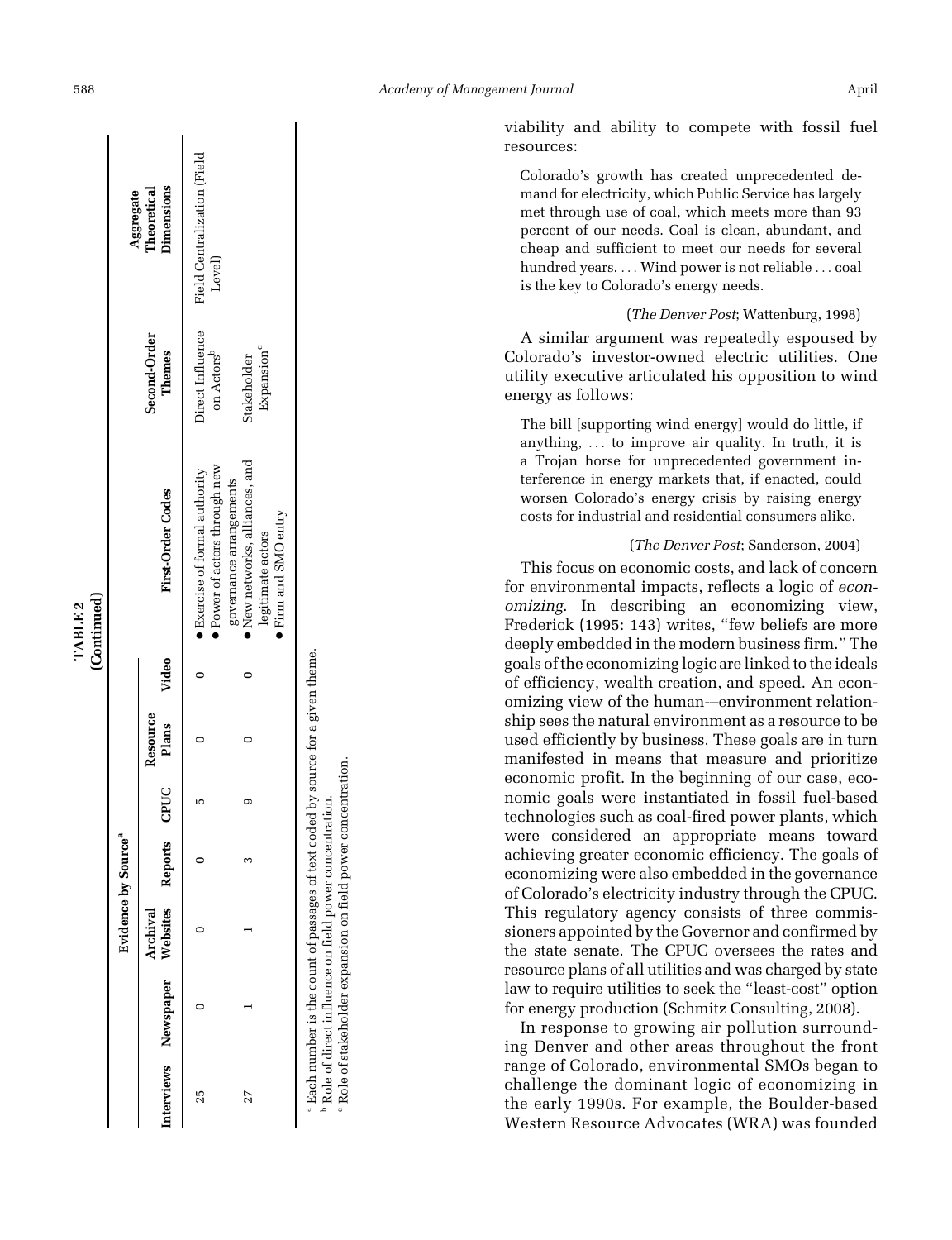FIGURE 1 A Process of Logic Hybridization

<span id="page-10-0"></span>

as Law and Water (LAW) Fund of the Rockies<sup>1</sup> to "protect the West's land, air, and water ... [and] advance clean energy to reduce pollution and global climate change" [\(Western Resource Advocates,](#page-30-0) [2011\)](#page-30-0). WRA and other environmental SMOs in Colorado espoused a logic of ecologizing, emphasizing interdependence and maintenance of relationships that perpetuate human and natural communities [\(Frederick, 1995\)](#page-26-0). An ecologizing logic prioritizes goals of environmental preservation, and recognizes nature's inherent moral value. Practices that improve environmental conditions, such as renewable energy, are theorized as means to achieve

these goals. Wind energy development aligns with an ecologizing logic because it does not have the negative environmental impacts associated with fossil fuelbased energy, which is associated with air pollution and climate change [\(Edenhofer et al., 2011\)](#page-26-0). An article in the Denver Post articulated SMOs' ecologizing logic for wind energy as follows:

Wind advocates say that head-to head cost comparisons of wind versus fossil fuels fail to take into account wind's environmental benefits ... Wind produces no smog and adds nothing to global warming, unlike coalfired power plants that produce greenhouse gases and volatile organic compounds, they note.

### (The Denver Post; [Raabe & Bunch, 2003](#page-28-0))

Environmental SMOs, led largely by WRA, began to lobby the state legislature to force utilities to adopt wind energy. However, proponents of an

<sup>&</sup>lt;sup>1</sup> Although quotes may refer to Western Resource Advocates as "WRA," "Land and Water Fund," or "LAW Fund," we refer to this organization as "WRA" throughout the text for the sake of simplicity.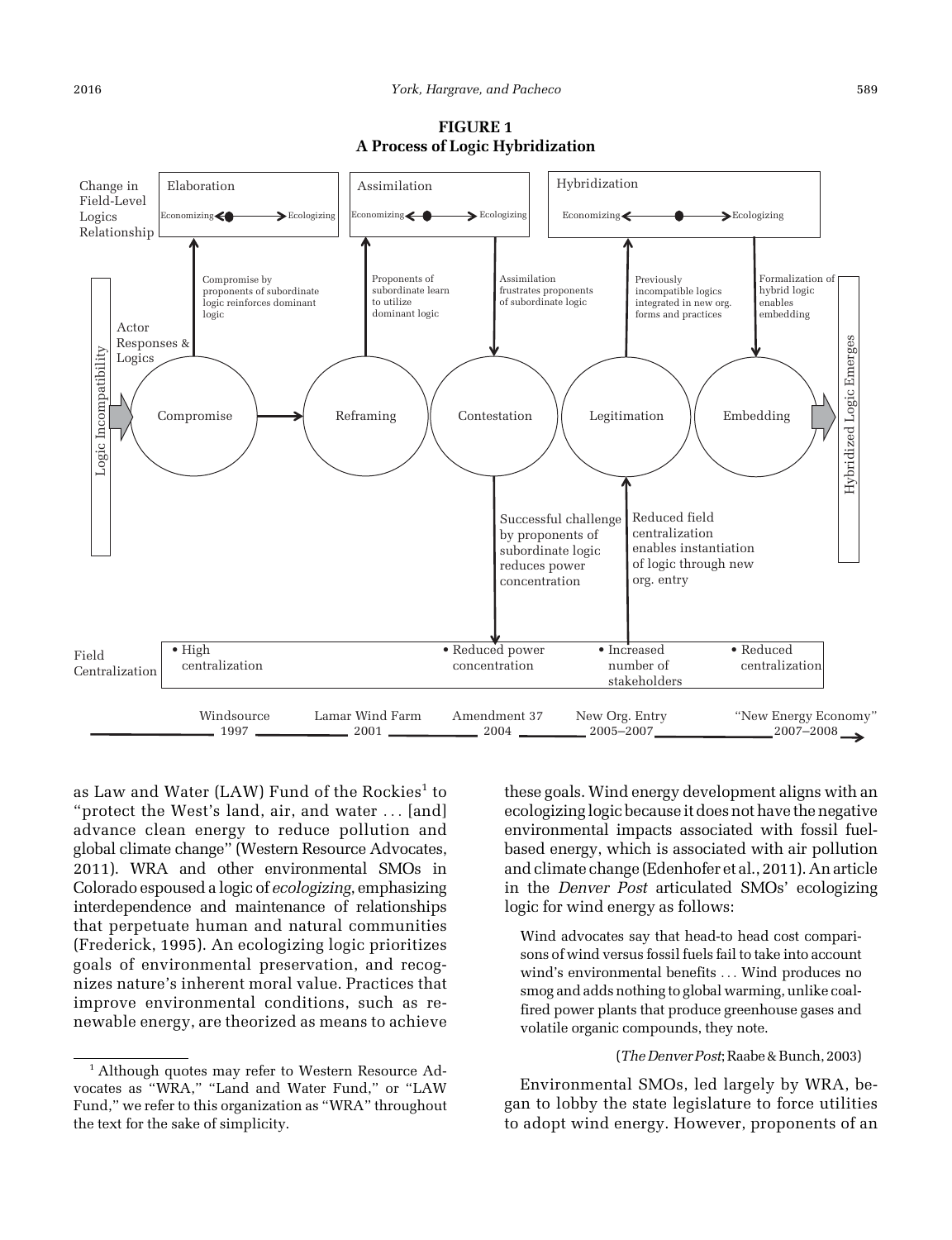economizing logic, specifically utilities and the CPUC, viewed wind power as an expensive, unreliable technology that conflicted with the goal of economic efficiency.

Incompatibility between ecologizing and economizing logics is common in energy and environmental policy debates. [Frederick \(1995:](#page-26-0) 135) argued that the "ethical fault lines" between economizing and ecologizing "generate enormous normative tensions that pose questions of fundamental import for the future of business and society relations." [Hoffman \(2011\)](#page-27-0) asked whether the "schism" between the market logic of actors who are skeptical of climate change and the more communitarian logic of those who are convinced that climate change is real is now so great that it may be irreconcilable (also see [Gladwin et al., 1995,](#page-26-0) [Hoffman, 1999; Hoffman et al.,](#page-27-0) [1999;](#page-27-0) [Wade-Benzoni et al., 2002](#page-29-0)). [Table 3](#page-12-0) clarifies the conflict between the symbolic and material elements of economizing and ecologizing logics, providing ideal types and examples of how the logics were espoused in our data.

At the beginning of our case, economizing was the dominant logic of the Colorado wind energy field. As [Figure 2](#page-13-0) shows, our coding revealed that statements based in an economizing logic appeared with double the frequency of those espousing an ecologizing logic in 1998. Further, there was no utility-scale wind energy in Colorado and activists had twice failed in efforts to establish renewable energy requirements. "By fall of 1996," activists concluded, "there was no viable path for developing regulatory policies to support renewable resources in Colorado" ([Mayer,](#page-28-0) [Blank, & Swezey, 1999:](#page-28-0) 3).

The efforts of Colorado environmentalists to challenge the dominant logic of economizing were made difficult by the centralization of the wind energy field in Colorado around powerful actors that espoused the logic of economizing. One of these was the chief governing organization, the CPUC, discussed above. The other was the largest utility, Public Service Company of Colorado (PSCo), a subsidiary of Xcel Energy,<sup>2</sup> which held a 55% market share and serviced the majority of Colorado's population ([Komor, 2006\)](#page-27-0).

Logic incompatibility, combined with high field centralization, set the initial conditions in our study. We now examine how organizations reacted to this setting, and how these actions recursively

influenced changes in both field-level logics and in field centralization. In presenting these findings, we utilize six integrated data displays: [Table 2](#page-8-0), showing the finalized data structure; [Figure 1](#page-10-0), showing key events and the induced process model; [Figure 2](#page-13-0), showing key measures over time; and [Tables 4](#page-14-0)–[6](#page-18-0), which provide examples of data for each major theme.

# Compromise Leading to Elaboration: The Windsource Program

By 1997, environmental SMOs had become frustrated with their inability to encourage wind energy adoption in Colorado. As described above, the CPUC and Xcel were largely unreceptive to the ecologizing arguments offered by SMOs. A WRA leader described his organization as "just exhausted from fighting them [Xcel and CPUC]." WRA and other environmental SMOs decided to accept Xcel's offer to engage in a collaborative effort, to foster a voluntary "green pricing" program. Originally conceived by Xcel as a compromise in past regulatory battles, the Windsource program offered customers the option to pay a price premium to purchase electricity produced from wind energy. Windsource was the first investor-owned utility program in the United States to offer wind energy directly to consumers and represented a unique collaboration between the utility and SMOs. WRA announced it was "coordinating the efforts of ... Boulder Energy Conservation Center, the Colorado Renewable Energy Society, and the Sierra Club [which] will include articles about Windsource in their newsletters and will potentially use their mailing lists to further promote the program" [\(Mayer et al.,](#page-28-0) [1999:](#page-28-0) 12).

From the utility's perspective, Windsource was of little cost, presented no risk, and generated an entry into wind energy. Further, an earlier marketing study had suggested that their customers were interested in, and willing to pay a premium for, wind energy. However, just as it represented a compromise for environmentalists who preferred wind energy mandates as a means of achieving their ecologizing goals, the program also represented a compromise for the utility, because incorporating wind energy into its portfolio contradicted its standard practice of achieving its economizing goals through fossil fuelbased practices.

Change in field conditions: Elaboration. While this compromise approach to logic incompatibility required Xcel to partially conform to demands for

<sup>2</sup> Although quotes refer to both "PSCo" and "Xcel," in the text, we refer to the utility and its subsidiary as "Xcel" for the sake of clarity.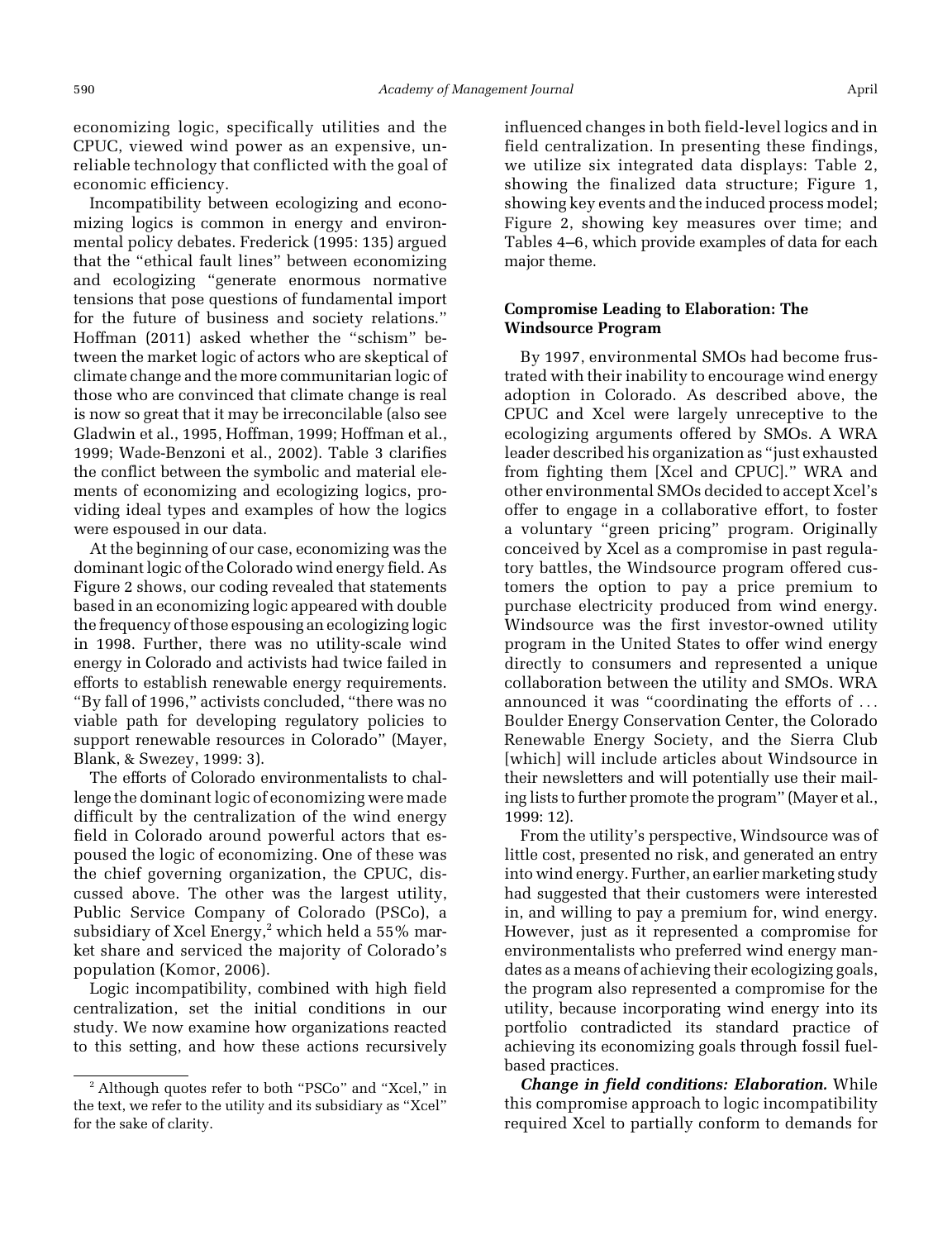|             |                                                                                                                                             |                                                                                                                                                                                                                          | <b>Material Elements</b>                                                                                                                                                                                                                                 |                                                                                               |
|-------------|---------------------------------------------------------------------------------------------------------------------------------------------|--------------------------------------------------------------------------------------------------------------------------------------------------------------------------------------------------------------------------|----------------------------------------------------------------------------------------------------------------------------------------------------------------------------------------------------------------------------------------------------------|-----------------------------------------------------------------------------------------------|
| Logic       | Symbols/Goals                                                                                                                               | Governance                                                                                                                                                                                                               | Practice                                                                                                                                                                                                                                                 | Organizational<br>Forms                                                                       |
| Economizing | Seek the efficient use of resources for<br>material improvement                                                                             | Regulatory interference with free markets<br>regarding wind energy will lead to<br>inefficiency and human needs not<br>being met                                                                                         | Wind energy should only be adopted when<br>customers demand it and are willing to<br>pay and cost is acceptable                                                                                                                                          | Investor-owned<br>utilities<br>CPUC                                                           |
|             | Natural environment is a resource to be<br>Measure progress through economic<br>utilized by business and society<br>profits                 | fluctuating energy source will not only<br>" mandating the use of this expensive,<br>increase electricity rates, it will wreak<br>havoc on the reliability of the<br>(IREA, 2004: 1)<br>electric grid."                  | offer them, how we could make money off of<br>them  Some alternative ways of utilities<br>they are, what they want, what we could<br>customers, we better understand who<br>"If we're going to have to compete for<br>making money." (Utility executive) |                                                                                               |
| Ecologizing | community and linkage to nature<br>Values focused on life preservation<br>through                                                           | Regulatory intervention is required to<br>increase adoption of wind energy                                                                                                                                               | Wind energy should be adopted to reduce<br>environmental degradation                                                                                                                                                                                     | Environmental<br><b>SMO<sub>s</sub></b>                                                       |
|             | Measure progress through conservation<br>Natural environment is under attack by<br>negative externalities of business<br>of nature and life | "We need a federal policy that recognizes the<br>true costs of our energy appetite  the<br>impact on the global environment and<br>the lives of our sons and daughters."<br>(Brandemuehl, 2005: E-04)                    | well as all the other external costs related to<br>our heavy reliance on fossil fuels wind<br>" do something about climate change as<br>energy has been a big part of that."<br>(Environmental activist)                                                 |                                                                                               |
| Hybridized  | economic gains and environmental<br>Values simultaneous achievement of<br>welfare                                                           | Market players and governments can work<br>together to increase adoption of wind<br>energy                                                                                                                               | Wind energy provides opportunities for<br>enhancing environmental conditions<br>improvement of the economy, while<br>entrepreneurship, jobs, and overall                                                                                                 | Investor-owned<br>Clean energy<br>Wind energy<br>utilities<br><b>SMO<sub>s</sub></b><br>firms |
|             | Measure progress through long-term<br>economic gains through<br>$env$ ironmentally                                                          | "I am honored to be selected by Gov. Ritter for<br>this position," said Baker, executive<br>director of Environment Colorado.                                                                                            | "Because I think the public needs to perceive<br>[wind energy] as good for the environment<br>but also good for the economy. This is like                                                                                                                | authorities<br>Government<br>CPUC                                                             |
|             | фe<br>Business practices can be part of<br>to environmental problems<br>responsible practices<br>solution                                   | "Colorado is at a point where we can grow<br>and provide an affordable energy supply to<br>(Office of the Governor of Colorado, 2008)<br>the people and businesses of Colorado."<br>our economy, protect our environment | the ultimate win-win. It can't just be one<br>That's the thing that gives it its pizzazz."<br>or the other. It's really got to be both.<br>(CPUC commissioner)                                                                                           | Environmental<br><b>SMO<sub>s</sub></b>                                                       |

Logic Ideal Types and Implications for the Wind Energy Field Logic Ideal Types and Implications for the Wind Energy Field TABLE 3 TABLE 3

<span id="page-12-0"></span>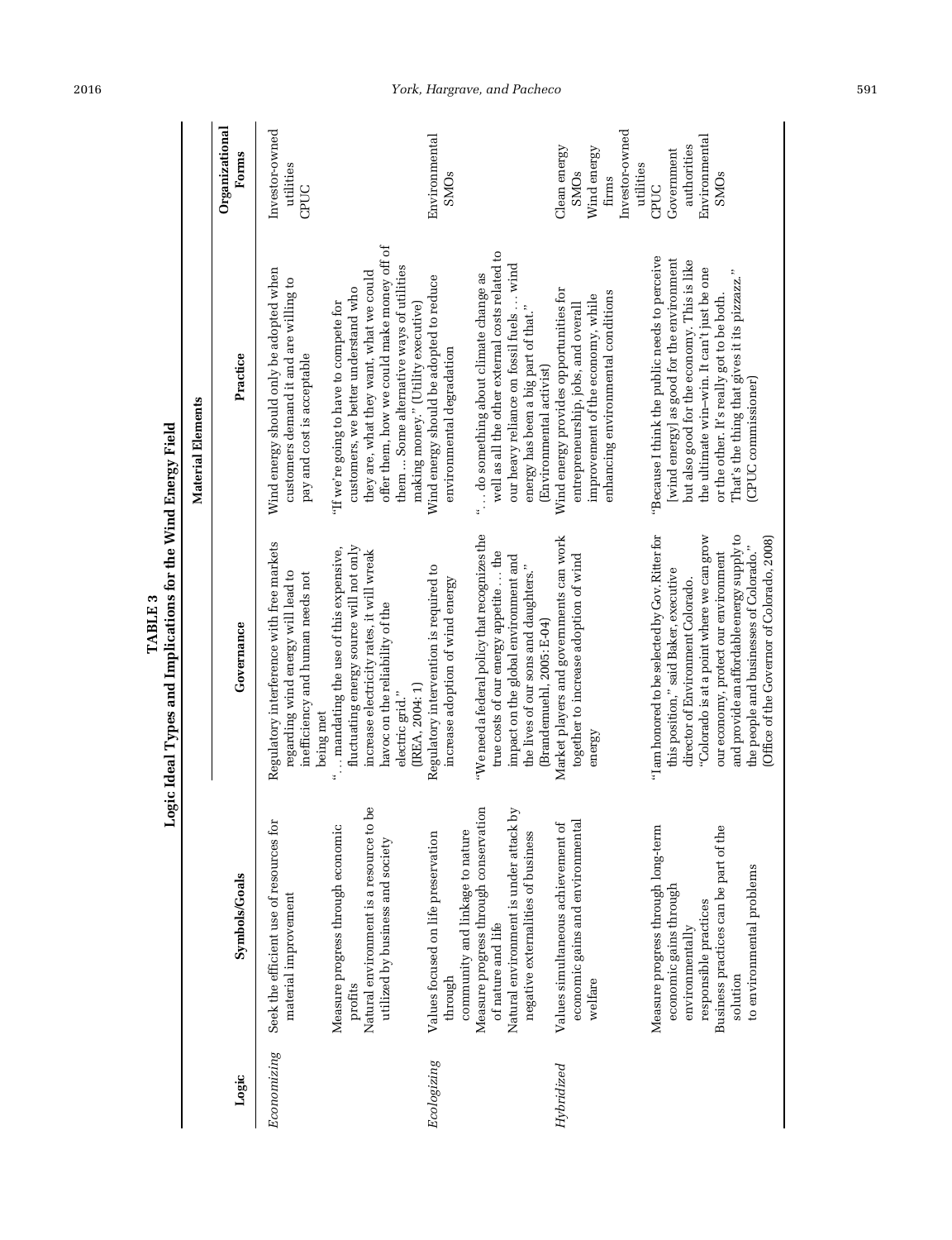FIGURE 2 Emergence of Wind Energy in Colorado<sup>7</sup>

<span id="page-13-0"></span>

 $^7$  The right axis is a count of codes for statements based in logics; all others are measured on the left axis. Data sources: clean energy SMOs, author-compiled data from the National Center for Charitable Statistics; wind policies, author-compiled data from the Database of State Incentives in Renewable Energy: MW of wind and firm foundings, [CORE and Levenson \(2009\);](#page-26-0) national capacity average price by power purchase agreement (PPA) date and cumulative national capacity weighted average price, [Wiser and Bolinger \(2012\)](#page-30-0).

wind energy by adopting new practices, the program had the effect of *elaborating* the dominant economizing logic at the field level. Windsource was not a departure by Xcel from the goals of economizing nor an attempt to reduce logic incompatibility at the field level; the program was, and remains as of this writing, a decoupled program that is justified as a "premium" product. As Xcel's CEO reflected, "[W]e would build as many wind turbines as customers are willing to pay for" [\(Xcel](#page-30-0) [Energy, 2004](#page-30-0)). [Table 5](#page-17-0) offers additional examples of how an economizing logic was elaborated through Windsource.

Frustrated that the design and public justification of Windsource elaborated the goals of the logic of economizing, some environmental advocates opposed the program. They recognized that Windsource was not a means of promoting the goals of ecologizing,

and therefore viewed it "as being a poor substitute for regulatory requirements funded by all customers" [\(Mayer et al., 1999](#page-28-0): 3). In sum, logic incompatibility was not reduced through the compromise because the goals of economizing and ecologizing logics continued to be constructed as incompatible. [Table 4](#page-14-0) provides additional examples of how Xcel and environmental SMOs remained fully embedded in the conflicting logics of economizing and ecologizing, while engaging in compromise.

While Windsource did not significantly alter the centralization of power within the field, it did increase the "credibility [of environmental activists] in the eyes of individuals, businesses, local governments, and the media" ([Mayer, Blank, Udall, &](#page-28-0) [Nelsen, 1997\)](#page-28-0). In addition, the program generated a great deal of media attention for both Xcel and SMOs. This coverage raised the public profile of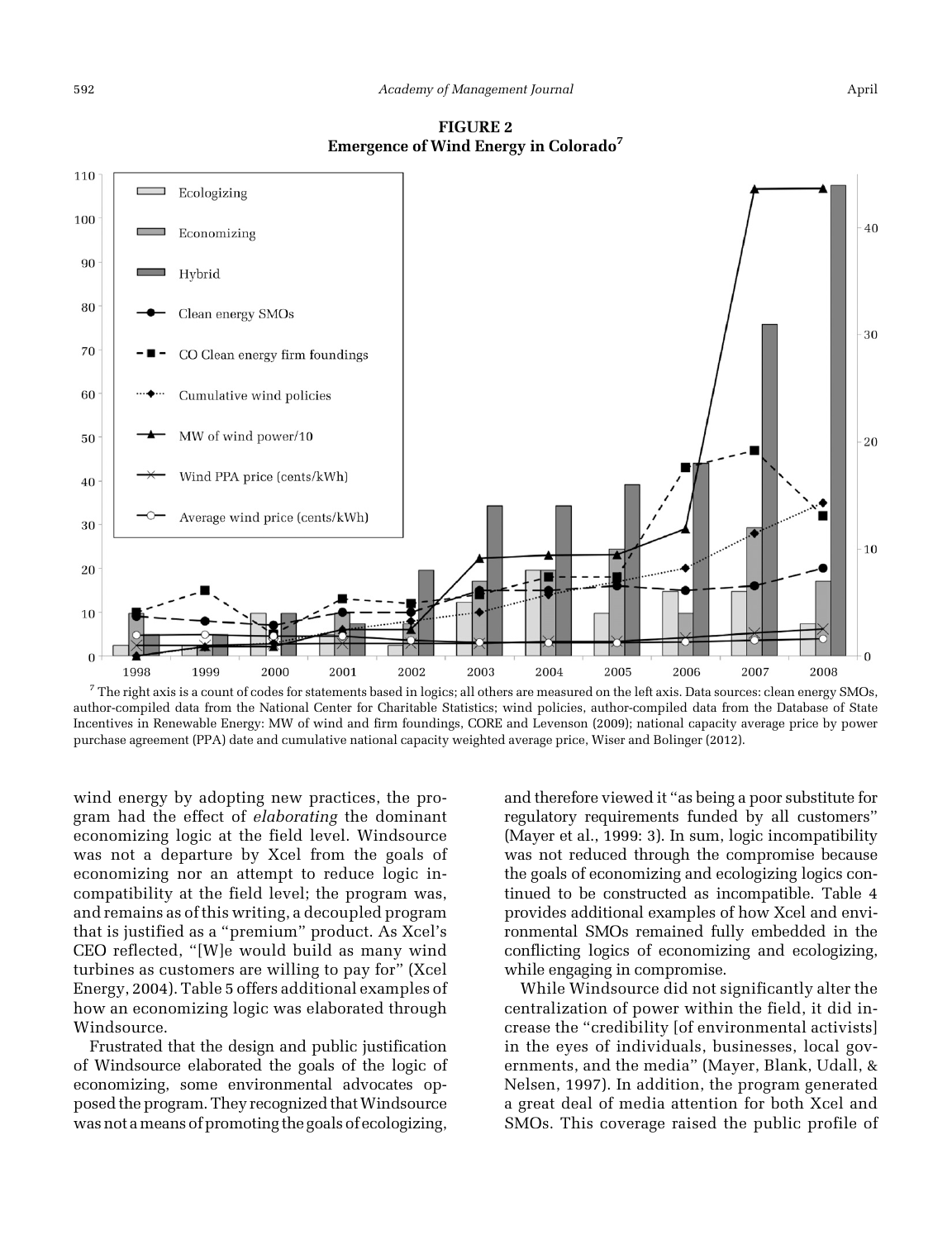<span id="page-14-0"></span>

### TABLE 4

Illustrative Evidence Supporting Interpretation of Organizational Responses and Logic of Actors<sup>a</sup>

| <b>Theme</b> | <b>Representative Quotations</b>                                                                                                                                                                                                                                                                                                                                                                                                                                                                                                                                                                                              |
|--------------|-------------------------------------------------------------------------------------------------------------------------------------------------------------------------------------------------------------------------------------------------------------------------------------------------------------------------------------------------------------------------------------------------------------------------------------------------------------------------------------------------------------------------------------------------------------------------------------------------------------------------------|
| Compromise   | "But we have something in common now  that odd coalition between environmentalists on the one hand and utility on<br>the other  It was a combined effort to do something a little different and good." <sup>a</sup> (Environmental SMO leader)<br>" we agreed to emphasize the positive aspects of the product. And not everybody emphasize the negative parts about it." <sup>a</sup>                                                                                                                                                                                                                                        |
|              | (Utility Executive)<br>"The best outcome for advocates would have been regulatory mandates for renewable energy. Failing that, partnering with<br>the utilities in their green pricing programs enhanced the regulatory outcome in the most recent integrated resource                                                                                                                                                                                                                                                                                                                                                        |
|              | planning process and led to further renewable energy commitments." Mayer et al., 1999: 8)<br>"LAW Fund [WRA] and PSCo [Xcel] learned how to work together as a team, and the partnership started to run more<br>smoothly. This involved open-mindedness and a willingness to respect different organizational goals and                                                                                                                                                                                                                                                                                                       |
| Reframing    | beliefs—protecting the environment for the LAW Fund versus making a profit for PSCo." <sup>b</sup> (Mayer et al., 1999: 8)<br>"To estimate dollar values of the avoided capacity savings, the LAW Fund [WRA] used the same \$7/kW/month capacity<br>cost  that Xcel had used in its portfolio evaluation process. The LAW Fund's analysis concluded that the wind bid<br>would be a cost-effective addition."b (Lehr, Nielsen, Andrews, & Milligan, 2001: 9)                                                                                                                                                                  |
|              | "Advocates for alternative energies no longer make their arguments for wind on clean-air claims alone. They say the<br>tripling of natural gas costs in the past year and widespread agreement that gas demand will outstrip supply in coming                                                                                                                                                                                                                                                                                                                                                                                 |
|              | years makes wind a clear winner in a cold, hard price comparison." <sup>c</sup> (1/7/2001)<br>"As we stripped away the fabricated assumptions that the utilities made to come up with that addition to the bid price  we<br>found out that the real costs of the additional variability added by the wind plant were in the \$3- to \$5-million range,<br>making the wind bid the lowest-cost resource that the utility had in the bid stack." <sup>a</sup> (Environmental SMO attorney)                                                                                                                                      |
|              | "The LAW Fund learned the importance of being able to speak the language of business and to temper the passion and zeal<br>that can make the corporate world uncomfortable." (Mayer et al., 1999: 8)                                                                                                                                                                                                                                                                                                                                                                                                                          |
|              | "So it was an economic decision by economic regulators." <sup>a</sup> (Environmental SMO leader)                                                                                                                                                                                                                                                                                                                                                                                                                                                                                                                              |
| Contestation | " it was that experience, then, that led us to write some legislation that was considered three subsequent sessions of the<br>legislature where we drafted and some legislators proposed a renewable energy standard for the state, because we had<br>had this 10-year-long litigation experience, frustration experience, with the low-cost resource being rejected. And it was<br>time that the policymakers, who set up the monopoly structure for electric utilities, said that it would be required that<br>they buy a minimum amount of renewable energy since it had proven itself to be low cost, and they had proven |
|              | themselves to be unwilling to buy it voluntarily." <sup>a</sup> (Environmental SMO leader)                                                                                                                                                                                                                                                                                                                                                                                                                                                                                                                                    |
|              | "We told them, 'Look, we don't want this just to be a bake sale where only 1% of the altruistic, more conscientious members<br>of your customer base decide to give you more money to do the right thing. Why don't we just tap everybody?' And<br>nothing really happened until we made it the law of the land in Colorado through the Amendment 37 in 2004 that there<br>was no ifs, ands, and buts about it, and this is not a bake sale. This is the real thing. You have to have 10% of your power<br>coming from renewable energy by the year 2015." (Environmental SMO leader)                                         |
|              | "And we are especially careful to ensure that our customers don't bear the burden of a certain class of expensive renewable<br>technologies. For example, there will be an initiative on the November ballot in Colorado for a renewable energy<br>mandate. It would require the state's largest energy providers to get 10 percent of their electricity from renewable sources<br>by 2015  But we're concerned about the potential price impact that this initiative could have on our customers." <sup>b</sup> [Xcel                                                                                                        |
|              | Energy, 2004)                                                                                                                                                                                                                                                                                                                                                                                                                                                                                                                                                                                                                 |
|              | "While wind advocates claim that wind is competitive with conventional generation, they fail to reveal its true costs. While<br>the wind does blow for free, the initial cost of wind farms is much higher than other forms of generation. The cost per<br>kilowatt of electricity is about \$4,000-triple the cost of a coal-fired plant."b (IREA, 2004: 1)                                                                                                                                                                                                                                                                  |
| Legitimation | "No growing industry is subject to so much uncertainty as the renewable-energy industry,' said Craig Cox, executive<br>director of the Interwest Energy Alliance, which represents wind producers in the Rocky Mountain West. 'The tax credit<br>is a political football,' Cox added. 'If it's not resolved, these industries and consumers will lose."" (7/27/2008)                                                                                                                                                                                                                                                          |
|              | "We work very closely with those environmental groups, but our focus is primarily on market development, on issues that<br>are of great concern to the industry. We strongly support most of the goals that our environmental allies advance but we<br>aren't grassroots  we don't have the kind of non-profit orientation that a lot of our allies do in the environmental                                                                                                                                                                                                                                                   |
|              | community. We're more business-oriented, in a nutshell."a (Clean energy SMO leader)<br>"there wasn't an industry to advocate on its own behalfBut the NGOs played absolutely critical rolesAnd we know<br>that. We know they brought us to the party. Their advocacy devised the party. So we stick close to them  They have                                                                                                                                                                                                                                                                                                  |
|              | impact. So we know that the brand we carry into the market is about clean energy and environment and hope, basically.<br>And we don't want to lose that. So we stick close to those people and try to work those issues with them as much as we                                                                                                                                                                                                                                                                                                                                                                               |
| Embedding    | possibly can." <sup>a</sup> (Wind energy firm founder)<br>" the unforeseen political ramifications of that success [Amendment 37] was having people running for office as senators<br>or representatives or even the governor who  added, 'And I will, if you elect me, I will ensure that we continue down                                                                                                                                                                                                                                                                                                                   |
|              | this path of renewable energy.'We who campaigned for Amendment 37, we never knew that we were also setting up<br>a political dynamic. We pretty much thought it was literally going to be resulting in 10% by 2015, and that would be the                                                                                                                                                                                                                                                                                                                                                                                     |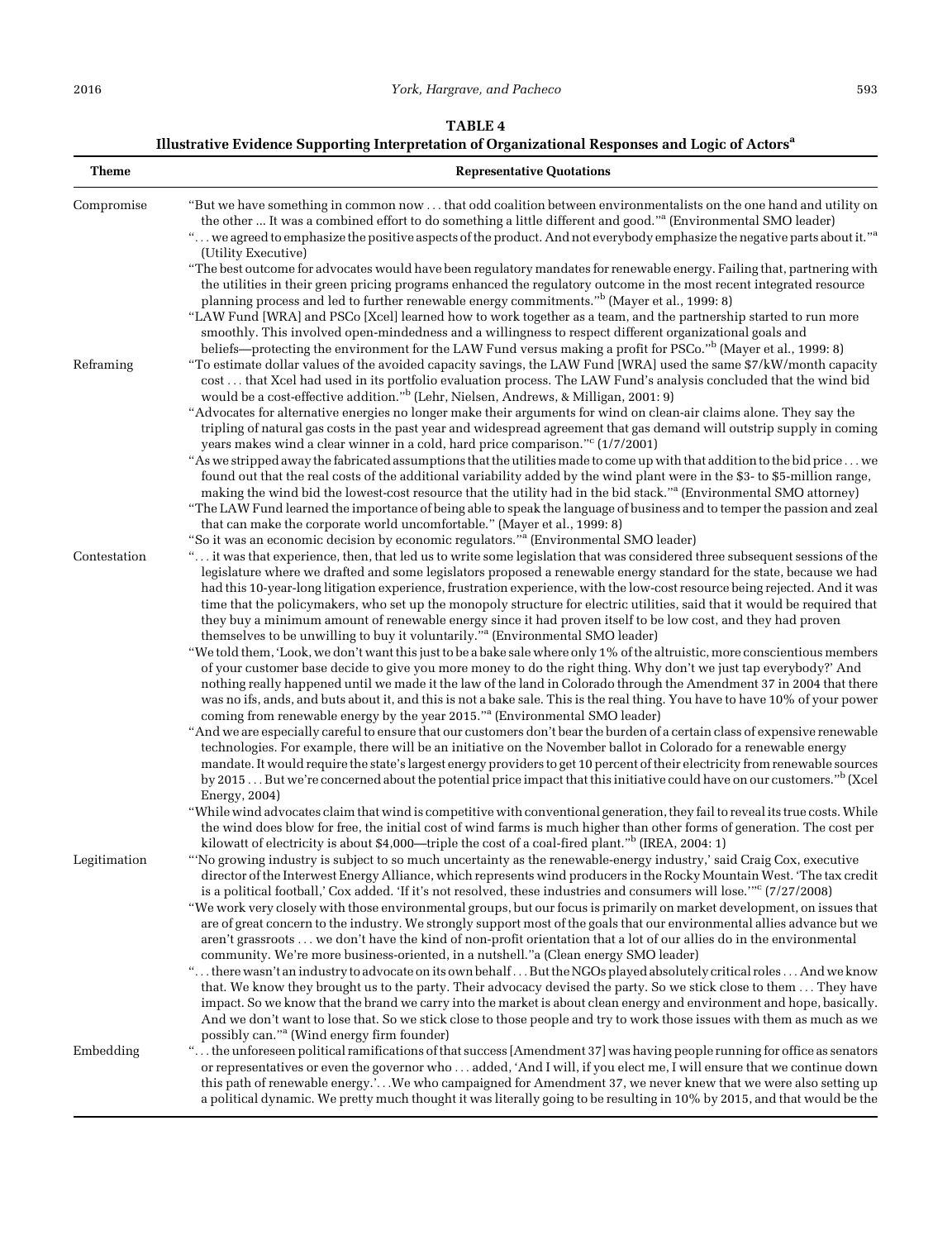# TABLE 4 (Continued)

| Theme | <b>Representative Quotations</b>                                                                                                                                                                                                                                                                                                                                                                                                                                                                                                                                                                                                                                                                                                                                                                                                                                                                                                                                                            |
|-------|---------------------------------------------------------------------------------------------------------------------------------------------------------------------------------------------------------------------------------------------------------------------------------------------------------------------------------------------------------------------------------------------------------------------------------------------------------------------------------------------------------------------------------------------------------------------------------------------------------------------------------------------------------------------------------------------------------------------------------------------------------------------------------------------------------------------------------------------------------------------------------------------------------------------------------------------------------------------------------------------|
|       | end of our efforts. But we pretty quickly realized that the political environment was paying attention. So that's number<br>two, is the elections in 2006 by a crop of legislators who could talk in some detail about how renewable energy is going<br>to advance a new energy economy in Colorado." <sup>a</sup> (Environmental SMO leader/PUC commissioner)<br>"Two years after voters passed the original RES, newly-elected Governor Bill Ritter championed legislation, passed<br>by the general assembly, which doubled the RES requirement to 20% by 2020, and expanded its application to all<br>Colorado's rural electric cooperatives. The legislation increasing the RES was supported by the state's utilities."b (CPUC,<br>2007:1<br>"The Commission's decisions in Phase I and II must also consider new issues, including possible federal carbon<br>regulations, the Governor's Climate Change Action Plan goal of CO2 reduction goal of 20 percent by 2020, the 2 percent |
|       | renewable rate cost cap, DSM potential, new renewable resources such as concentrating solar power  which may<br>include energy storage, as well as many other electricity supply and demand variables." (CPUC, 2008a: 7)                                                                                                                                                                                                                                                                                                                                                                                                                                                                                                                                                                                                                                                                                                                                                                    |

<sup>a</sup> Evidence from interview data (with details of the speaker's role(s) in wind energy in Colorado).

**b** Evidence from archival data (with details of the author and year of publication).

 $c$  Evidence from The Denver Post newspaper articles (denoted with author and year of publication).

SMOs and often portrayed them not only as advocates for wind power but also as important partners of Xcel in provisioning it. Raising the profile of environmental SMOs in Colorado was an unintended consequence with significant implications for Xcel.

# Reframing Leading to Assimilation: The Lamar Wind Farm

In 1999, Xcel filed a resource plan for CPUC approval that included a request for proposal for new electricity supply. Among the received bids was a proposal for a 162 MW wind farm located near Lamar, Colorado, which Xcel rejected in an "economic decision based on the cost of power." It reasoned that "wind power will be more expensive than natural gas-generated electricity" (The Denver Post; [Booth, 2001](#page-26-0)).

Environmental SMOs, including WRA, responded to this continued elaboration of the economizing logic by reframing wind energy. Rather than challenging the decision on ecological grounds, wind advocates adopted frames that were consistent with economizing goals, justifying the proposed wind farm on the basis of cost. Their analysis showed that wind power could be generated at two cents per kilowatt-hour (kWh) less than a new natural gas plant [\(Raabe, 2001\)](#page-28-0). CPUC commissioners sided with the SMOs' analysis, concluding that the wind farm was cost effective:

We find that adding ... [the] Lamar wind energy bid to PSCo's preferred resource plan is in the public interest ... This determination is based solely on our finding that the acquisition of the Lamar facility will likely lower the cost of electricity for Colorado's ratepayers. After a careful analysis of the economics of the wind bid, we find that it is justified on purely economic grounds.

### [\(CPUC, 2001a](#page-26-0): 34)

The SMO's reframing involved strategic appropriation of the goals associated with the dominant logic to advance the practice of wind energy. This reframing was made possible through the prior learning SMOs gained through the Windsource compromise. As shown in [Table 4,](#page-14-0) SMOs learned to "speak the language of business" ([Mayer et al., 1999](#page-28-0)). However, they continued to utilize an ecologizing logic to critique utilities' overall record:

"These are people who burn stuff," Lehr said. "They are essentially an outlet for the primary fossil fuel extraction industries—coal, oil, and gas. That's what they do. That's what they understand."

#### (The Denver Post; [Booth, 2001](#page-26-0))

Change in field conditions: Assimilation. Environmental SMOs' reframing did not integrate the goals of economizing and ecologizing logics. Rather, the Lamar decision resulted in the *assimi*lation of the means of the subordinate ecologizing logic (wind energy) into the goals of the economizing logic (low-cost energy) that still dominated the field. Wind energy was justified on purely economic terms. Powerful actors in the field (CPUC) recognized the need for renewable energy but only in cases in which it was the most economically effective option. While this shift was partially driven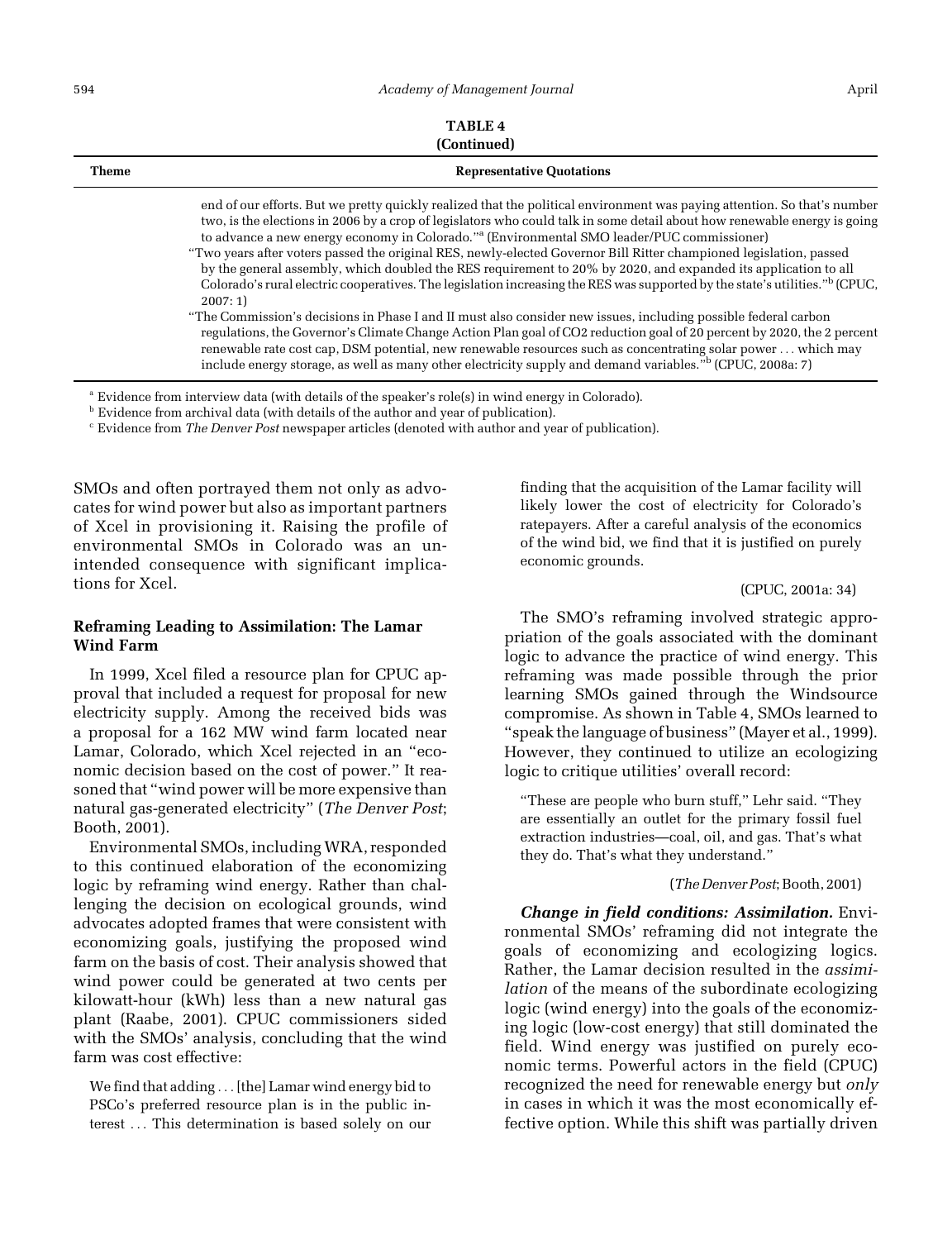by technical improvements that reduced the cost of wind power,<sup>3</sup> it occurred only after environmental SMOs challenged the Lamar decision by employing an economizing frame. The CPUC demonstrated its continued commitment to an economizing logic by explicitly stating, "we ... adopt rules based on leastcost criteria alone" ([CPUC, 2002\)](#page-26-0).

As [Table 5](#page-17-0) shows, the logic of economizing continued to dominate all formal conversations and decisions in the field, limiting the growth of wind power to a fraction of the potential SMOs envisioned. While environmental SMOs again bolstered their legitimacy, authority continued to be centralized with the CPUC and Xcel. This centralization of power was to be significantly reduced in the next phase of wind energy development in Colorado.

# Contestation Leading to Field Expansion: Amendment 37

Angered from their "ten-year-long litigation and frustration experience" (interview with a clean energy SMO leader), environmental SMOs sought to foster a larger alliance to advocate for a state-level renewable energy portfolio standard (RPS). An RPS passed by the state legislature would mandate that utilities generate a defined percentage of their energy portfolio from renewable resources. Such a mandate would significantly increase wind energy generation in Colorado beyond the "least cost" scenario.

To promote the RPS, environmental SMOs devised a slogan, "Colorado needs cleaner air and cheaper energy" (The Denver Post; [Olinger, 2004\)](#page-28-0), which

included both economizing and ecologizing logics. They took this approach because they concluded from their Windsource and Lamar experiences that they could not achieve their goal of establishing significant wind power development in Colorado unless they (a) took action at the state level, rather than engaging on a costly case-by-case basis; (b) began to promote the benefits of wind power development in ecologizing terms, rather than allowing the economizing logic to dominate; and (c) reduced the concentration of power in the hands of Xcel and the CPUC ([Olinger, 2004](#page-28-0)). [Table 4](#page-14-0) provides additional examples of the motivations for SMOs' decision to challenge utilities through legislative efforts, under the "Contestation" heading.

Xcel and other utilities largely met efforts to promote the RPS by arguing that renewable energy should be developed only when it offered economic benefits, and that much of the development required by the RPS would not be economically viable. Efforts to enact RPS legislation in both 2002 and 2003 failed. Wind advocates switched tactics in 2004, deciding to pursue an RPS by ballot initiative (a direct vote by Colorado citizens) rather than through the state legislature. One environmental SMO activist told us, "[W]e just got frustrated and ... we have a record in Colorado of taking the issues that the legislature is not dealing with directly to the vote of the people."

A coalition of SMOs led the campaign for Amendment 37, which would require utilities to acquire 10% of their energy from renewable sources by 2010 and 20% by 2022. By utilizing both economizing and ecologizing arguments, environmental SMOs built a broad coalition including "many traditionally conservative entities like the farmer's union and others in the farm movement and agricultural industry" (clean energy SMO board member). Many other proponents were involved in the collection of the 60,000 required signatures to put Amendment 37 on the ballot, including various cities in Colorado, economic development councils, unions, and the ski industry [\(Komor, 2006](#page-27-0)). The ballot initiative was opposed by utilities in the state, again based on an economizing logic. As Xcel articulated their position on the corporate website:

We work hard to keep prices competitive. And we are especially careful to ensure that our customers don't bear the burden of a certain class of expensive renewable technologies. For example, there will be an initiative on the November ballot in Colorado for a renewable energy mandate ... we're concerned about the potential price impact that this initiative could have on our customers.

<sup>3</sup> From 2001 to 2002, the national price of wind power based on capacity-weighted average decreased by about 28% (compiled from [Wiser & Bolinger, 2012\)](#page-30-0). Despite these reductions, these figures remained relatively stable until 2009, when price increased again. Throughout the time period of our case, significant uncertainty remained on the ability of wind power to be competitive with fossil fuelbased electricity generation [\(Bolinger, 2010](#page-25-0)); to this date, the industry heavily depends on production tax credits to infuse development and growth ([Wiser & Bolinger, 2012](#page-30-0)). In addition, the competitiveness of wind power prices depends on how prices aremeasured ([Wiser & Bolinger, 2012\)](#page-30-0). As [Figure 2](#page-13-0) illustrates, when measured through national capacity-weighted average by purchase power agreement dates (which is how Xcel Energy obtains most of its wind power), price figures actually increased from 2004 to 2009 (as compiled from [Wiser & Bolinger, 2012\)](#page-30-0). Therefore, while, in the Lamar farm decision, wind energy was considered the least-cost alternative, this was not a universal conclusion, and varied over the time of our case study.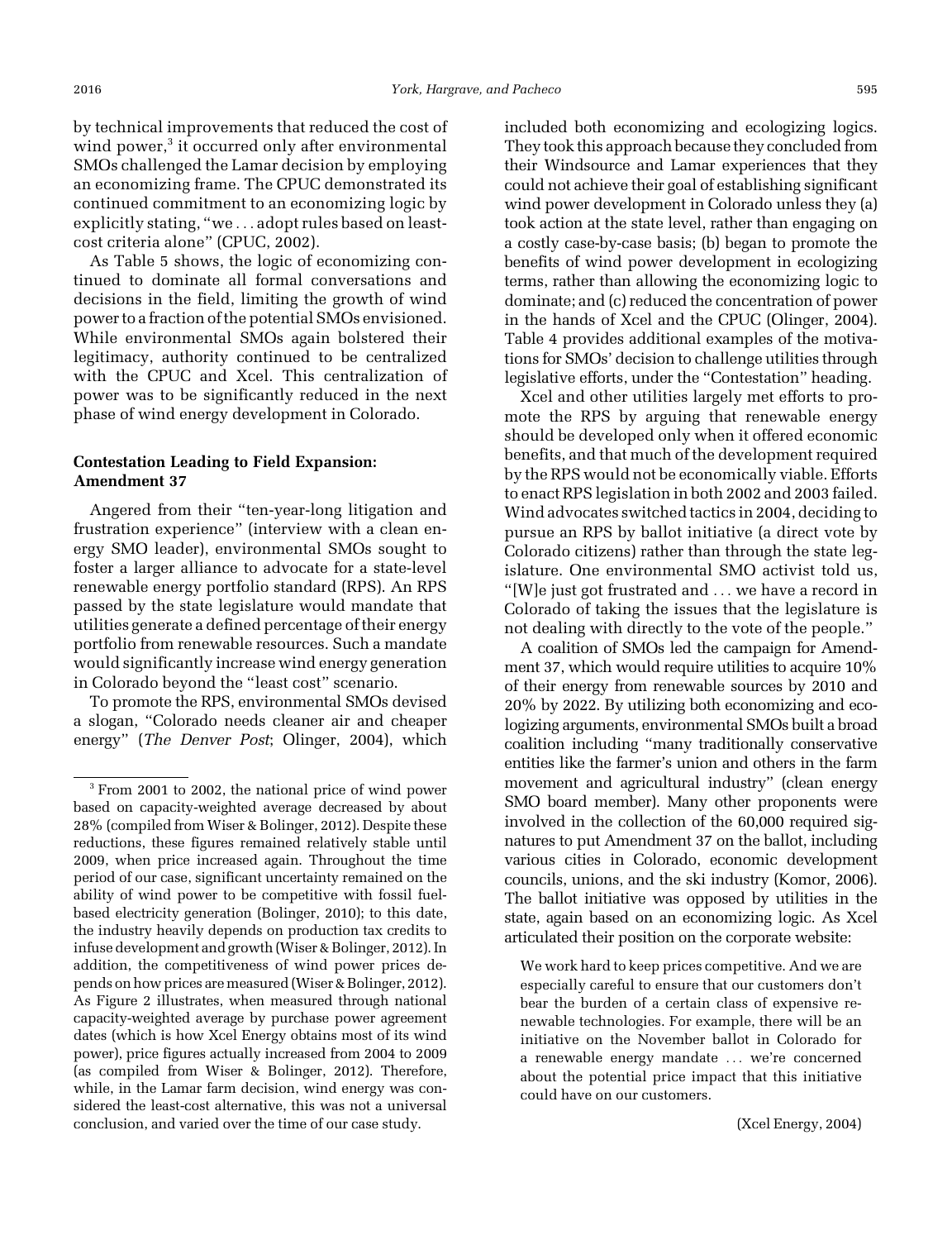#### <span id="page-17-0"></span>596 **Academy of Management Journal** April 2006 **April** April 2006 **April** 2006 **April**

# TABLE 5 Illustrative Evidence Supporting Interpretation of Change in Field-Level Logics Relationship

| <b>Theme</b>  | <b>Representative Quotations</b>                                                                                                                                                                                                                                                                                                                                                                                                                                       |
|---------------|------------------------------------------------------------------------------------------------------------------------------------------------------------------------------------------------------------------------------------------------------------------------------------------------------------------------------------------------------------------------------------------------------------------------------------------------------------------------|
| Elaboration   | "Wind-generation proponent Rick Gilliam of Boulder-based Western Resource Advocates takes issue with Xcel's position.<br>'The goal is not to have people pay a premium,' he said. 'They signed up to use a renewable resource, and, if that cost is<br>cheaper, so much the better." <sup>c</sup> $(5/25/2005)$<br>"This is a premium price program, and customers that elect to join the Windsource program have decided to pay more to                               |
|               | build up wind power in the state," Xcel spokeswoman Ethnie Groves said. "This was never designed to be competitive<br>with traditional generation." $(G/14/2006)$                                                                                                                                                                                                                                                                                                      |
| Assimilation  | "It shows that wind is cost-effective. And it will open the door for other renewable-energy projects,' said Rudd Mayer of<br>Boulder's Land and Water Fund." <sup>c</sup> (2/24/2001)                                                                                                                                                                                                                                                                                  |
|               | " the PUC concluded that Xcel's preferred plan  was a reasonable plan for meeting the company's supply needs at the<br>least cost to consumers. But the PUC also ruled that the proposed wind project was a cost-effective bid that should be<br>included in the company's portfolio." (CPUC, 2001b: 1)                                                                                                                                                                |
|               | "It was one of the first times that I know about where the costs of wind were actually litigated on a public record. And the<br>costs were found to be lower than the cost of competing resources; it was an economic decision by economic regulators." <sup>a</sup><br>(Environmental SMO Leader)                                                                                                                                                                     |
| Hybridization | "Therefore, we find that the following externalities shall be factored qualitatively into the Phase II decision: (a) economic<br>development (rural impact, job development, tax base, etc.); (b) resource diversification; and (c) environmental<br>benefits associated with emissions reductions and other environmental impacts beyond permit compliance."b (CPUC,<br>2008a: 76)                                                                                    |
|               | "The PUC chairman will also talk about how Colorado's renewable energy standard has served to jump-start the state's<br>renewable energy industry, creating an estimated 22,000 direct 'green-collar jobs,' and how it has helped the state make<br>progress toward the goals of Gov. Ritter's Climate Action Change Plan to reduce greenhouse gas emissions." <sup>b</sup> (CPUC,<br>2007:1                                                                           |
|               | "Over the past several years, renewable energy has become the great unifier in Colorado politics, an issue so popular and so<br>multifaceted that just about every lawmaker can find something there to like. Environmentalists love its eco-friendliness.<br>Economy wonks love the promise of new jobs that come with the burgeoning industry. Support in some form or<br>another for renewable energy bridges party and geographic lines." <sup>c</sup> (3/31/2008) |

<sup>a</sup> Evidence from interview data (with details of the speaker's role(s) in wind energy in Colorado).

 $^{\rm b}$  Evidence from archival data (with details of the author and year of publication).

 $c$  Evidence from The Denver Post newspaper articles (denoted with author and year of publication).

Amendment 37 passed by a 54% vote in November of 2004, making Colorado the first state to create an RPS through a ballot initiative.

Change in field conditions: Reduced power concentration. Amendment 37 created regulatory legitimacy ([Hiatt, Sine, & Tolbert, 2009;](#page-27-0) [Scott, 1995\)](#page-29-0) for an ecologizing logic at the state level. Failed attempts to validate an ecologizing logic through compromise with electric utilities (Windsource) and reframing to regulators (Lamar decision) provoked SMOs to engage in contestation by employing both economizing and ecologizing arguments to advance their claims. One leader of the Amendment 37 ballot initiative told us:

We talked about basically three message points that we were using. One is that wind was economical ... Two, it was really good for economic development, particularly in the rural areas where, even though Colorado had been going through a boom at that time, these rural areas were in many ways left behind ...

and the third piece was this was good for the environment as well.

### (Environmental SMO leader)

Wind energy advocates failed to pass a renewable energy standard in the Colorado legislature, and were only successful when they expanded the field to include a broader coalition, and, eventually, the citizens of Colorado. This strategy is illustrative of how, in centralized fields, incompatibility between institutional logics may motivate proponents of a subordinate logic to try to alter the balance of power in the field ([Hiatt & Park, 2013;](#page-27-0) [Seo & Creed, 2002](#page-29-0); [York, Sarasvathy, & Wicks, 2013](#page-30-0)). [Figure 2](#page-13-0) shows the increased use of hybrid statements integrating economizing and ecologizing arguments for wind energy in the wake of Amendment 37. As one environmental activist described:

We used to say that the power to choose where your power comes from is now a decision made at the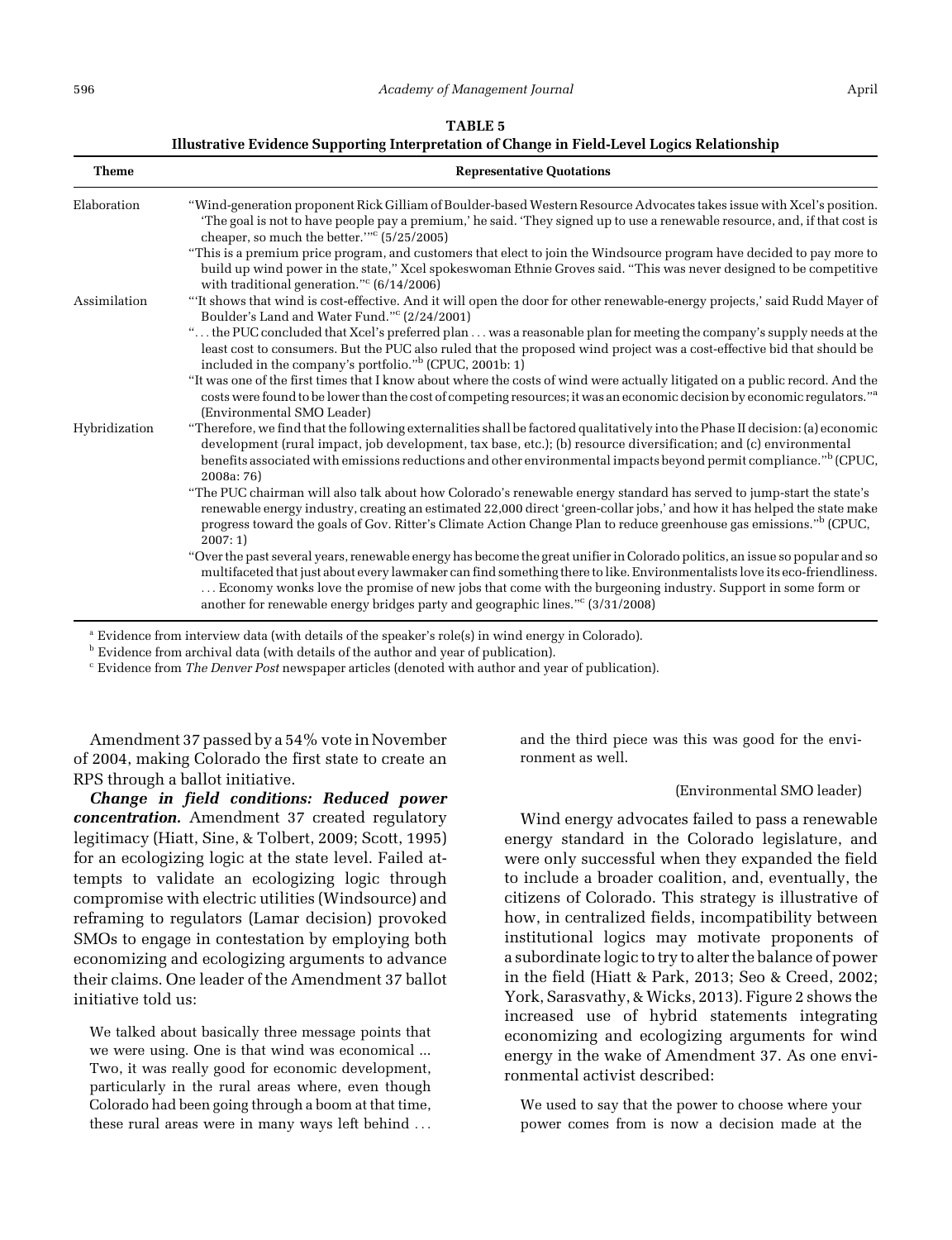TABLE 6 Illustrative Evidence Supporting Interpretation of Changes in Field Centralization

| <b>Theme</b>                               | <b>Representative Quotations</b>                                                                                                                                                                                                                                                                                                                                                                                                                                                                                                                                                                                                                                                                                                                                                                                                                                                                                                                                                                                                                                                                                                                                                                                                                                                                                                                                                                                                                                                                                                                                                                                                                                                                                                                                                                          |
|--------------------------------------------|-----------------------------------------------------------------------------------------------------------------------------------------------------------------------------------------------------------------------------------------------------------------------------------------------------------------------------------------------------------------------------------------------------------------------------------------------------------------------------------------------------------------------------------------------------------------------------------------------------------------------------------------------------------------------------------------------------------------------------------------------------------------------------------------------------------------------------------------------------------------------------------------------------------------------------------------------------------------------------------------------------------------------------------------------------------------------------------------------------------------------------------------------------------------------------------------------------------------------------------------------------------------------------------------------------------------------------------------------------------------------------------------------------------------------------------------------------------------------------------------------------------------------------------------------------------------------------------------------------------------------------------------------------------------------------------------------------------------------------------------------------------------------------------------------------------|
| Reduced Power<br>Concentration             | "What Amendment 37 did was because the voters actually voted for it. And the utilities opposed it, and they spent<br>money to oppose it basically kind of put the imprimatur of an election on this decision to get a fairly modest amount<br>of renewables from wind that basically kind of enshrined wind as something that not only did technically it make<br>a lot of sense but also the people actually voted on it." <sup>a</sup> (Environmental SMO leader/PUC commissioner)<br>"This election has placed the public back in public utilities,' said Manolo Gonzalez-Estay, co-director of the<br>Amendment 37 campaign." <sup>c</sup> (11/4/2004)                                                                                                                                                                                                                                                                                                                                                                                                                                                                                                                                                                                                                                                                                                                                                                                                                                                                                                                                                                                                                                                                                                                                                |
| <b>Increased Number</b><br>of Stakeholders | "If there is a wind energy company that's going to move from Austin, Texas, to Denver, Colorado, and they're bringing 20<br>people with them, you can rest assured that they just have to give us a call here at the Governor's Energy Office and<br>we'll ensure that the governor's going to greet them with the media attention and press releases that are congratulating<br>that Austin company for deciding to move to Colorado  that sounds kind of superficial. But, when you talk about<br>a company like Vestas that is bringing in 2,500 jobs and has the world's largest wind factories here in Colorado, and<br>you ask them straight up, 'Why did you move to Denver, Colorado?' Well, the answer is because, 'We felt like we were<br>at home here, because we recognize that the leadership and the government and the policies and the people want us to<br>be here. And that's the kind of place where we want to do business." <sup>3</sup> (Governor's Energy Office official)<br>"Members of the public who attend a town meeting on energy issues in Windsor will be able to trade their bright ideas for<br>energy-efficient light bulbs. The Colorado Public Utilities Commission (PUC) and the Colorado Office of Consumer<br>Counsel (OCC) of the Colorado Department of Regulatory Agencies are hosting the meeting The first 50 people who<br>show up at the town meeting will receive a free compact fluorescent light bulb. The PUC and OCC have teamed up<br>with Lowe's hardware stores and the Governor's Energy Office to sponsor the light bulb give away. Along with the rest<br>of the nation and the world, Colorado is facing unprecedented change in terms of selection of electric generation<br>resources, transmission, and clean energy goals." (CPUC, 2008b) |

<sup>a</sup> Evidence from interview data (with details of the speaker's role(s) in wind energy in Colorado).

 $^{\rm b}$  Evidence from archival data (with details of the author and year of publication).

<sup>c</sup> Evidence from The Denver Post newspaper articles (denoted with author and year of publication).

living room level instead of the boardroom level ... and then you go through Amendment 37 ... Amendment 37's the voice of the people ... Every time the public, or somebody outside that regulated monopoly, regulatory structure, has an opportunity to say it, they're like, "Yes, do more. Yes please. Keep going."

(Environmental activist/wind energy executive)

# Legitimation and New Forms: The Role of Hybrid **Organizations**

By reducing field centralization and fostering regulative legitimacy for an ecologizing logic for wind energy, environmental SMOs created an opportunity for entry by new organizations, including wind energy entrepreneurs and clean energy SMOs. As we describe below, these two sets of organizations played a critical role in establishing and building legitimacy for new linked frames, practices, and arrangements that incorporated the goals of both economizing and ecologizing, and that were to become the elements of a hybrid logic for wind energy in Colorado.

The establishment of the ecologizing logic within the organizational field's governance structure through the RPS delivered sociopolitical legitimacy—acceptance by key constituents of the industry's practices, outputs, or goals [\(Aldrich & Fiol, 1994\)](#page-25-0)—to wind energy entrepreneurs. Sociopolitical legitimacy is particularly important in emerging industries, which often confront the liability of newness [\(Aldrich & Fiol, 1994](#page-25-0); [Scott, 1995](#page-29-0)) and must gather support from powerful actors to gain acceptance [\(Stinchcombe, 1965\)](#page-29-0). This legitimacy in turn increases the ability for new firms to access critical resources such as funding and employees [\(Zimmerman & Zeitz, 2002](#page-30-0); [Zott & Huy, 2007](#page-30-0)), and thus encourages growth. As outlined in [Figure 2](#page-13-0), the average number of clean energy firm foundings in Colorado prior to 2005 was 11.5; from 2005 to 2009, the average number of entries tripled to 35, creating 261 new entrants since 2005 [\(CORE & Levenson, 2009](#page-26-0)). An Amendment 37 campaign leader observed:

What's really struck me is that, right after Amendment 37 passed, everybody became a wind developer ... if you wanted to make your name in Colorado, for a long time it was real estate and development. Then it became wind ... there was a big land rush where lots of people were going out and locking down areas for wind development ... it just fed on itself.

(Environmental SMO leader)

By pursuing economic profits through environmentally beneficial technology, wind energy entrepreneurs

<span id="page-18-0"></span>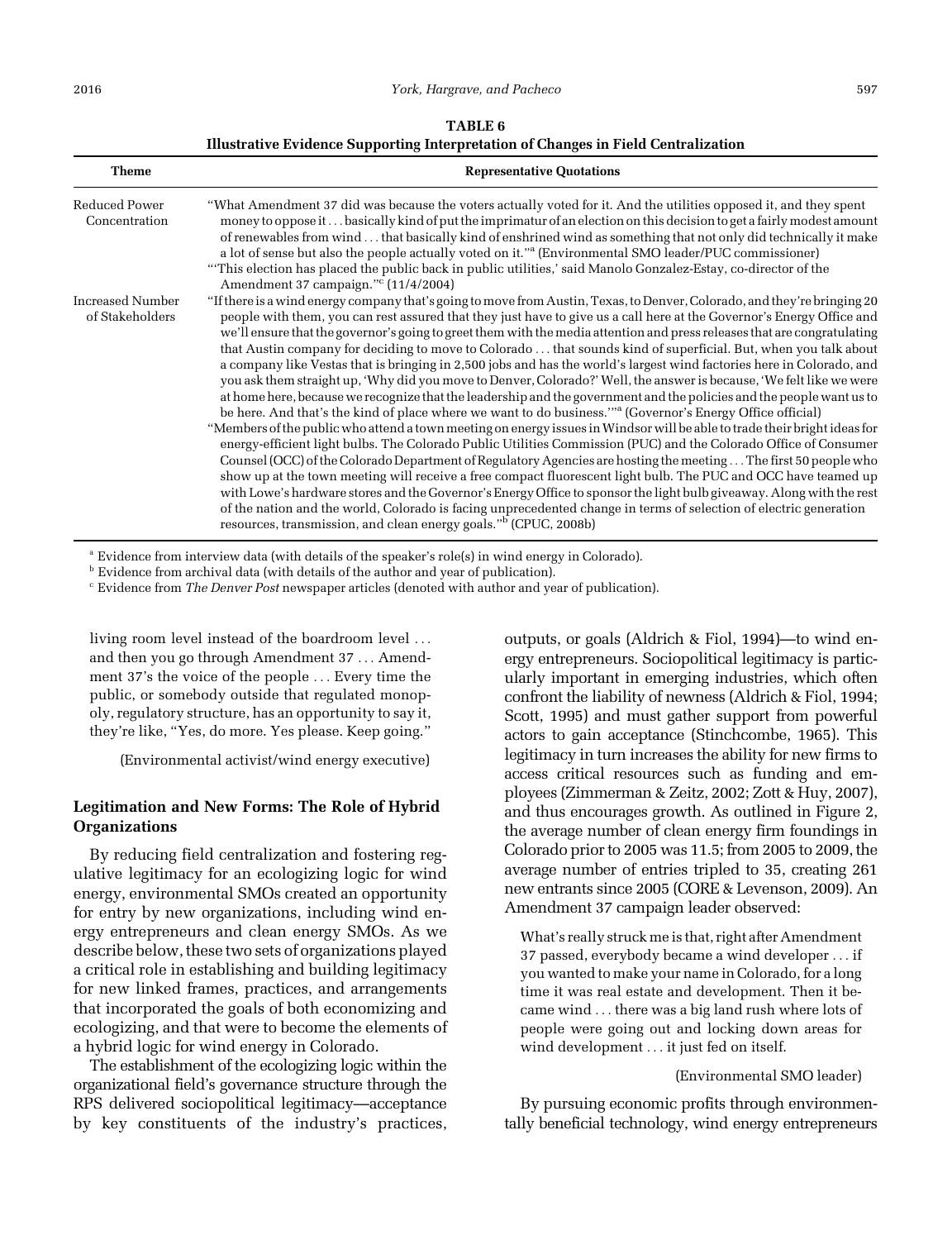tied means that had been associated with an ecologizing logic to the goals of the economizing logic. This was an important step in the hybridization of logics, because it linked a single set of practices to dual goals that previously had been perceived to be incompatible. One environmental activist characterized the wind energy industry as "good for the environment but also good for the economy. This is like the ultimate win–win and it can't just be one or the other. It's really got to be both. That's the thing that gives its pizzazz."

After the passage of Amendment 37, wind energy advocacy shifted from a focus on broad environmental goals to a more developmental, wind energy industry-specific agenda. A group of SMOs with specialized knowledge and capabilities emerged to perform this role. We refer to these organizations as "clean energy SMOs" because they advocated specifically for "clean" energy sources, including wind energy [\(Pacheco et al., 2014](#page-28-0)). Unlike traditional environmental SMOs, clean energy SMOs established identities, beliefs, goals, forms, and practices that combined the logics of economizing and ecologizing. As [Figure 2](#page-13-0) shows, from 1998 to 2009, clean energy SMOs in Colorado grew from nine to 25 (from authors' data compiled from the National Center for Charitable Statistics).

Clean energy SMOs played a unique role in advocating for wind energy. One wind energy firm founder noted that, because of time and resource constraints, wind power companies did not "engage directly in advocacy and instead let the NGOs be the ones fighting for increasing the RPS or increasing transmission planning." Nor could existing environmental SMOs play this role because they did not possess the legitimacy and knowledge needed to engage in specific issues, such as business development and economic incentives. One founder of the Interwest Energy Alliance stated that, "We strongly support most of the goals that our environmental allies advance but ... we're more business-oriented, in a nutshell." Within the "Legitimation" theme, [Table 4](#page-14-0) provides additional examples of clean energy SMOs' activities.

Clean energy SMOs stimulated the development of a hybrid logic in Colorado's wind energy field by arguing that wind energy could simultaneously, and not partially, achieve both ecological and economic goals. Their vision went well beyond the idea that wind had a place in a field in which economizing was the dominant logic; rather, they began to reconstruct the relationship between economizing and ecologizing as compatible. They did so by establishing and disseminating a new frame, "the clean energy economy," which made sense of, and provided normative legitimacy for, the emergence of the wind energy industry. This new frame connected the goals associated with the economizing and ecologizing logics to each other, as well as to a single set of means: wind and other forms of clean energy.We found numerous examples of clean energy SMOs promoting the new clean energy logic and associated practice of wind energy through organizing press-friendly events, and directly editorializing in The Denver Post:

Colorado stands at the center of a metaphorical "harmonic convergence" of global energy trends and both national and state energy policies. If the legislature responds to this fleeting opportunity ...Colorado can add jobs in economically depressed areas and buttress our energy security—while taking the point in the worldwide struggle against global warming.

### (The Denver Post, 2007)

Clean energy SMOs often paired this symbolic work with employing their in-house technical expertise to foster the adoption of renewable energy technologies and practices. For example, the Colorado Clean Energy Cluster (CCEC) worked to "attract, incubate and grow clean energy enterprises" in order to "catalyze economic vitality and generate community and environmental benefits" [\(CCEC, 2012](#page-26-0)). 4CORE offered training sessions featuring best practices for professionals in renewable energy. Similarly, CCEC fostered the creation and dissemination of knowledge through "research & workshops to assess smart grid workforce readiness and provide workforce training support to clean energy companies" and sponsored a "Utilities Summit to discuss impacts of smart grid and distributed resources to electric utilities" ([CCEC, 2012](#page-26-0)).

Clean energy SMOs also helped to establish new governance arrangements that promoted and legitimated the new clean energy frame and associated practices, including wind energy. From 2006 to 2010, 16 separate pieces of wind energy legislation were passed in Colorado [\(Office of the Governor of](#page-28-0) [Colorado, 2010](#page-28-0); [U.S. Department of Energy, 2010](#page-29-0)). These bills established tax incentives, rebates, and government grants. A CPUC commissioner attested to the role of the clean energy SMOs in constructing the new, linked policies, markets, and technologies that constituted the emerging clean energy hybrid logic for wind energy, saying:

... they know how to connect the dots. They can see that policy is very important. But you've got ... to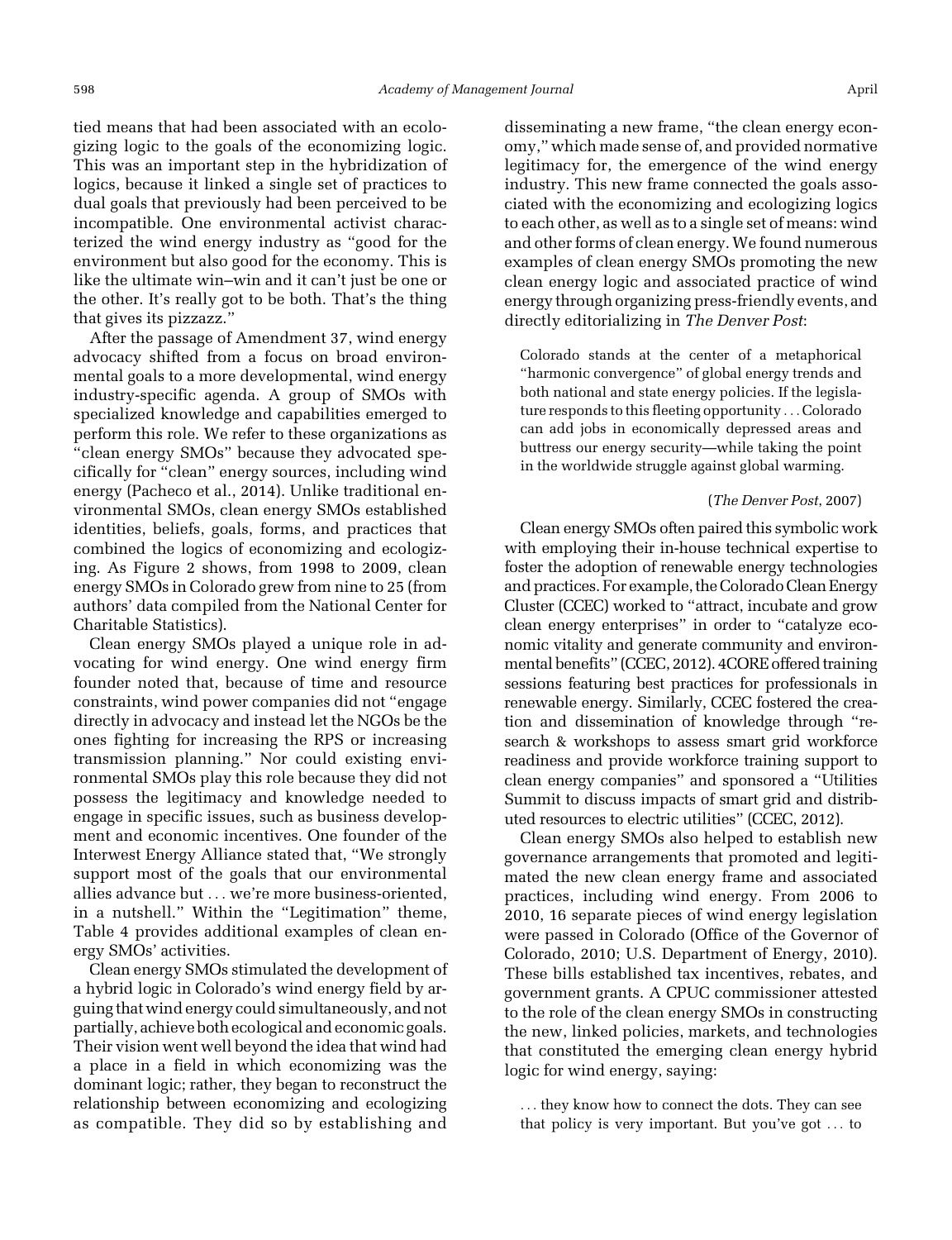have the right markets. You've got to have the right kind of technology out there ... they interact closely with legislators.

#### (CPUC commissioner)

Change in field conditions: Hybridization. Clean energy SMOs played a key role in the hybridization of economizing and ecologizing logics. These organizations established and built legitimacy for a new set of interlinked symbolic elements (shared beliefs and goals) and material elements (practices, governance arrangements, and organizational forms) that integrated logics previously perceived as incompatible. According to the emerging clean energy frame, wind power was constructed as simultaneously "good for the environment, and good for the economy" (interview with clean energy SMO founder). As [Table 3](#page-12-0) illustrates, this hybridized logic had distinct goals, governance, and practices that differentiated it from both economizing and ecologizing logics. [Table 6](#page-18-0) provides examples of how organizational entry by wind developers and clean energy SMOs expanded the number of stakeholders in CO wind energy, further decentralizing the field, and setting the stage for embedding a hybridized logic across the field.

# Embedding: Institutionalization of a Hybridized Logic for Wind Energy

In the final stage of the logic hybridization process, the new logic was embedded in the field. Embedding refers to active infusing of the foundations of an institutional logic into practices and arrangements [\(Lawrence & Suddaby, 2006](#page-27-0)). Whereas, in the legitimation stage, clean energy SMOs and wind entrepreneurs began to establish a limited set of new hybrid practices and arrangements that instantiated the clean energy frame, in this final stage of the process, a hybridized logic was institutionalized throughout the organizational field. Clean energy SMOs continued to play a role in this embedding process. For example, CCEC established formal partnerships with organizations such as Colorado State University, the city of Fort Collins, and clean energy companies to embed these hybrid practices into the educational, governmental, and business sectors.

In the final stage of logic hybridization, even actors who had most strongly held an economizing view adopted a hybridized logic integrating economizing and ecologizing logics. For example, Xcel published a "triple bottom line" report in 2007 (prominently featuring a wind turbine on the cover) proclaiming the utility's visionwas to"be a responsible environmental leader, while focusing on our core business—reliable and safe energy at a reasonable cost" [\(Xcel Energy,](#page-30-0) [2007](#page-30-0): 2). The report emphasized Xcel's view of environmental and economic goals as linked symbiotically to its core business:

Our corporate strategy, called Building the Core, has three primary focuses: (1) being an environmental leader, (2) achieving our financial objectives and (3) efficiently managing our operating utilities. Our objective is to embrace growing customer demand and environmental initiatives by investing in our core utility businesses and earning a reasonable return on our invested capital.

#### [\(Xcel Energy, 2007](#page-30-0): 24)

In addition to stating these beliefs, Xcel engaged in practices consistent with the new hybridized logic. For example, in the 2008–2015 resource plan for Colorado, Xcel detailed plans for acquiring over 800 MW of wind energy, achieving a  $10\%$  CO<sub>2</sub> reduction by 2017, while keeping incremental costs to less than 2% [\(Xcel Energy,](#page-30-0) [2008\)](#page-30-0). CEO Dick Kelly described wind energy as meeting "needs of customers, shareholders, environmental groups, regulators" [\(Xcel Energy, 2008](#page-30-0): 5).

The embedding of a hybridized logic for wind energy in Colorado is perhaps best illustrated by Governor Bill Ritter'[s \(2007](#page-28-0)–2011) successful campaigning and subsequent focus on a "new energy economy" platform [\(Office of the Governor of](#page-28-0) [Colorado, 2010\)](#page-28-0). In 2007, Governor Ritter's office issued a strategic plan for renewable energy in Colorado in which the Governor stated, "We can reduce global warming and keep our economy strong and vibrant ... Developing new sources of clean renewable energy will grow the New Energy Economy in Colorado" ([Ritter, 2007](#page-28-0): 2). To ensure the role of the CPUC in "building a clean energy economy," Governor Ritter appointed Matt Baker, former director of Environment Colorado and leader of the Amendment 37 campaign, as the CPUC commissioner:

"I am honored to be selected by Gov. Ritter for this position," said Baker, executive director of Environment Colorado. "Colorado is at a point where we can grow our economy, protect our environment, and provide an affordable energy supply to the people and businesses of Colorado."

### [\(Office of the Governor of Colorado, 2008](#page-28-0))

Further embedding of the hybridized logic was enforced through governance arrangements focused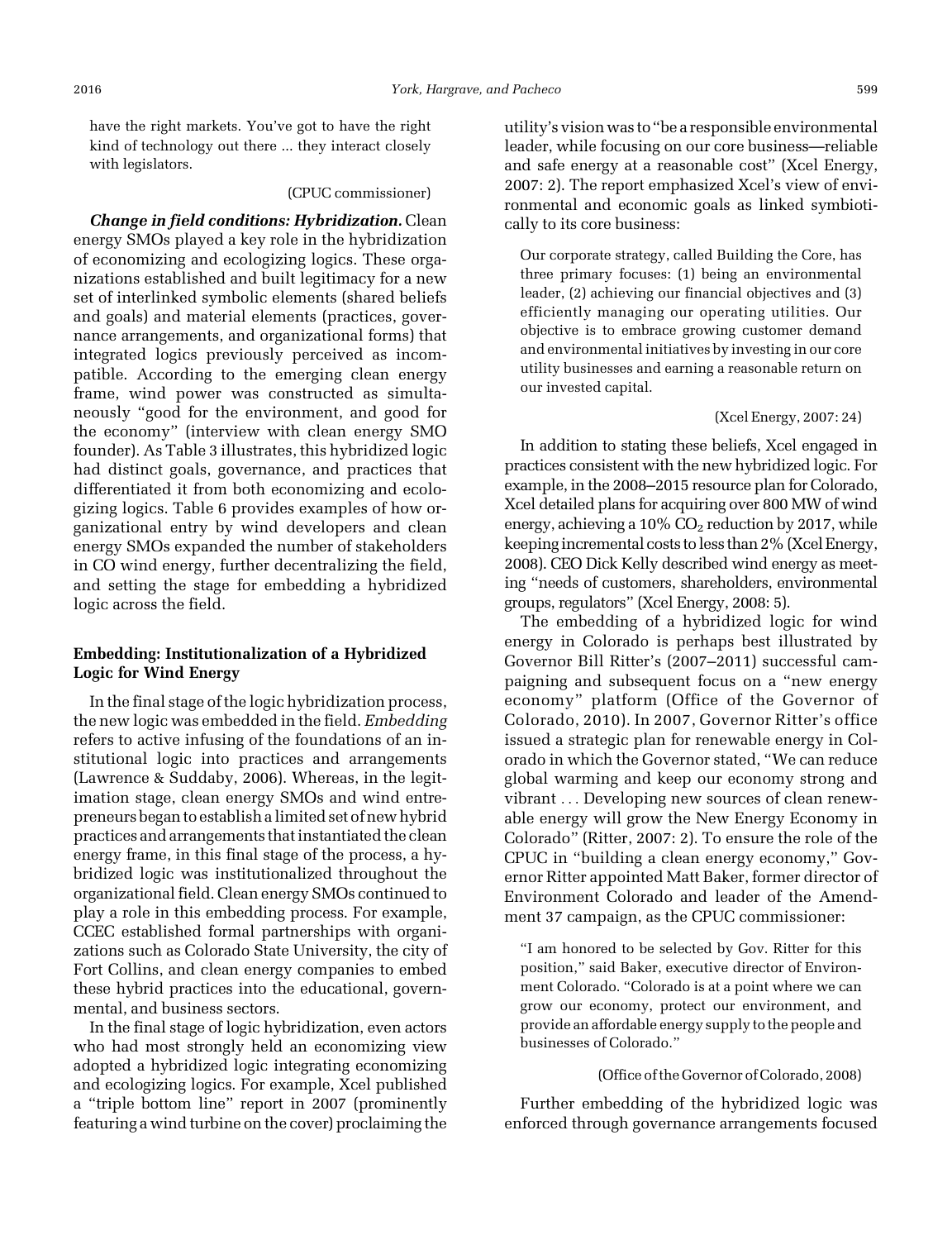on the expansion of wind energy, as described in the Denver Post in 2007:

A bill to double Colorado's mandatory renewableenergy standard sailed through a House committee Tuesday on unanimous, bipartisan vote. The legislation is considered a cornerstone of Gov. Bill Ritter's call to make Colorado a national leader in alternative energy. Supporters said the bill protects consumers from volatile coal and natural gas prices, cleans the air, and provides jobs from renewable energy projects.

"This bill challenges the old idea that the environment and the economy can't prosper at the same time," said Will Coyne of advocacy group Environment Colorado.

"We believe (this bill) will really be a big step in making Colorado a leader in renewable energy and the new energy economy," said Pat Vincent, president and chief executive of Xcel Energy's Public Service Co. of Colorado.

(The Denver Post; [Raabe, 2007](#page-28-0))

# **DISCUSSION**

This study sought to increase understanding of the hybridization of field-level logics through a historical analysis of the wind energy field in Colorado. It is, to our knowledge, the first to examine the process of logic hybridization. Our process model offers several theoretical contributions.

First, we distinguish logic hybridization from similar concepts such as blending and assimilation, and offer a specific, tractable, and useful definition of hybridized logics for future theory building. Second, we show that logic hybridization is a recursive process between organizational responses and changes in field conditions. Contrary to the existing literature, our model suggests that successful compromise and contestation are not end points in field evolution, but, rather, potential triggers for entry by new, hybrid organizations. When proponents of a subordinate logic gain legitimacy and learning through compromise, reframing, and contestation, they may successfully decentralize fields and set the conditions for entry by new organizations. Third, our case illuminates the critical role of hybrid organizations in this process, showing how they embody, legitimize, and embed the symbolic goals and material elements that came to constitute the hybrid of two conflicting logics. Thus, we expand the extant literature on hybrid organizations that has largely focused on organizational level outcomes (e.g., [Battilana &](#page-25-0)

[Dorado, 2010](#page-25-0); [Mars & Lounsbury, 2009; Pache &](#page-28-0) [Santos, 2013](#page-28-0); [Wry et al., 2014](#page-30-0)). We now elaborate on each of these contributions.

### Differentiating Logic Hybridization

While the institutional logics literature has alluded to logic hybridization, it has not provided clarity regarding the concept's definition. Through our examination of the wind energy field in Colorado, we differentiated hybridization from previously offered concepts of combining institutional logics. In contrast to blending, which involves changes in discourse and practices to incorporate existing elements of multiple logics (e.g., [Glynn &](#page-26-0) [Lounsbury, 2005;](#page-26-0) [Smets et al., 2012](#page-29-0)), and assimilation, which, in our case, involved the attachment of the means previously only associated with a subordinate logic to the goals of a dominant logic, this study revealed a process in which actors construct specific new frames, practices, and arrangements that integrate previously incompatible goals. While prior research has theorized logics that reconcile economizing and ecologizing [\(Frederick, 1995](#page-26-0); [Gladwin et al., 1995](#page-26-0)) or shown such a logic operating at the organizational level ([Gao & Bansal, 2013\)](#page-26-0), this study reveals the hybridization processes through which such logics are constructed within a field.

New governance arrangements, such as the unopposed increase in the RPS and the "clean energy economy" frame, were also deeply embedded in the field. Beyond aggregating specific dimensions of the ecologizing logic represented by SMOs (e.g., reducing  $CO<sub>2</sub>$  emissions) with dimensions of an economizing logic proposed by the CPUC and utilities (e.g., profitable electricity generation), the hybridized logic that emerged in Colorado offered wind energy as the means to integrate the previously incompatible goals of economizing and ecologizing logics. As a result, we conclude that the formation of a hybridized logic is dependent upon the reduction of the incompatibility between the *goals* of previously incompatible logics, through specific *means*.

Following the literature on hybrid organizing [\(Battilana & Dorado, 2010; Battilana & Lee, 2014](#page-25-0); [Besharov & Smith, 2014](#page-25-0); [Smith, Gonin, & Besharov,](#page-29-0) [2013\)](#page-29-0), we propose that it is this integration of the goals of previously incompatible logics through the creation of a new logic that differentiates a hybridized logic. We also distinguish hybridization from assimilation, which is a form of blending but does not align conflicting logics. As we detailed above, assimilation in our case involved the attachment of the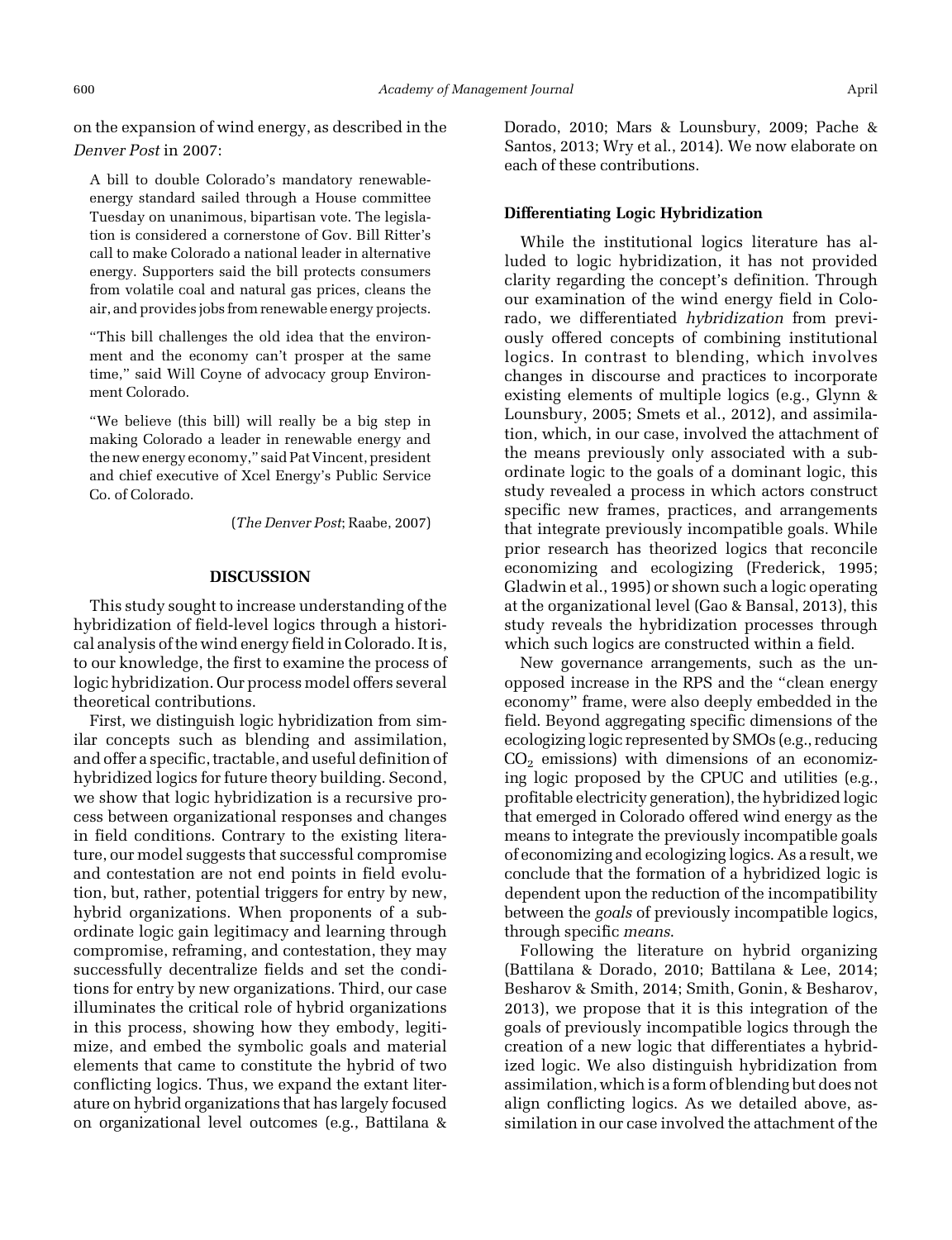means previously only associated with a subordinate logic to the goals of a dominant logic. Logic assimilation took place when the CPUC enforced the adoption of wind energy in service to the "least-cost alternative" mandated by an economizing view. While the adoption of wind energy may have helped to achieve ecologizing goals, the logic overriding the field remained firmly embedded within an economizing view that embraced wind energy only in a limited manner. Whereas compromise entails concessions to competing goals and the adoption of some means but deletion of others, hybridized logics do not involve concessions, but, rather, posit that the goals of competing logics can be aligned through the adoption of new, specific means.

It is important to note that, while the price of wind power did decrease over time (see [Figure 2](#page-13-0)), and this undoubtedly eased the transition, the actual practice of wind energy development changed very little over the course of the case. Throughout this period, the future of wind energy continued to face uncertainty due to technical and economic circumstances. Wind energy's ability to compete with fossil fuel-based sources continued to be questioned, as illustrated by the industry's dependence on a federal production tax credit [\(Bolinger, 2010](#page-25-0)). What did change is that wind energy shifted from being framed as a means for ecological sustainability to a potential means for low-cost electricity production, and, finally, as the means to simultaneously protect the environment and the economy of Colorado.

### A Process Model of Logic Hybridization

According to our model, a hybrid of incompatible logics is the outcome of processes involving the interplay of organizational responses and field-level conditions. By linking field-level change to agency, we respond to recent calls to explain "field creation and change ... not ... as an exogenous event, but as something that is socially constructed by organizations via their decision-making and their ongoing and cumulative responses to institutional complexity" ([Greenwood et al., 2011:](#page-27-0) 357). In our case, the reduction of field centralization and the gradual change in the relationship between field-level logics enabled actors to enact further changes, and ultimately led to the emergence of a new hybridized logic. Without these earlier processes, it seems unlikely that the field would have evolved to support the wind energy entrepreneurs and clean energy SMOs that instantiated the hybridized logic.

Our findings suggest that logic hybridization is an emergent process. There were numerous interdependencies in the process, as organizational actions triggered subsequent changes, both intended and unforeseen. These interdependencies prevented actors from predicting outcomes with certainty. Therefore, rather than planning for long-term objectives, actors continuously adapted to their new environments through different organizational strategies. Whereas social movement scholars portray social change as produced through intentional efforts by movement actors using established "repertoires of contention" ([Tilly, 1986\)](#page-29-0) to replace formerly dominant logics [\(McAdam et al., 1996](#page-28-0); [McAdam,](#page-28-0) [Tarrow, & Tilly, 2001\)](#page-28-0), this study shows that radical change at the field level may occur through ongoing experimentation and numerous unintended changes. In our case, a hybridized logic eventually developed in a fluid and emergent way out of a complex process. While our findings are derived from a unique context, they suggest a broader, generalizable set of insights for logic hybridization at the field level. We posit that a hybridized logic is likely to emerge through (a) attempts at field-level collaboration by proponents of incompatible logics, and/or (b) escalating contestation and resultant field decentralization.

First, related to a gap identified by [Bromley and](#page-26-0) [Powell \(2012\)](#page-26-0), our research speaks to the field-level consequences of organizational decoupling and other forms of compromise. In the Windsource compromise, the means of wind energy was utilized by Xcel to support the goals of economizing; therefore, the goals of ecologizing and economizing remained incompatible from the perspective of environmental SMOs. As [Ashforth and Reingen \(2014](#page-25-0): 506) observed, compromise is "a choice of half of one and half of the other, integration involves both/and." Our findings suggest that, even in successful programs such as Windsource, compromise through decoupling may not resolve conflict between representatives of incompatible logics because it does not integrate the goals of the two logics ([Sauder &](#page-28-0) [Espeland, 2009](#page-28-0)).

Rather, compromise can elaborate the dominant logic and preserve the power of dominant actors. In highly centralized fields, powerful actors espousing dominant logics are able to maintain autonomy over decision making [\(Battilana, Leca, & Boxenbaum,](#page-25-0) [2009\)](#page-25-0) and the status quo [\(Leblebici et al., 1991](#page-27-0)). When logic incompatibility persists and the field remains centralized, dominant actors may continue to reinforce their preferred logics even when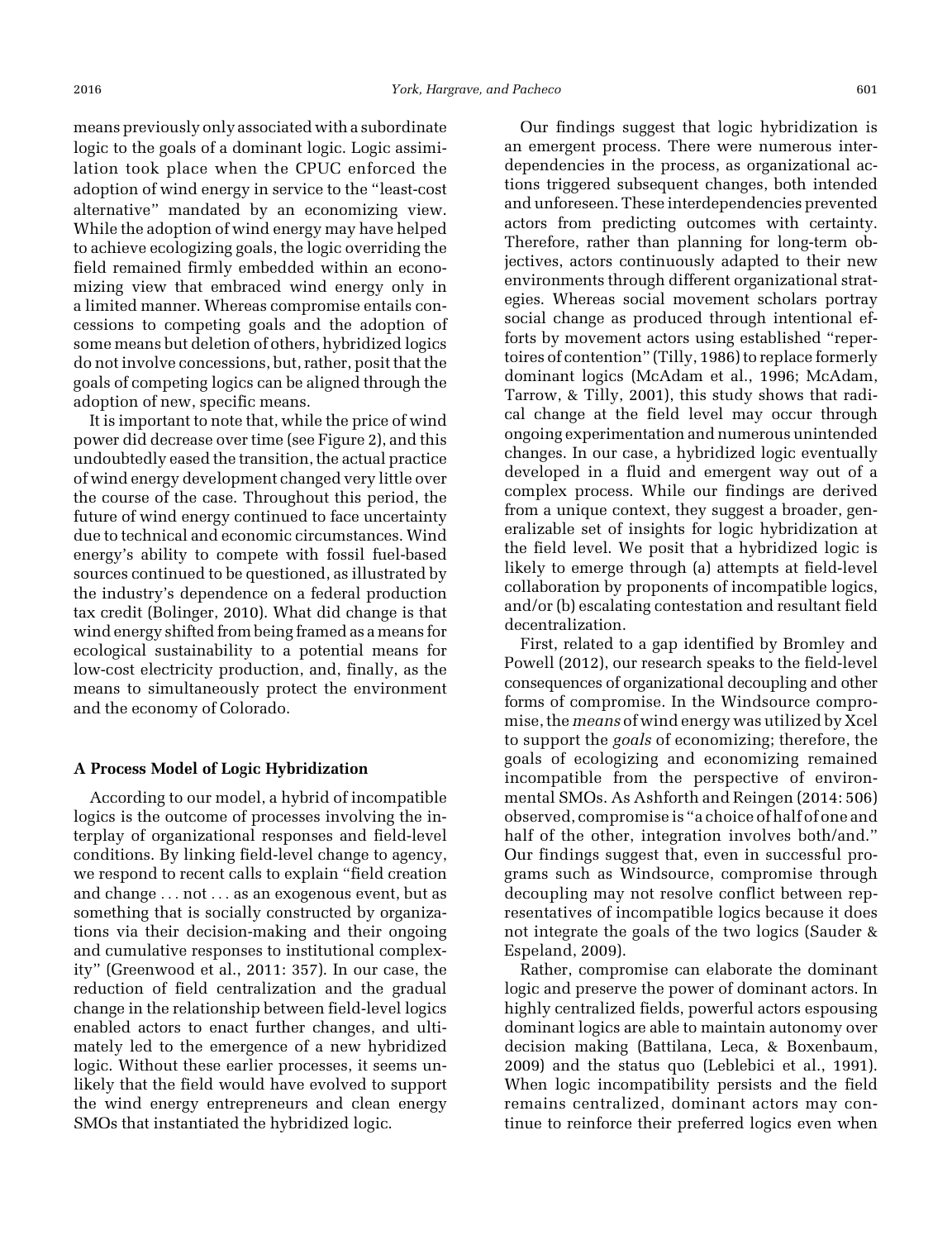engaging in compromise. However, an unintended consequence of Windsource for Xcel was the creation of a more effective opponent. Windsource enabled environmental activists to achieve greater legitimacy in the eyes of the public and to learn how to reframe wind energy in economizing terms. These findings suggest that compromise, and other organizational responses to logic incompatibility, may not resolve conflict, but, rather, trigger unpredictable, and perhaps unintended, changes in field-level conditions. In sum, when prior attempts at collaboration result in organizational learning and reframing, as well as escalated contestation, field conditions may be set for subsequent field level changes such as entry by new organizational forms (hybrid organizations in our case).

Our study also enables us to speak to the field-level impacts of logic assimilation, which occurred when SMOs reframed their arguments in terms of economizing in the Lamar decision. While prior studies discuss assimilation as the end of a process of logic conflict (e.g., Arjaliès, 2010; [Murray, 2010\)](#page-28-0), our findings suggest that assimilation may represent an important trigger to future field-level change, including logic hybridization. Assimilation of the means of wind energy into the goals of economizing increased the legitimacy of wind energy by reducing its perceived incompatibility with the dominant economizing logic.

However, because assimilation also kept power in the field concentrated in the hands of the CPUC and the electric utilities, and justified wind energy only in terms of economizing, it left SMOs frustrated, and motivated their movement into direct contestation. The actions that produce assimilation of a subordinate logic (in our case, the justification of a wind project in terms of economizing) provide legitimacy to that logic and its advocates, yet may also leave these advocates dissatisfied and hungry for further change because they have suppressed their own beliefs. While the material means of wind energy were (partially) accepted, the symbolic goals of ecologizing were not acknowledged. Due to their increased legitimacy, advocates in such situations may find that external constituents are more receptive to subordinate logics ([Waldron et al., 2013](#page-29-0); [Waldron, Fisher, & Pfarrer, 2016\)](#page-29-0) and are willing to offer greater support, and, depending on the centralization of the field, may find that they can use this support to more aggressively influence their opponents.

Thus, assimilation of a subordinate logic, rather than serving as a burial ground for that logic, may establish fertile ground for social movements to continue to drive change and ultimately hybridize incompatible logics. Surprisingly, the literature in social movements has not considered how assimilation and other developmental changes in field-level logics can be used as opportunities for movement intervention. Instead, most research in this domain addresses how movement activism drives the replacement of institutional logics in a field (e.g., [Greenwood, Hinings, & Suddaby, 2002;](#page-26-0) [Lounsbury,](#page-27-0) [2002;](#page-27-0) [Rao et al., 2003](#page-28-0); [Thornton, 2002; Thornton &](#page-29-0) [Ocasio, 1999; Waldron et al., 2015\)](#page-29-0). In sum, we posit that logic assimilation can serve as an important intermediary step toward hybridization as it brings legitimacy to a subordinate logic. This is particularly relevant in centralized fields where subordinate logics may need to garner credibility through associations with dominant logics. In addition, under conditions of high logic incompatibility, assimilation may only represent a temporary step, as it does not fully resolve conflict between logics. Hence, we address a gap in existing research, which recognizes that field-level logics evolve over time but does "not offer an explanation of when one type of change is more likely to prevail than another" [\(Thornton et al.,](#page-29-0) [2012:](#page-29-0) 168).

# The Role of Hybrid Organizations in Field-Level Logic Hybridization

Our study has specific implications for understanding the emergence of hybrid organizations and how they contribute to logic hybridization at the field level. We found that the passage of the RPS in Colorado opened the door for the growth of organizations—specifically, wind developers and clean energy SMOs—that combined economizing and ecologizing logics in their cores and therefore can be viewed as hybrid organizations ([Battilana &](#page-25-0) [Dorado, 2010; Besharov & Smith, 2014;](#page-25-0) [Pache &](#page-28-0) [Santos, 2010](#page-28-0)). Clean energy SMOs then worked to legitimize the emerging hybridized logic for wind energy, while wind developers contributed to logic emergence by demonstrating the economic viability of the wind energy industry.

Our findings suggest that, once a new field-level hybridized logic begins to emerge, organizational responses may diversify to include normative and cognitive legitimation of the emerging logic. This role is particularly apt for hybrid organizations because they are embedded in multiple rather than single logics and "have access to a much broader repertoire of institutionalized templates that they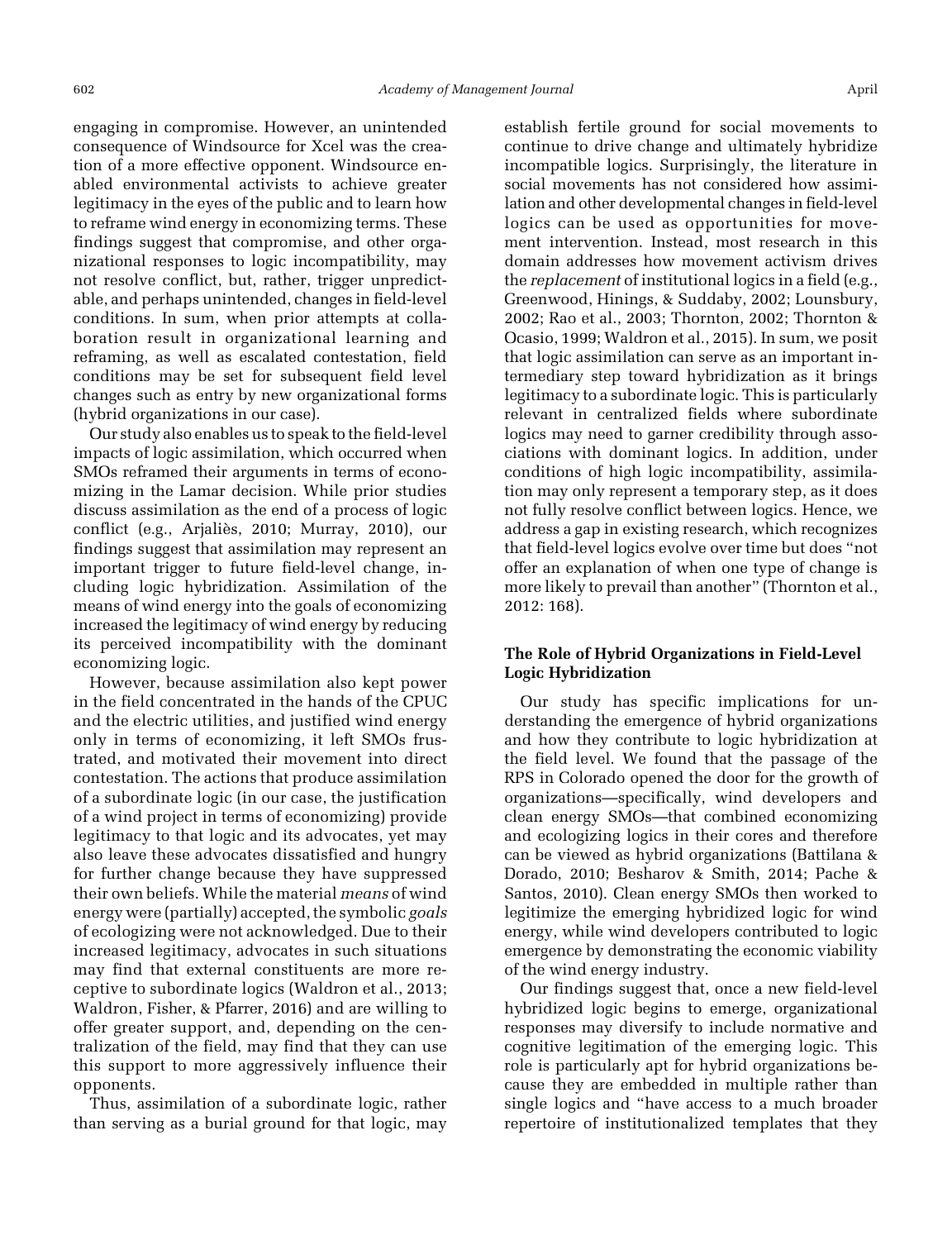can combine in unique ways" [\(Pache & Santos, 2013](#page-28-0): 37). This competency is illustrated by clean energy SMOs' utilization of diverse knowledge and capabilities, strategies, and activities that are consistent with the integration of economic and environmental goals ([Pacheco et al., 2014\)](#page-28-0).

Prior research indicates that hybrid organizations are "arenas of contradiction" ([Pache & Santos, 2013](#page-28-0): 972) in which actors must deal with the tensions arising from the incompatible logics that their organizations embrace. The literature portrays such tensions as originating from decisions regarding legal structure (e.g., for profit vs. non-profit), financing, and organizational cultural challenges ([Battilana](#page-25-0) [et al., 2012; Battilana & Lee, 2014](#page-25-0)). These tensions typically arise when hybrid organizations take on distinct new organizational forms that combine existing forms ([Battilana & Lee, 2014](#page-25-0)). For example, social enterprises blend non-profit with for-profit models [\(Grimes et al., 2013;](#page-27-0) [Miller et al., 2012](#page-28-0); [Moss,](#page-28-0) [Short, Payne, & Lumpkin, 2011\)](#page-28-0). Hence, these types of organizations may face challenges in finding appropriate means (e.g., legal, organizational structures) that best serve the integration of previously incompatible goals [\(Smith et al., 2013\)](#page-29-0). These means–goals misalignments may, in turn, prevent hybridized logics from emerging and influencing decision making within these organizations

In contrast, the hybrid organizations in our case likely experienced less internal identity and cultural struggle because (a) they adopted well-established organizational forms rather than pioneering new ones, and (b) they were conceived for the express purpose of integrating distinct logics within these forms. While clean energy SMOs may have experienced internal tensions, these tensions were likely ameliorated by the legitimacy of the chosen organizational form (non-profit model) and their central mission to advocate for the integration of economizing and ecologizing logics. Thus, these hybrid organizations were well positioned to successfully promote logic hybridization within their field.

Consistent with our prior research [\(Pacheco et al.,](#page-28-0) [2014\)](#page-28-0), we demonstrate that hybrid organizations, such as clean energy SMOs, are more likely to emerge under specific field conditions, and that the emergence of these organizations then recursively influences the field. However, we extend prior findings by demonstrating the important role that hybrid organizations play in not only in altering the structure and material forms of a field (e.g., governance, policies, incentives), but also in fostering the hybridization of logics more broadly.

Our findings suggest that hybrid organizations may be far from homogenous in the tensions they experience, and the capabilities they hold ([Besharov &](#page-25-0) [Smith, 2014\)](#page-25-0). We observed key differences in these aspects between the clean energy SMOs examined in this study and the social enterprises that abound in the hybrid organizations literature. These two types of hybrid organizations likely also have different levels of influence on field-level processes of logic hybridization. This does not imply that social enterprises cannot espouse or advocate for hybridized logics, but, rather, that their ability to do so may be influenced by their internal dynamics. Our case primarily describes how external conditions can determine the success of hybrid organizations in contributing to field level hybridization processes. However, future research is necessary to understand how the *internal* environment and the tensions inherent within hybrid organizations may affect their ability to influence logic hybridization at the field level. We suspect that future studies will uncover significant parallels between the organizational-level struggles described in the prior literature, and the field-level processes of change detailed in this study.

### Boundary Conditions and Limitations

We expect that the theoretical insights from this study may be applicable in organizational fields similar to the one we studied; that is, fields characterized by initial conditions of high centralization and dominance of a single logic. Contrary to prior work on compromise and logic assimilation, we find that attempts by less powerful actors to gain voice did not resolve incompatibility, but, rather, motivated eventual contestation. In a less centralized field, we would expect that proponents of a subordinate logic might not be sufficiently motivated to alter field structure, and (albeit unintentionally) create opportunity for hybrid organizations. As our case study shows, altering the structure of fields is a long and difficult process that occurred only when advocates were dissatisfied by compromise and assimilation. In addition, we believe that our theoretical contribution is more applicable to fields that, like the one we studied, are characterized by a high degree of perceived logic incompatibility. Fields with more compatible logics may not require hybridization, as the goals of multiple logics can be accommodated. Without high incompatibility, we would expect that assimilation or blending would be the expected outcome of logic plurality. However, in fields with persistent logic incompatibility, we note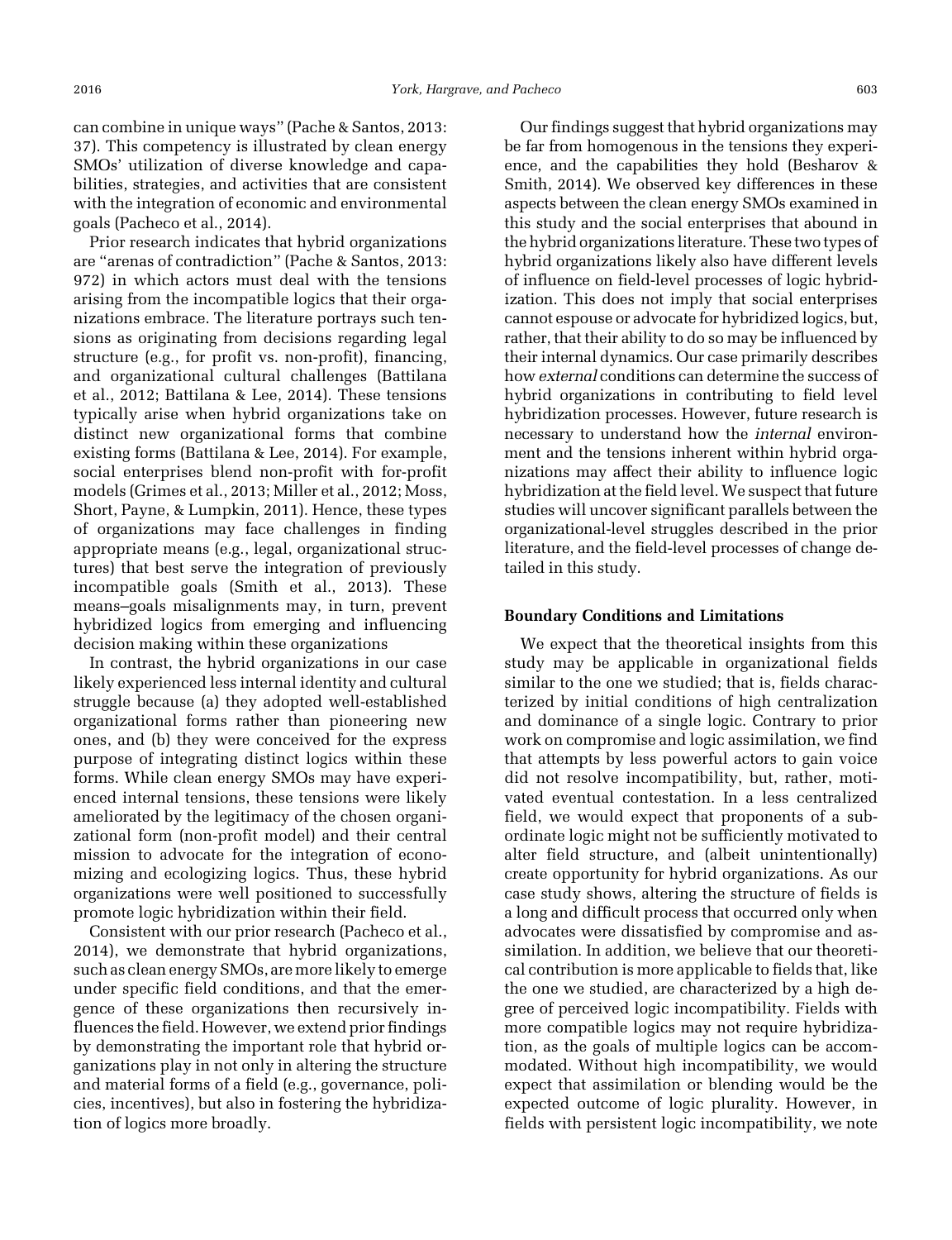<span id="page-25-0"></span>that assimilation may be only a precursor to logic hybridization, rather than a sustainable solution.

Finally, we believe that our refined definition of hybridized logics could be applicable to other fields where practices are reconstructed to support previously incompatible goals. Future studies could help to clarify how and when logic hybridization occurs, as compared to a narrower blending of elements from diverse logics. Such studies could also shed light on the conditions under which developmental changes such as assimilation are needed as intermediary steps to eventual hybridization. It is likely that the dynamics (e.g., competition, cooperation) between organizations in a field and other exogenous shocks, such as technological innovations, also impact how developmental and transformational changes in institutional logics take place. Potential applications include the current health care debate in the United States and the incompatibility of market and social welfare logics in the international debate on climate change (Ansari et al., 2013; [Hiatt, Grandy, & Lee,](#page-27-0) [2015\)](#page-27-0).

A potential limitation of our study is the inherent retrospective bias of interviews regarding past events. However, as detailed in [Table 1](#page-6-0) and [Table 2](#page-8-0), all of our themes were triangulated from multiple archival sources as well as interviews. Because the goal of our case study was to attain a rich, detailed understanding of the processes that unfolded within the wind energy field in Colorado, we could not assess the role of external trends and forces that may have impacted the relationships we explored. However, we gain comfort from prior empirical research that has considered the influence of national-level economic and social factors, such as pricing variations in wind power and the visibility of environmental issues. These studies have found that controlling for these macro-level conditions, the actors—in our case, environmental and clean energy SMOs [\(Pacheco et al., 2014;](#page-28-0) [Sine & Lee, 2009](#page-29-0); [Vasi, 2009\)](#page-29-0) and electric utilities [\(Pacheco & Dean,](#page-28-0) [2014\)](#page-28-0)—have played critical roles in driving the direction of the wind energy industry.

### **CONCLUSION**

With a focus on how actors respond to logic incompatibility, this study clarified how and why field-level logic hybridization occurs. Our findings suggest that the process of establishing practices, technologies, and organizations that provision both economic and environmental benefits is a complex one involving the participation of a variety of actors, each adapting their strategies as they learn and as field conditions change. With increasing calls for reforming economic systems and the rise of hybrid organizations, exploring and understanding these processes should be an integral part of organizational research. This study provides an early step toward understanding the complex interplay of field logics, structure, and organizational actions through which logic hybridization occurs.

### REFERENCES

- Aldrich, H. E., & Fiol, C. M. 1994. Fools rush in? The institutional context of industry creation. Academy of Management Review, 19: 645–670.
- Ansari, S., Wijen, F., & Gray, B. 2013. Constructing a climate change logic: An institutional perspective on the 'tragedy of the commons'. Organization Science, 24: 1014–1040.
- Arjaliès, D. 2010. A social movement perspective on finance: How socially responsible investment mattered. Journal of Business Ethics, 92: 57–78.
- Ashforth, B., & Reingen, P. H. 2014. Functions of dysfunction: Managing the dynamics of an organizational duality in a natural food cooperative. Administrative Science Quarterly, 59: 474-516.
- Battilana, J., & Dorado, S. 2010. Building sustainable hybrid organizations: The case of commercial microfinance organizations. Academy of Management Journal, 53: 1419–1440.
- Battilana, J., Leca, B., & Boxenbaum, E. 2009. How actors change institutions: Towards a theory of institutional entrepreneurship. The Academy of Management Annals, 3: 65–107.
- Battilana, J., & Lee, M. 2014. Advancing research on hybrid organizing– Insights from the study of social enterprises. The Academy of Management Annals, 8: 397–441.
- Battilana, J., Lee,M.,Walker, J., & Dorsey, C. 2012. In search of the hybrid ideal. Stanford Social Innovation Review, 10: 50–55.
- Benford, R. D., & Snow, D. A. 2000. Framing processes and social movements: An overview and assessment. Annual Review of Sociology, 26: 611–639.
- Besharov, M. L., & Smith, W. K. 2014. Multiple institutional logics in organizations: Explaining their varied nature and implications. Academy of Management Review, 39: 364–381.
- Bolinger, M. 2010. Revealing the hidden value that the federal investment tax credit and treasury cash grant provide to community wind projects. Berkeley, CA: Lawrence Berkeley National Laboratory. January.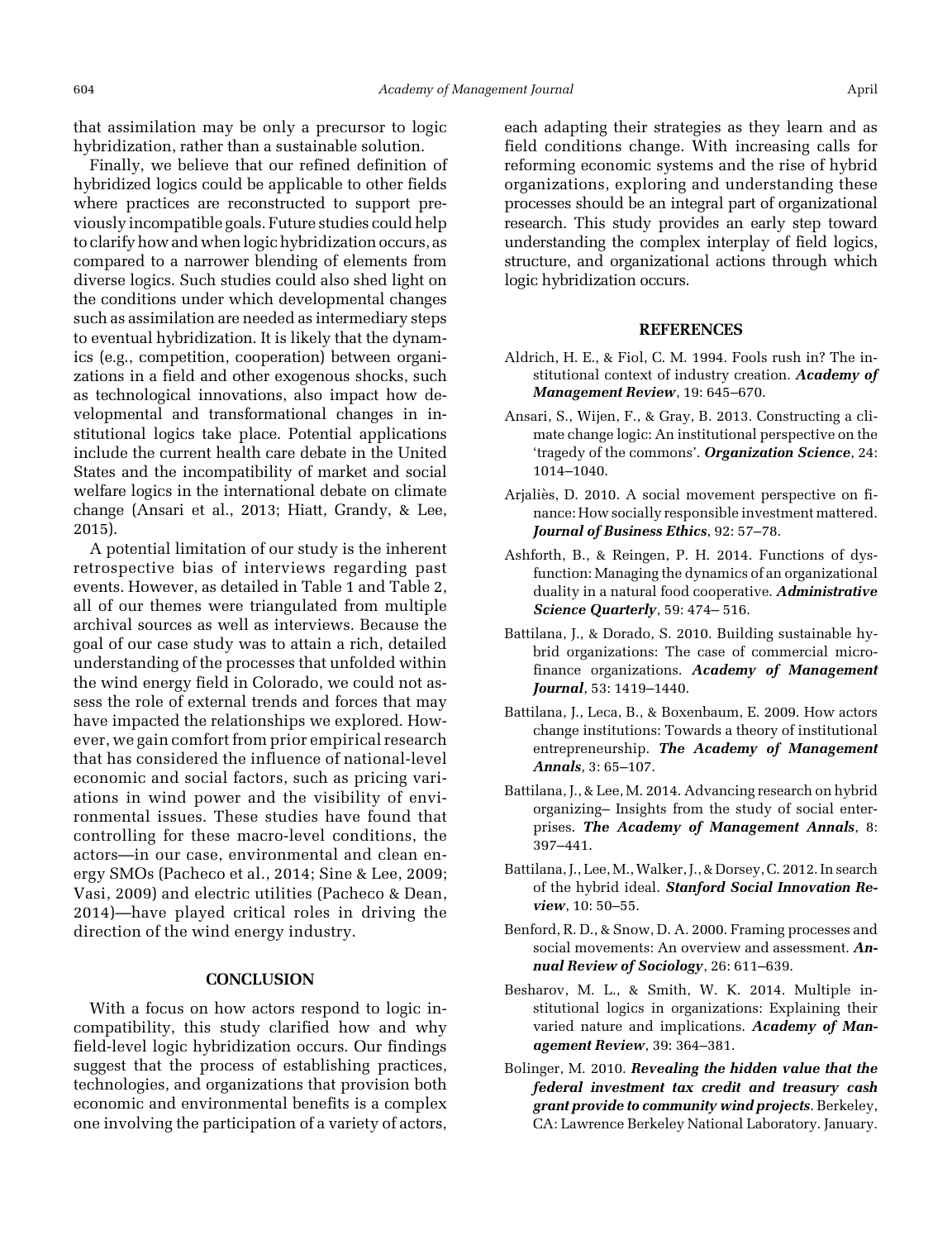<span id="page-26-0"></span>Available at [http://eetd.lbl.gov/ea/emp.](http://eetd.lbl.gov/ea/emp) Accessed January 5, 2013.

- Booth, M. 2001. Energy solution: Blowin' in the wind? Xcel seems reluctant in invest in cost-competitive power. The Denver Post (2nd ed.), January 7: A-01.
- Brandemuehl, M. J. 2005. A sustainable energy future possible. The Denver Post, December 4: E-04.
- Bromley, P., & Powell, W. W. 2012. From smoke and mirrors to walking the talk: Decoupling in the contemporary world. The Academy of Management Annals, 6: 483–530.
- CCEC. 2012. [http://www.coloradocleanenergy.com/home.](http://www.coloradocleanenergy.com/home) Accessed February 15, 2012.
- CORE. & Levenson, J. 2009. Colorado cleantech cluster analysis 2009. Denver, CO: Connected Organizations for a Responsible Economy.
- CPUC. 2001a. Decision no. CO1-295. Denver, CO: Colorado Public Utilities Commission.
- CPUC. 2001b. PUC approves Xcel resource plan with addition of wind project [Press release]. Denver, CO: Colorado Public Utilities Commission.
- CPUC. 2002. Decision no. C02-793. Denver, CO: Colorado Public Utilities Commission.
- CPUC. 2007. Testimony of Ronald J. Binz, Chairman, Colorado Public Utilities Commission: Renewable energy complementary policies for climate legislation [Press release]. Denver, CO: Colorado Public Utilities Commission.
- CPUC. 2008a. Docket no. 07A-447E. Denver, CO: Colorado Public Utilities Commission.
- CPUC. 2008b. Decision no. C08-0929. Denver, CO: Colorado Public Utilities Commission.
- Delbridge, R., & Edwards, T. 2013. Inhabiting institutions: Critical realist refinements to understanding institutional complexity and change. Organization Studies, 34: 927–947.
- Edenhofer, O, Pichs-Madruga, R, Sokona, Y, Seyboth, K, Matschoss, P, & Kadner, S., ... von Stechow, C. (Eds.) 2011. The IPCC special report on renewable energy sources and climate change mitigation. New York, NY: Cambridge University Press.
- Eisenhardt, K., & Graebner, M. 2007. Theory building from cases: Opportunities and challenges. Academy of Management Journal, 50: 25–32.
- Elsbach, K. D., & Sutton, R. I. 1992. Acquiring organizational legitimacy through illegitimate actions: A marriage of institutional and impression management theories. Academy of Management Journal, 35: 699–738.
- Ewegen, B. 1999. Buying power: Ideological sparks fly over electrical deregulation. The Denver Post, August 8.
- Field, C. B., Barros, V. R., Dokken, D. J., Mach, K. J., Mastrandrea, M. D., & Bilir, T. E. ... White, L. L. (Eds.) 2014. Climate change 2014: Impacts, adaptation and vulnerability. New York, NY: Cambridge University Press.
- Fligstein, N. 1996. Markets as politics: A political-cultural approach to market institutions. American Sociological Review, 61: 228–244.
- Frederick, W. C. 1995. Values, nature, and culture in the American corporation. New York, NY: Oxford University Press.
- Friedland, R. 2002. Money, sex, and god: The erotic logic of religious nationalism. Sociological Theory, 20: 381–425.
- Friedland, R., & Alford, R. R. 1991. Bringing society back in: Symbols, practices, and institutional contradictions. In W.W. Powell & P.J. DiMaggio (Eds.), The new institutionalism in organizational analysis: 232–263. Chicago, IL: University of Chicago Press.
- Gao, J., & Bansal, P. 2013. Instrumental and Integrative Logics in Business Sustainability. Journal of Business Ethics, 112: 241–255.
- Gioia, D. A., Corley, K. G., & Hamilton, A. L. 2013. Seeking qualitative rigor in inductive research: Notes on the Gioia methodology. Organizational Research Methods, 16: 15–31.
- Gladwin, T. N., Kennelly, J. J., & Krause, T.-S. 1995. Shifting paradigms for sustainable development: Implications for management theory and research. Academy of Management Review, 20: 874–907.
- Glaser, B. G., & Strauss, A. L. 1967. The discovery of grounded theory: Strategies for qualitative research. Chicago, IL: Aldine Transaction.
- Glynn, M. A., & Lounsbury, M. 2005. From the critics' corner: Logic blending, discursive change and authenticity in a cultural production system. Journal of Management Studies, 42: 1031–1055.
- Goffman, E. 1974. Frame analysis: An essay on the organization of experience. London, UK: Harper & Row.
- Golden-Biddle, K., & Locke, K. 2007. Composing qualitative research. Thousand Oaks, CA: Sage.
- Goodrick, E., & Reay, T. 2011. Constellations of institutional logics: Changes in the professional work of pharmacists. Work and Occupations, 38: 372–416.
- Greenwood, R., Hinings, C. R., & Suddaby, R. 2002. Theorizing Change: The Role of Professional Associations in the Transformation of Institutionalized Fields. Academy of Management Journal, 45: 58–80.
- Greenwood, R., Díaz, A. M., Li, S. X., & Lorente, J. C. 2010. The multiplicity of institutional logics and the heterogeneity of organizational responses. Organization Science, 21: 521–539.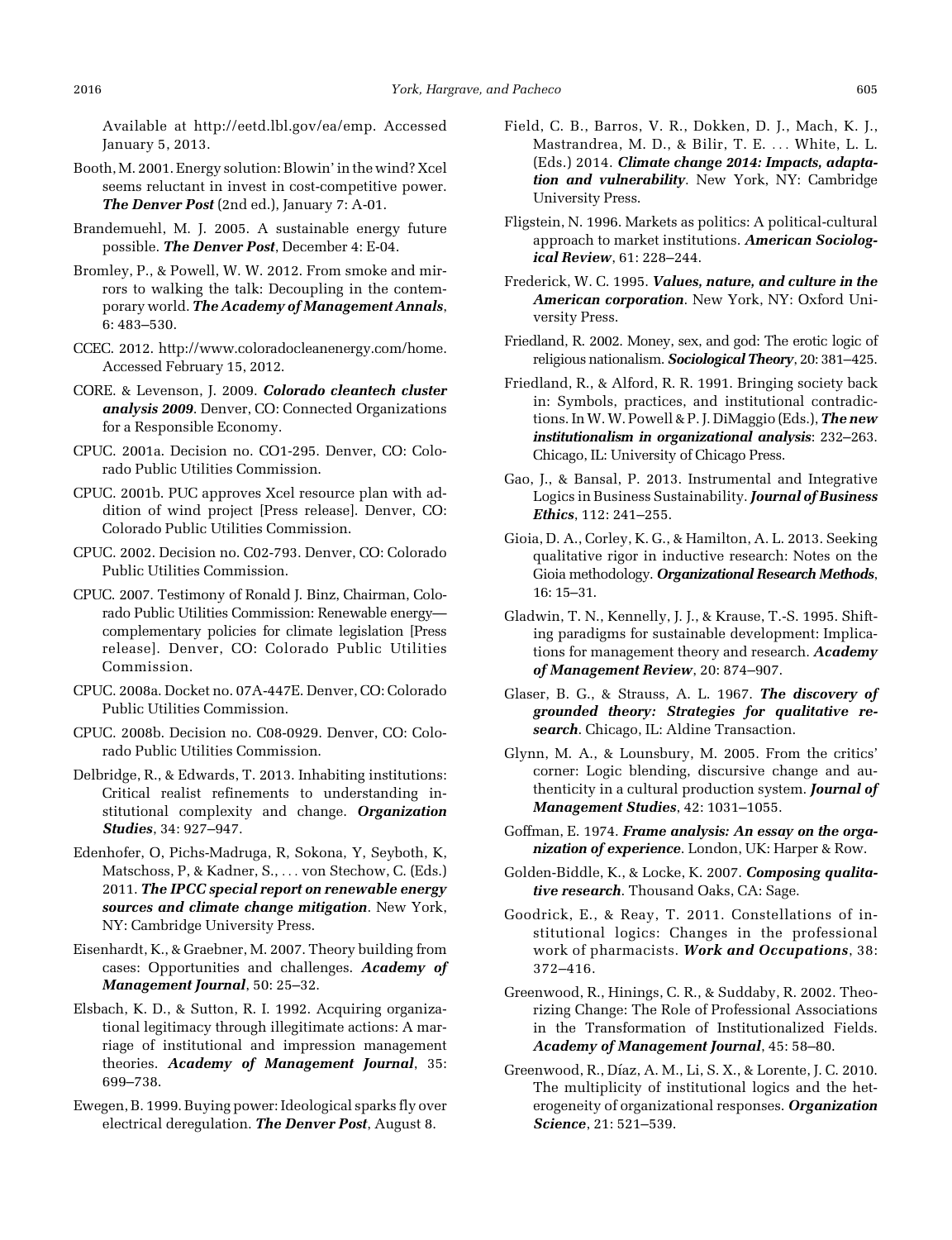- <span id="page-27-0"></span>Greenwood, R., Raynard, M., Kodeih, F., Micelotta, E. R., & Lounsbury, M. 2011. Institutional complexity and organizational responses. The Academy of Management Annals, 5: 317–371.
- Greenwood, R., & Suddaby, R. 2006. Institutional Entrepreneurship in Mature Fields: The Big Five Accounting Firms. Academy of Management Journal, 49: 27–48.
- Grimes, M. G., McMullen, J. S., Vogus, T. J., & Miller, T. L. 2013. Studying the origins of social entrepreneurship: Compassion and the role of embedded agency. Academy of Management Review, 38: 460–463.
- Hargrave, T. J., & van de Ven, A. H. 2006. A collective action model of institutional innovation. Academy of Management Review, 31: 864–888.
- Hiatt, S. R., Grandy, J. B., & Lee, B. H. 2015. Organizational responses to public and private politics: An analysis of climate change activists and U.S. oil and gas firms. Organization Science, 26: 1769–1786.
- Hiatt, S. R., & Park, S. 2013. Lords of the harvest: Thirdparty influence and regulatory approval of genetically modified organisms. Academy of Management Journal, 56: 923–944.
- Hiatt, S. R., Sine, W. D., & Tolbert, P. S. 2009. From Pabst to Pepsi: The deinstitutionalization of social practices and the creation of entrepreneurial opportunities. Administrative Science Quarterly, 54: 635–667.
- Hoffman, A. J. 1999. Institutional evolution and change: Environmentalism and the U.S. chemical industry. Academy of Management Journal, 42: 351–371.
- Hoffman, A. J. 2011. Talking past each other? Cultural framing of skeptical and convinced logics in the climate change debate. Organization  $\mathcal E$  Environment, 24: 3–33.
- Hoffman, A. J., Gillespie, J. J., Moore, D. A., Wade-Benzoni, K. A., Thompson, L. L., & Bazerman, M. H. 1999. A mixed-motive perspective on the economics versus environment debate. The American Behavioral Scientist, 42: 1254–1276.
- Hoffman, A. J., Badiane, K. K., & Haigh, N. 2012. Hybrid organizations as agents of positive social change: Bridging the for-profit & non-profit divide. In K. Golden-Biddle & J. E. Dutton, Using a positive lens to explore social change and organizations: 131–150. New York, NY: Routledge, Taylor & Francis Group.
- IPCC. 2013. Summary for policymakers. In T. F. Stocker, D. Qin, G.-K. Plattner, M. Tignor, S. K. Allen, J. Boschung, ... P.M. Midgley (Eds.), Climate change 2013: The physical science basis. New York, NY: Cambridge University Press.
- IREA. 2004. Does the wind really blow for free? Watts & volts. Sedalia, CO: Intermountain Rural Electric Association.
- Kraatz, M. S., & Block, E. S. 2008. Organizational implications of institutional pluralism. In R. Greenwood & C. Oliver & K. Sahlin & R. Suddaby (Eds.), The Sage handbook of organizational institutionalism: 243–275. Thousand Oaks, CA: SAGE.
- Komor, P. 2006. Wind power in Colorado: Small steps towards sustainability. Sustainable Energy and the States. London, UK: McFarland & Company Inc.
- Langley, A., Smallman, C., Tsoukas, H., & Van de Ven, A. H. 2013. Process studies of change in organization and management: unveiling temporality, activity, and flow. Academy of Management Journal, 56: 1–13.
- Lawrence, T. B., & Suddaby, R. 2006. Institutions and institutional work. In S. Clegg (Ed.), The Sage handbook of organization studies: 215–254.
- Leblebici, H., Salancik, G. R., Copay, A., & King, T. 1991. Institutional change and the transformation of interorganizational fields: an organizational history of the U.S. radio broadcasting industry. Administrative Science Quarterly, 36: 333–363.
- Lee, M. P., & Lounsbury, M. 2015. Filtering institutional logics: Community logic variation and differential responses to the institutional complexity of toxic waste.Organization Science, 11: 847–866.
- Lehr, R. L., Nielsen, J., Andrews, S., & Milligan, M. 2001. Colorado Public Utility Commission's Xcel wind decision (NREL/CP-500-30551). Paper presented at AWEA's windpower 2001 conference, Washington, D.C.
- Lepoutre, J. M. W. N., & Valente, M. 2012. Fools breaking out: The role of symbolic and material immunity in explaining institutional nonconformity. Academy of Management Journal, 55: 285–313.
- Locke, K. 2001. Grounded theory in management research. London, UK; Thousand Oaks, CA: Sage Publications.
- Lounsbury, M. 2002. Institutional transformation and status mobility: The professionalization of the field of finance. Academy of Management Journal, 45: 255–266.
- Lounsbury, M. 2007. A tale of two cities: Competing logics and practice variation in the professionalizing of mutual funds. Academy of Management Journal, 50(2): 289–307.
- Lounsbury, M., & Crumley, E. T. 2007. New practice creation: An institutional perspective on innovation. Organization Studies, 28: 993–1012.
- Lounsbury, M., Ventresca, M., & Hirsch, P. M. 2003. Social movements, field frames and industry emergence: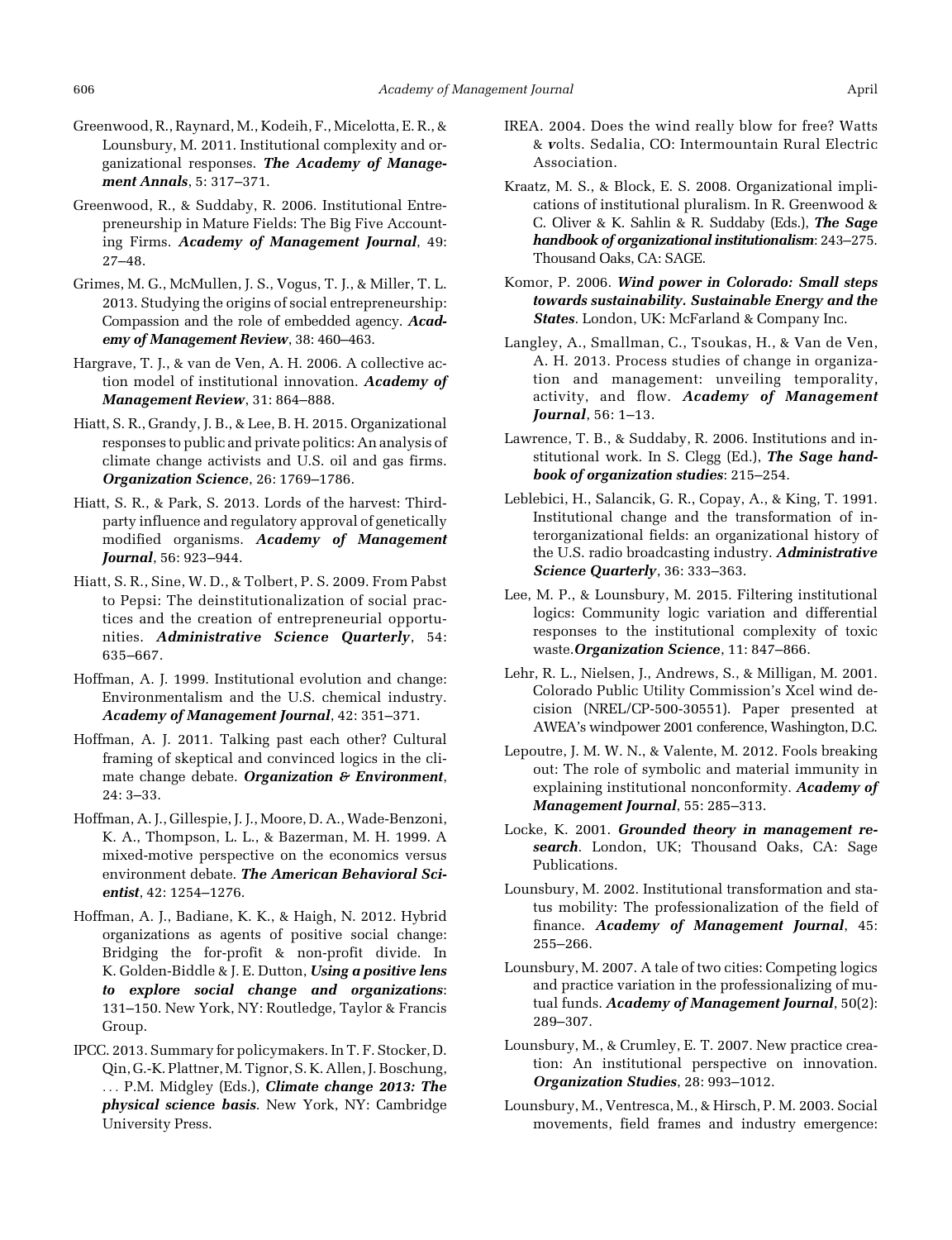<span id="page-28-0"></span>a cultural–political perspective on U.S. recycling. Socio-economic Review, 1: 71–104.

- Marquis, C., & Lounsbury, M. 2007. Vive la résistance: Competing logics and the consolidation of U.S. community banking. Academy of Management Journal, 50: 799–820.
- Mars, M. M., & Lounsbury, M. 2009. Raging against or with the private marketplace? Logic hybridity and ecoentrepreneurship. Journal of Management Inquiry, 18: 4–13.
- Mayer, R., Blank, E., & Swezey, B. 1999. The grassroots are greener: A community-based approach to marketing green power (Research report no. 8). College Park, MD: Renewable Energy Policy Project.
- Mayer, R, Blank, E, Udall, R, & Nelson, J. 1997. Promoting renewable energy in a market environment: A community-based approach for aggregating green demand (Land and Water Fund of the Rockies/ U.S. Department of Energy Report). Boulder, CO: Land and Water Fund of the Rockies.
- McAdam, D., McCarthy, J. D., & Zald, M. N. 1996. Introduction: Opportunities, mobilizing structures, and framing processes—Toward a synthetic, comparative perspective on social movements. In D. McAdam, J. D. McCarthy & M. N. Zald (Eds.), Comparative perspectives on social movements: Political opportunities, mobilizing structures and cultural framings: 1–20. New York, NY: Cambridge University Press.
- McAdam, D., Tarrow, S., & Tilly, C. 2001. Dynamics of contention. New York, NY: Cambridge University Press.
- McKinnon, J. T., & Hart, G. 2008. Guest commentary: Our new energy economy. The Denver Post, January 31.
- Meyer, J., Scott, W. R., & Strang, D. 1987. Centralization, fragmentation, and school district complexity. Administrative Science Quarterly, 32: 186–201.
- Miller, T., Grimes, M., McMullen, J., & Vogus, T. 2012. Venturing for others with heart and head: How compassion encourages social entrepreneurship. Academy of Management Review, 38: 460–463.
- Moss, T. W., Short, J. C., Payne, G. T., & Lumpkin, G. T. 2011. Dual identities in social ventures: An exploratory study. Entrepreneurship Theory and Practice, 35: 805–830.
- Murray, F. 2010. The oncomouse that roared: Hybrid exchange strategies as a source of distinction at the boundary of overlapping institutions. American Journal of Sociology, 116: 341–388.
- Office of the Governor of Colorado. 2008. Gov. Ritter names Matt Baker to Public Utilities Commission [Press release]. Denver, CO: Office of the Governor of Colorado.
- Office of the Governor of Colorado. 2010. Colorado's new energy economy [Press release]. Denver, CO: Office of the Governor of Colorado.
- Olinger, D. 2004. Statewide ballot issues Amendment 37 10 percent by 2015: Energy initiative would force Colo. to reap renewables. The Denver Post, October 17.
- Oliver, C. 1991. Strategic responses to institutional processes. Academy of Management Review, 16: 145–179.
- Pache, A. C., & Santos, F. 2010. When worlds collide: The internal dynamics of organizational responses to conflicting institutional demands. Academy of Management Review, 35: 455–476.
- Pache, A.-C., & Santos, F. 2013. Inside the hybrid organization: Selective coupling as a response to competing institutional logics. Academy of Management Journal, 56: 972–1001.
- Pacheco, D., & Dean, T. J. 2014. Firm responses to social movement pressures: A competitive dynamics perspective. Strategic Management Journal, 36: 1093–1104.
- Pacheco, D. F., York, J. G., & Hargrave, T. J. 2014. The coevolution of industries, social movements, and institutions: Wind power in the United States. Organization Science, 25: 1609–1632.
- Raabe, S. 2001. Xcel, wind-power group hope to sway PUC with energy plans. The Denver Post (1st ed.), January 30: C-01.
- Raabe, S. 2007. Bill gains to double renewable energy in line with Gov. Ritter's goals, a House panel passes a measure raising the state's mandatory standard to 20 percent by 2020. The Denver Post, February 16.
- Raabe, S., & Bunch, J. 2003. Project a winner, advocates say. The Denver Post, May 14: K-01.
- Rao, H., Monin, P., & Durand, R. 2003. Institutional Change in Toque Ville: Nouvelle Cuisine as an Identity Movement in French Gastronomy. The American Journal of Sociology, 108: 795–843.
- Reay, T., & Hinings, C. R. B. 2005. The recomposition of an organizational field: Health care in Alberta. Organization Studies, 26: 351–384.
- Reay, T., & Hinings, C. R. 2009. Managing the rivalry of competing institutional logics. Organization Studies, 30: 629–652.
- Ritter, B. J. 2007. Colorado Climate Action Plan: A Strategy to Address Global Warming. Denver, CO: The Colorado Governor's Office.
- Sanderson, S. A. 2004. Energy market created by Fiat? The Denver Post, February 22: E-04.
- Sauder, M., & Espeland, W. N. 2009. The discipline of rankings: Tight coupling and organizational change. American Sociological Review, 74: 63–82.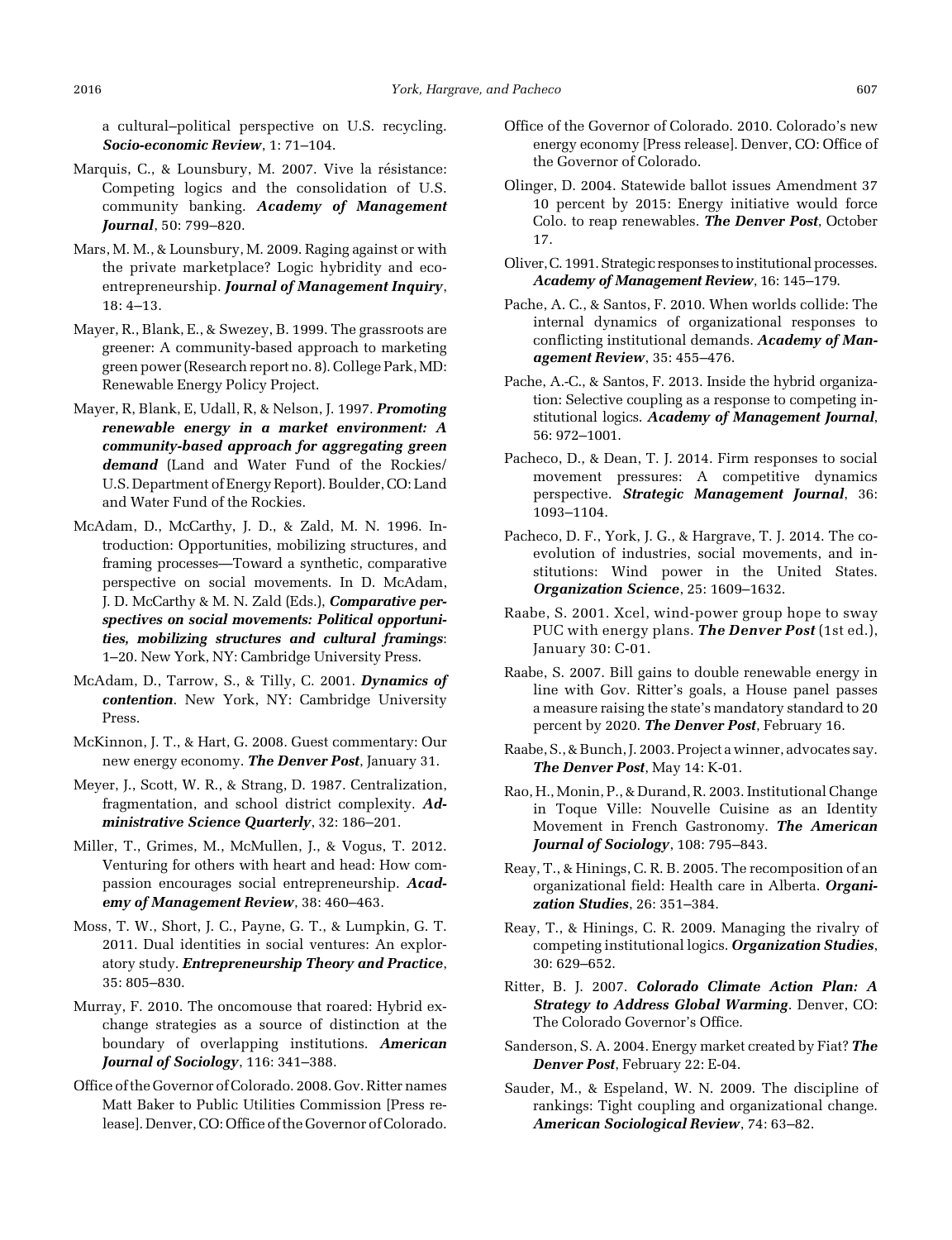- <span id="page-29-0"></span>Schmitz Consulting. 2008. A History of Colorado Energy Industry Regulatory Incentives. Denver, CO: Colorado Public Utilities Commission.
- Scott, W. R. 1995. Institutions and organizations. Thousand Oaks, CA: Sage.
- Scott, W. R. 2004. Competing logics in health care: Professional, state, and managerial. In F. Dobbin (Ed.), The Sociology of the Economy: 295–315. Thousand Oaks, CA: Russell Sage Foundation.
- Seo, M. G., & Creed, W. E. D. 2002. Institutional contradictions, praxis, and institutional change: A dialectical perspective. Academy of Management Review, 27: 222–247.
- Sherer, P. D., & Lee, K. 2002. Institutional change in large law firms: A resource dependency and institutional perspective. Academy of Management Journal, 45: 102–119.
- Shipilov, A. V., Greve, H. R., & Rowley, T. J. 2010. When do interlocks matter? Institutional logics and the diffusion of multiple corporate governance practices. Academy of Management Journal, 53: 846–864.
- Siggelkow, N. 2007. Persuasion with case studies. Academy of Management Journal, 50: 20–24.
- Sine, W. D., & Lee, B. 2009. Tilting at windmills? The environmental movement and the emergence of the U.S. wind energy sector. Administrative Science Quarterly, 54: 123–155.
- Smets, M., Morris, T., & Greenwood, R. 2012. From practice to field: A multilevel model of practice-driven institutional change. Academy of Management Journal, 55: 877–904.
- Smith, W. K., Gonin, M., & Besharov, M. L. 2013. Managing social–business tensions: A review and research agenda for social enterprise. Business Ethics Quarterly, 23: 407–442.
- Snow, D. A., & Benford, R. D. 1988. Ideology, frame resonance, and participant mobilization. International Social Movement Research, 1: 197–217.
- Stinchcombe, A. L. 1965. Social structure and organizations. In J. G. March (Ed.), Handbook of organizations: 142-193. Chicago, IL: Rand McNally.
- Strauss, A., & Corbin, J. 1994. Grounded theory methodology. In N. K. Denzin & Y. S. Lincoln, *Handbook of qualita*tive research: 273–285. Thousand Oaks, CA: Sage.
- Suddaby, R., & Greenwood, R. 2005. Rhetorical Strategies of Legitimacy. Administrative Science Quarterly, 50: 35–67.
- Thornton, P. H. 2002. The rise of the corporation in a craft industry: Conflict and conformity in institutional logics. Academy of Management Journal, 45: 81–101.
- Thornton, P. H. 2004. Markets from culture: Institutional logics and organizational decisions in higher education publishing. Redwood City, CA: Stanford University Press.
- Thornton, P. H., & Ocasio, W. 1999. Institutional logics and the historical contingency of power in organizations: Executive succession in the higher education publishing industry, 1958-1990 1. American Journal of Sociology, 105: 801–843.
- Thornton, P. H., & Ocasio, W. 2008. Institutional logics. In R. Greenwood, C. Oliver, R. Suddaby & K. Sahlin-Andersson (Eds.), The Sage handbook of organizational institutionalism. Los Angeles, CA: Sage.
- Thornton, P. H., Ocasio, W., & Lounsbury, M. 2012. The institutional logics perspective: A new approach to culture, structure, and process. Oxford, UK: Oxford University Press.
- Tilly, C. 1986. The Contentious French. Cambridge, MA: Belknap Press of Harvard University Press.
- Tracey, P., Phillips, N., & Jarvis, O. 2011. Bridging institutional entrepreneurship and the creation of new organizational forms: A multilevel model. Organization Science, 22: 60–80.
- U.S. Department of Energy. 2010. Database of State Incentives for Renewable Energy & Efficiency (DSIRE). <http://www.dsireusa.org/>. Accessed February 2, 2012.
- van de Ven, A. H. D., & Poole, M. S. 1995. Explaining development and change in organizations. Academy of Management Review, 20: 510–540.
- Vasi, I. B. 2009. Social movements and industry development: the environmental movement's impact on the wind energy industry. Mobilization: An International Journal, 14: 315–336.
- Wade-Benzoni, K. A., Hoffman, A. J., Thompson, L. L., Don, A. M., Gillespie, J. J., & Bazerman, M. H. 2002. Barriers to resolution in ideologically based negotiations: The role of values and institutions. Academy of Management Review, 27: 41–57.
- Waldron, T. L., Fisher, G., & Navis, C. 2015. Institutional entrepreneurs' social mobility in organizational fields. Journal of Business Venturing, 30: 131–149.
- Waldron, T. L., Fisher, G., & Pfarrer, M. 2016. How social entrepreneurs facilitate the adoption of industry practices. Journal of Management Studies. Published online ahead of print. doi: 10.1111/joms.12187.
- Waldron, T., Navis, C., & Fisher, G. 2013. Explaining differences in firms responses to activism. Academy of Management Review, 38: 397–417.
- Wattenburg, D. 1998. Coal is still king. The Denver Post, September 29: B-07.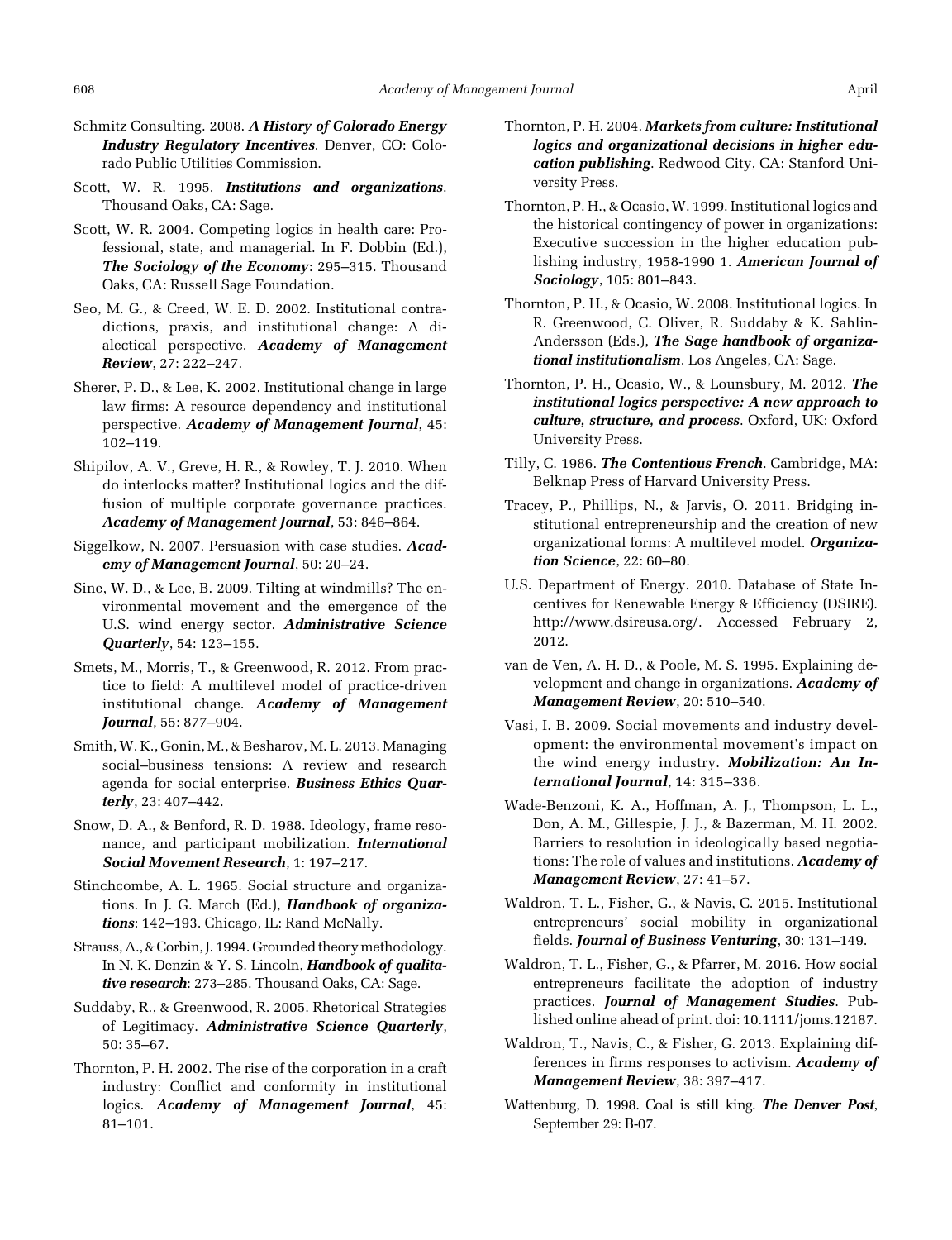- <span id="page-30-0"></span>Western Resource Advocates. 2011. [http://www.](http://www.westernresourceadvocates.org/about/) [westernresourceadvocates.org/about/](http://www.westernresourceadvocates.org/about/). Accessed April 26, 2011.
- Westphal, J. D., & Zajac, E. J. 1994. Substance and symbolism in CEOs' long-term incentive plans. Administrative Science Quarterly, 39: 367–390.
- Wiser, R., & Bolinger, M. 2012. Wind technologies market report. Oak Ridge, TN: U.S. Department of Energy.
- Wooten, M., & Hoffman, A. J. 2008. Organizational fields. In R. Greenwood, C. Oliver, R. Suddaby & K. Sahlin-Andersson (Eds.), The Sage handbook of organizational institutionalism: 130–147. Los Angeles, CA: Sage.
- Wry, T., Cobb, J. A., & Aldrich, H. E. 2013. More than a metaphor: Assessing the historical legacy of resource dependence and its contemporary promise as a theory of environmental complexity. The Academy of Management Annals, 7: 441–488.
- Wry, T., Lounsbury, M., & Jennings, P. D. 2014. Hybrid vigor: Securing venture capital by spanning categories in nanotechnology. Academy of Management Journal, 57: 1309-1333.
- Xcel Energy. 2004. Wayne Brunetti remarks—World Energy Congress [Press release]. [http://www.xcelenergy.](http://www.xcelenergy.com) [com](http://www.xcelenergy.com). Accessed January 28, 2014.
- Xcel Energy. 2007. A report on the economic/ environmental/social impacts of Xcel Energy. [http://](http://www.xcelenergy.com) [www.xcelenergy.com.](http://www.xcelenergy.com) Accessed January 28, 2014.
- Xcel Energy. 2008. Responsible by nature: 2008 corporate sustainability report. [http://www.xcelenergy.](http://www.xcelenergy.com) [com](http://www.xcelenergy.com). Accessed October 24, 2014.
- Yin, R. K. 2002. Case study research: Design and methods (3rd ed.). Thousand Oaks, CA: Sage.
- York, J. G., Sarasvathy, S., & Wicks, A. C. 2013. An Entrepreneurial Perspective on Value Creation in Public-Private Ventures. Academy of Management Review, 38: 307–309.
- Zajac, E. J., & Westphal, J. D. 2004. The social construction of market value: Institutionalization and learning perspectives on stock market reactions. American Sociological Review, 69: 433–457.
- Zietsma, C., & Lawrence, T. B. 2010. Institutional work in the transformation of an organizational field: The interplay of boundary work and practice work. Administrative Science Quarterly, 55: 189–221.
- Zimmerman, M. A., & Zeitz, G. J. 2002. Beyond survival: Achieving new venture growth by building legitimacy. Academy of Management Review, 27: 414–431.

Zott, C., & Huy, Q. N. 2007. How entrepreneurs use symboic management to acquire resources. Administrative Science Quarterly, 52: 70–105.



Jeffrey G. York [\(jeffrey.york@colorado.edu](mailto:jeffrey.york@colorado.edu)) is an assistant professor of management and entrepreneurship and the Shane Faculty Scholar at the University of Colorado Boulder. His research interests include environmental entrepreneurship, collective action, identity theory, and the evolution and emergence of new, environmentally relevant sectors. He received his PhD from the Darden School of Business at the University of Virginia.

Timothy J. Hargrave ([timothy.j.hargrave@gmail.com\)](mailto:timothy.j.hargrave@gmail.com) is a lecturer at the Albers School of Business, Seattle University, and the Beedie School of Business, Simon Fraser University. He received his PhD from the University of Minnesota's Carlson School of Management. His research interests include institutional change, sustainability, and business ethics.

Desirée F. Pacheco [\(pacheco@pdx.edu\)](mailto:pacheco@pdx.edu) is an assistant professor of management at Portland State University and the Hanna Andersson Scholar in Management and Sustainability. She received her PhD from the Leeds School of Business at the University of Colorado. Her research interests are at the interface of institutions, entrepreneurial innovation, and firm strategy. She applies these areas of research to the study of sustainable business.



# APPENDIX A

# BASELINE INTERVIEW PROTOCOL

# Interview Protocol v.3

### Q.1 Background

Can you tell me about your background and how you came to be involved in wind energy?

#### Q.1a Early Involvement

How were you involved in the early days of wind energy in Colorado?

### Q.1b Current Involvement

Could you describe your current involvement with wind energy?

### Q.1c CO Wind Story

How would you tell the story of wind energy in Colorado? Q.1d Key Events

What were the key events in the history of wind energy in Colorado?

### Q.1e NGOs

To what extent are NGOs responsible for the adoption of wind energy in Colorado?